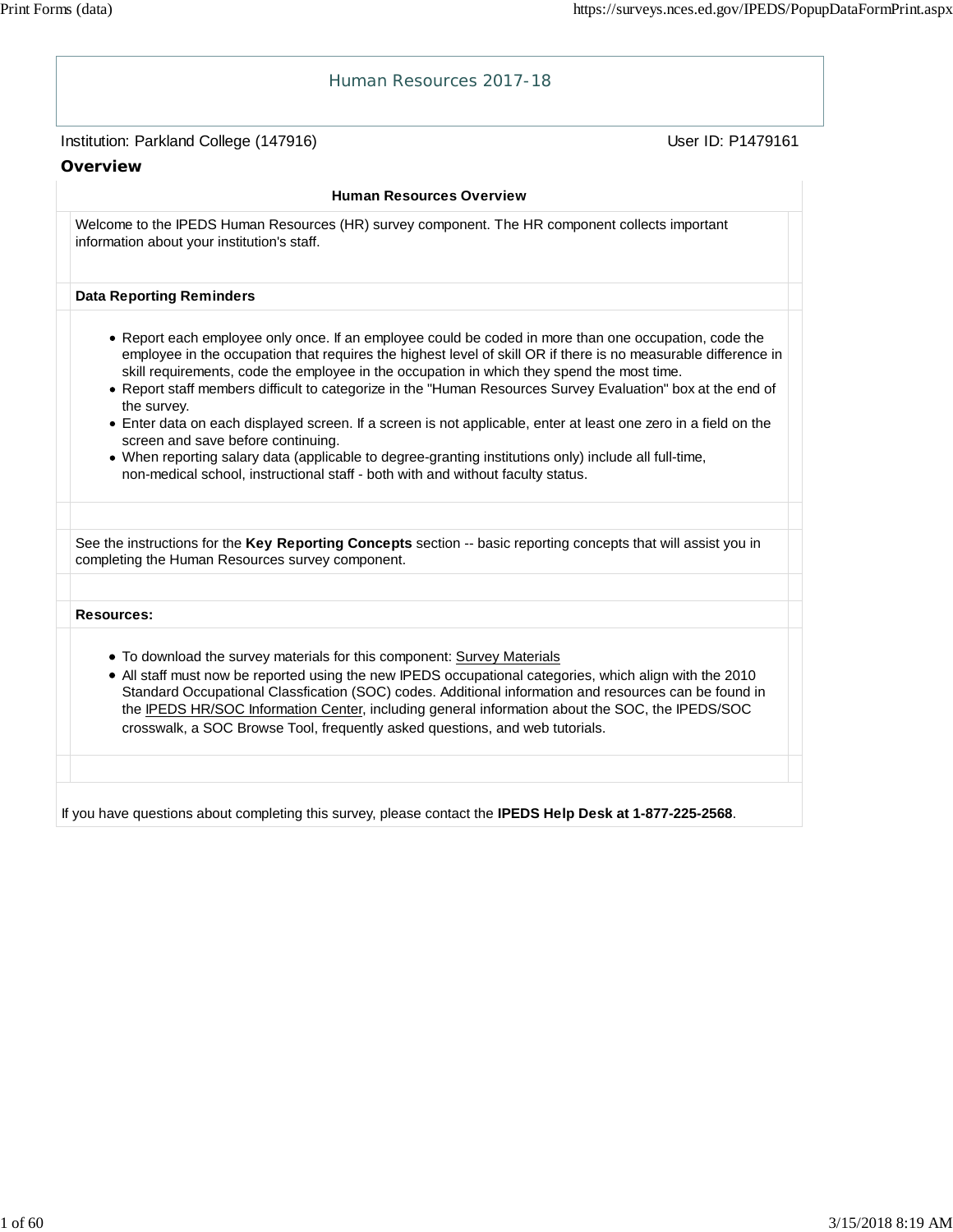|   |     | Institution: Parkland College (147916)                                                                                                                                                                                                                                                                                                                                                                                                                                            | User ID: P1479161 |
|---|-----|-----------------------------------------------------------------------------------------------------------------------------------------------------------------------------------------------------------------------------------------------------------------------------------------------------------------------------------------------------------------------------------------------------------------------------------------------------------------------------------|-------------------|
|   |     | <b>Human Resources Screening Questions</b>                                                                                                                                                                                                                                                                                                                                                                                                                                        |                   |
|   |     | Does your institution have any part-time staff?                                                                                                                                                                                                                                                                                                                                                                                                                                   |                   |
|   |     | If you answer Yes to this question, you will be provided the screens to report part-time staff.                                                                                                                                                                                                                                                                                                                                                                                   |                   |
| Ο | No  |                                                                                                                                                                                                                                                                                                                                                                                                                                                                                   |                   |
| ⊚ | Yes |                                                                                                                                                                                                                                                                                                                                                                                                                                                                                   |                   |
|   |     | Does your institution have graduate assistants?                                                                                                                                                                                                                                                                                                                                                                                                                                   |                   |
|   |     | If you answer Yes to this question, you will be provided the screens to report graduate assistants.                                                                                                                                                                                                                                                                                                                                                                               |                   |
|   | ⊙   | No                                                                                                                                                                                                                                                                                                                                                                                                                                                                                |                   |
|   | O   | Yes                                                                                                                                                                                                                                                                                                                                                                                                                                                                               |                   |
|   |     | Does your institution have 15 or more full-time staff?                                                                                                                                                                                                                                                                                                                                                                                                                            |                   |
| О | No  |                                                                                                                                                                                                                                                                                                                                                                                                                                                                                   |                   |
| ⊙ | Yes |                                                                                                                                                                                                                                                                                                                                                                                                                                                                                   |                   |
|   |     | Does your institution have a tenure system?                                                                                                                                                                                                                                                                                                                                                                                                                                       |                   |
|   |     | If you answer Yes to this question, you will be provided the screens to report some data by tenure status.                                                                                                                                                                                                                                                                                                                                                                        |                   |
|   | O   | <b>No</b>                                                                                                                                                                                                                                                                                                                                                                                                                                                                         |                   |
|   | ⊚   | Yes                                                                                                                                                                                                                                                                                                                                                                                                                                                                               |                   |
|   |     | Did your institution hire any full-time permanent staff who were included on the payroll of the institution<br>between November 1, 2016 and October 31, 2017 either for the first time (new to the institution) or after<br>a break in service ? Do not exclude persons that were no longer on the payroll as of November 1, 2017.<br>(Exclude persons who have returned from sabbatical leave and full-time instructional staff who are working<br>less-than-9-month contracts.) |                   |
|   |     | If you answer Yes to this question, you will be provided the screens to report full-time permanent new<br>hires in Part H.                                                                                                                                                                                                                                                                                                                                                        |                   |
|   | O   | <b>No</b>                                                                                                                                                                                                                                                                                                                                                                                                                                                                         |                   |
|   | ⊙   | Yes                                                                                                                                                                                                                                                                                                                                                                                                                                                                               |                   |
|   |     | Do ALL of the instructional staff at your institution fall into any of the following categories?                                                                                                                                                                                                                                                                                                                                                                                  |                   |
|   |     | If you answer Yes to any of the questions below, you will NOT be required to report Part G - Salaries for instructional<br>staff. However, Part G will still be required for reporting data for full-time non-instructional staff.                                                                                                                                                                                                                                                |                   |

| െ       | No. |                   | ◯ Yes   Are ALL of the instructional staff military personnel?                                       |
|---------|-----|-------------------|------------------------------------------------------------------------------------------------------|
| $\odot$ |     | No $\bigcirc$ Yes | Do ALL of the instructional staff contribute their services (e.g., members of a religious<br>order)? |
|         |     |                   | You may use the space below to provide context for the data you've reported above.                   |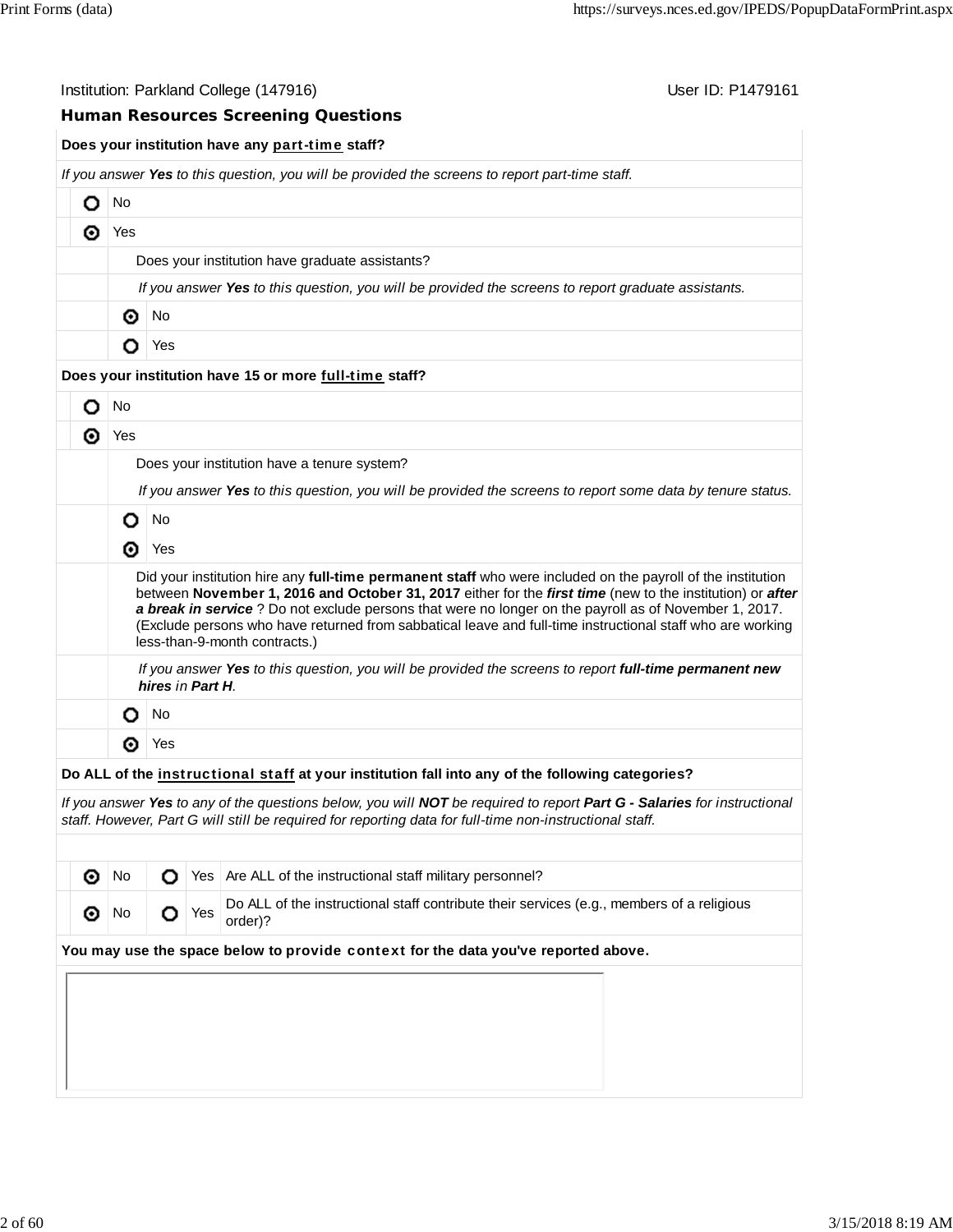**Part A1 - Full-time Instructional Staff by Academic Rank and Tenure Status - Tenured**

## **Number of Full-time Instructional Staff With Faculty Status Tenured**

#### **As of November 1, 2017**

**Report Hispanic/Latino individuals of any race as Hispanic/Latino**

**Report race for non-Hispanic/Latino individuals only**

**Include both Primarily Instruction and Instruction Combined with Research and/or Public Service**

#### Men

|                                              |                |                         | No.                     |             |           |                  |             |
|----------------------------------------------|----------------|-------------------------|-------------------------|-------------|-----------|------------------|-------------|
| Race/ethnicity                               | Professors     | Associate<br>professors | Assistant<br>professors | Instructors | Lecturers | academic<br>rank | Total       |
| Nonresident alien                            | 0              | $\mathbf 0$             | $\mathbf 0$             | $\mathbf 0$ |           | $\Omega$         | 0           |
| Hispanic/Latino                              | 0              | 3                       | $\mathbf 0$             | $\mathbf 0$ |           | 0                | 3           |
| American Indian or Alaska Native             | 0              | $\mathbf 0$             | $\mathbf 0$             | $\mathbf 0$ |           | $\Omega$         | $\mathbf 0$ |
| Asian                                        | $\overline{c}$ | 1                       | $\mathbf 0$             | $\mathbf 0$ |           | $\Omega$         | 3           |
| <b>Black or African American</b>             | 0              | 1                       | $\mathbf 0$             | $\mathbf 0$ |           | $\Omega$         | 1           |
| Native Hawaiian or Other Pacific<br>Islander |                |                         |                         |             |           |                  | $\mathbf 0$ |
| White                                        | 28             | 24                      | 7                       | $\mathbf 0$ |           | $\mathbf 0$      | 59          |
| Two or more races                            | 3              | $\overline{c}$          | 0                       | $\mathbf 0$ |           | 0                | 5           |
| Race and ethnicity unknown                   | 0              | 0                       | $\mathbf 0$             | $\mathbf 0$ |           | $\mathbf 0$      | $\mathbf 0$ |
| <b>Total men</b>                             | 33             | 31                      | 7                       | $\Omega$    | 0         | $\Omega$         | 71          |

|                                                     |                   | No             |                                                |              |           |                  |                |
|-----------------------------------------------------|-------------------|----------------|------------------------------------------------|--------------|-----------|------------------|----------------|
| Race/ethnicity                                      | <b>Professors</b> | Associate      | Assistant<br>professors professors Instructors |              | Lecturers | academic<br>rank | Total          |
| Nonresident alien                                   | $\mathbf 0$       | 0              | 0                                              | 0            |           | 0                | 0              |
| Hispanic/Latino                                     | 0                 | 4              | 0                                              | 0            |           | 0                | 1              |
| American Indian or Alaska Native                    | 0                 | 0              | 0                                              | $\Omega$     |           | 0                | $\mathbf 0$    |
| Asian                                               |                   | 2              | $\Omega$                                       | $\mathbf{0}$ |           | $\Omega$         | 3              |
| <b>Black or African American</b>                    | 0                 | $\overline{4}$ | 0                                              | 0            |           | 0                | $\overline{4}$ |
| Native Hawaiian or Other Pacific<br><b>Islander</b> | $\mathbf 0$       | $\mathbf 0$    | 0                                              | $\Omega$     |           | $\Omega$         | $\mathbf 0$    |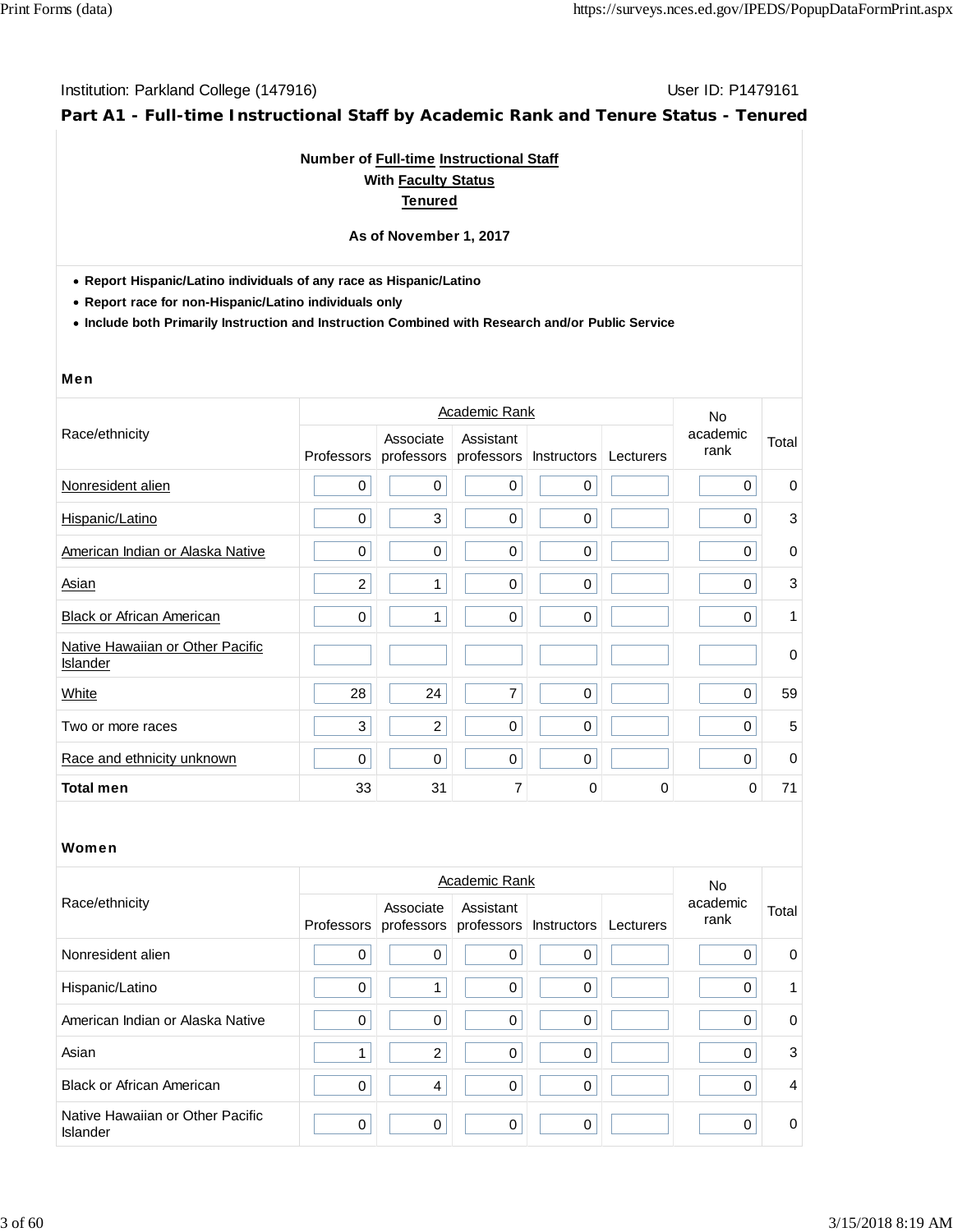| White                      | 15 | 45 | ◠ | 0 |   | 62             |
|----------------------------|----|----|---|---|---|----------------|
| Two or more races          | 0  | 3  | 0 | 0 |   | 3              |
| Race and ethnicity unknown |    |    | 0 | 0 |   | $\overline{2}$ |
| <b>Total women</b>         | 17 | 56 | 2 | 0 | 0 | 75             |
|                            |    |    |   |   |   |                |
| Total (men+women)          | 50 | 87 | 9 | 0 | 0 | 146            |
| Total from prior year      |    |    |   |   |   | 150            |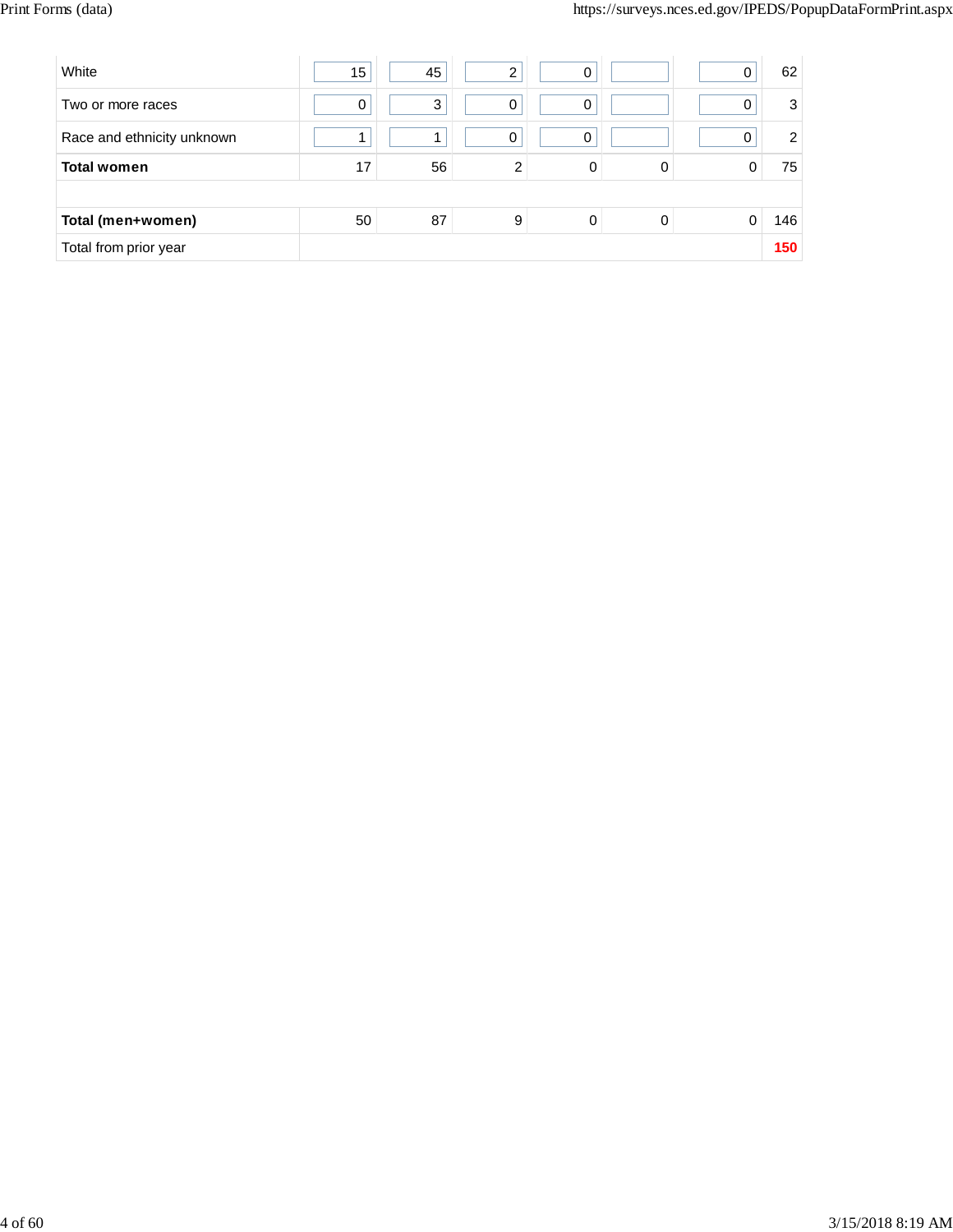**Part A1 - Full-time Instructional Staff by Academic Rank and Tenure Status - On Tenure Track**

## **Number of Full-time Instructional Staff**

## **With Faculty Status On Tenure Track**

# **As of November 1, 2017**

**Report Hispanic/Latino individuals of any race as Hispanic/Latino**

**Report race for non-Hispanic/Latino individuals only**

**Include both Primarily Instruction and Instruction Combined with Research and/or Public Service**

|                                              |             | <b>No</b>               |             |                          |           |                  |             |
|----------------------------------------------|-------------|-------------------------|-------------|--------------------------|-----------|------------------|-------------|
| Race/ethnicity                               | Professors  | Associate<br>professors | Assistant   | professors   Instructors | Lecturers | academic<br>rank | Total       |
| Nonresident alien                            | $\mathbf 0$ | 0                       | $\mathbf 0$ | 0                        |           | $\mathbf 0$      | $\mathbf 0$ |
| Hispanic/Latino                              | 0           | $\mathbf 0$             | $\mathbf 0$ | $\mathbf 0$              |           | $\mathbf 0$      | $\mathbf 0$ |
| American Indian or Alaska Native             | 0           | 0                       | $\mathbf 0$ | 0                        |           | $\Omega$         | $\mathbf 0$ |
| Asian                                        | 0           | 0                       | $\mathbf 0$ | 0                        |           | 0                | $\pmb{0}$   |
| <b>Black or African American</b>             | $\mathbf 0$ | 0                       | $\mathbf 0$ | 0                        |           | $\mathbf 0$      | $\mathbf 0$ |
| Native Hawaiian or Other Pacific<br>Islander |             |                         |             |                          |           |                  | $\mathbf 0$ |
| White                                        | $\mathbf 0$ | 0                       | $\mathbf 0$ | $\mathbf 0$              |           | $\mathbf 0$      | $\mathbf 0$ |
| Two or more races                            | 0           | 0                       | $\mathbf 0$ | 0                        |           | $\Omega$         | $\mathbf 0$ |
| Race and ethnicity unknown                   | 0           | 0                       | $\mathbf 0$ | 1                        |           | $\mathbf 0$      | 1           |
| <b>Total men</b>                             | 0           | 0                       | 0           | 1                        | 0         | $\Omega$         | 1           |
|                                              |             |                         |             |                          |           |                  |             |

|                                                     |             | <b>No</b>   |                                                           |             |           |                  |             |
|-----------------------------------------------------|-------------|-------------|-----------------------------------------------------------|-------------|-----------|------------------|-------------|
| Race/ethnicity                                      |             | Associate   | Assistant<br>Professors professors professors Instructors |             | Lecturers | academic<br>rank | Total       |
| Nonresident alien                                   | 0           | 0           | $\Omega$                                                  | 0           |           | $\Omega$         | $\mathbf 0$ |
| Hispanic/Latino                                     | $\mathbf 0$ | $\mathbf 0$ | $\mathbf 0$                                               |             |           | $\mathbf 0$      | $\mathbf 1$ |
| American Indian or Alaska Native                    | 0           | 0           | 0                                                         | $\mathbf 0$ |           | 0                | $\mathbf 0$ |
| Asian                                               | $\mathbf 0$ | $\Omega$    | $\Omega$                                                  | $\Omega$    |           | $\Omega$         | $\mathbf 0$ |
| <b>Black or African American</b>                    | $\pmb{0}$   | 0           | $\mathbf 0$                                               | 0           |           | $\mathbf 0$      | $\mathbf 0$ |
| Native Hawaiian or Other Pacific<br><b>Islander</b> | 0           | $\mathbf 0$ | $\Omega$                                                  | 0           |           | $\Omega$         | 0           |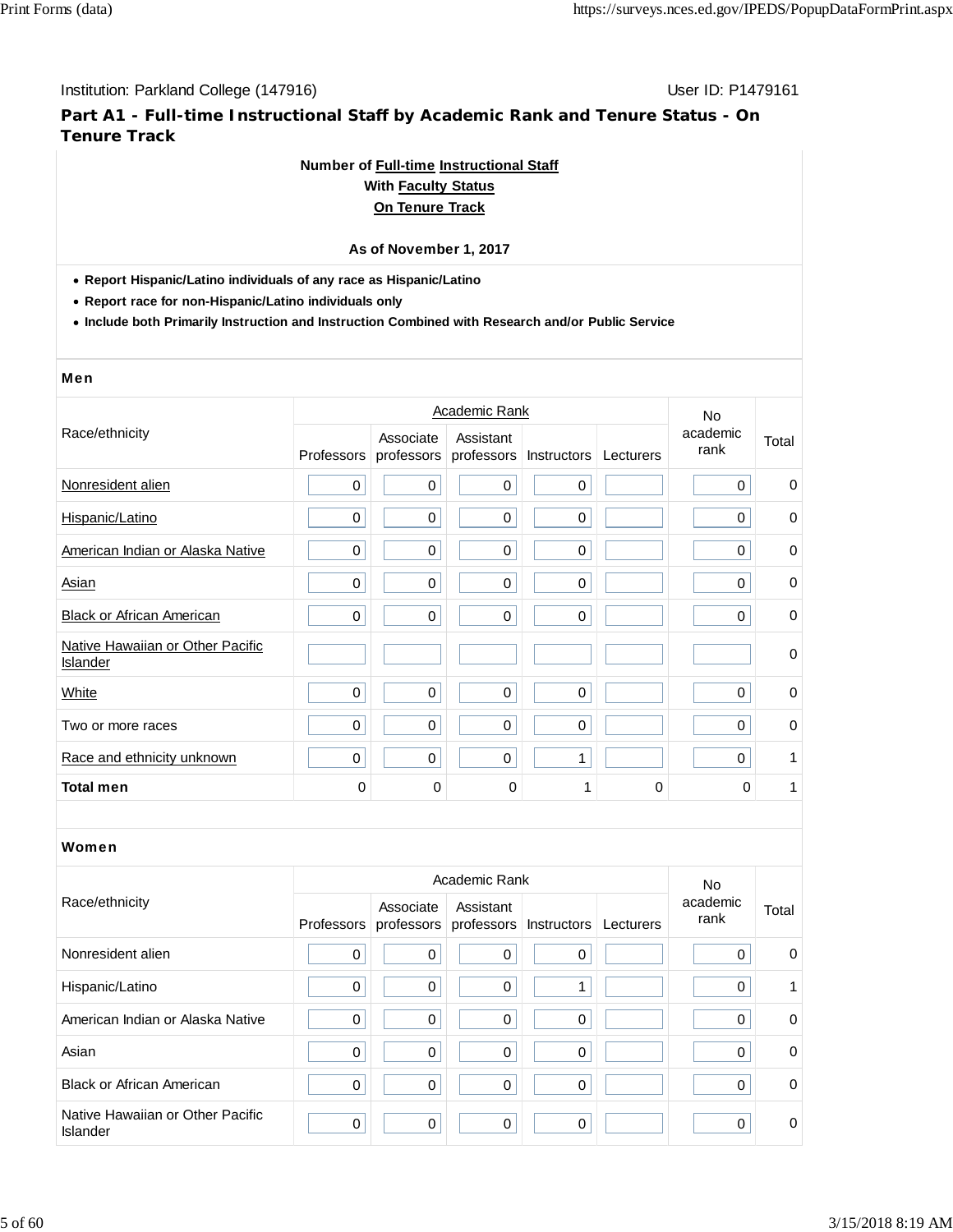| White                      | 0 |   | 0 | 0 |   | 0 | 0      |
|----------------------------|---|---|---|---|---|---|--------|
| Two or more races          | 0 | 0 | 0 | 0 |   | 0 | 0      |
| Race and ethnicity unknown | 0 | O | 0 | 0 |   | 0 | 0      |
| <b>Total women</b>         | 0 | 0 | ი |   | 0 |   |        |
|                            |   |   |   |   |   |   |        |
| Total (men+women)          | 0 | 0 |   | ົ | 0 |   | 2<br>ш |
| Total from prior year      |   |   |   |   |   |   |        |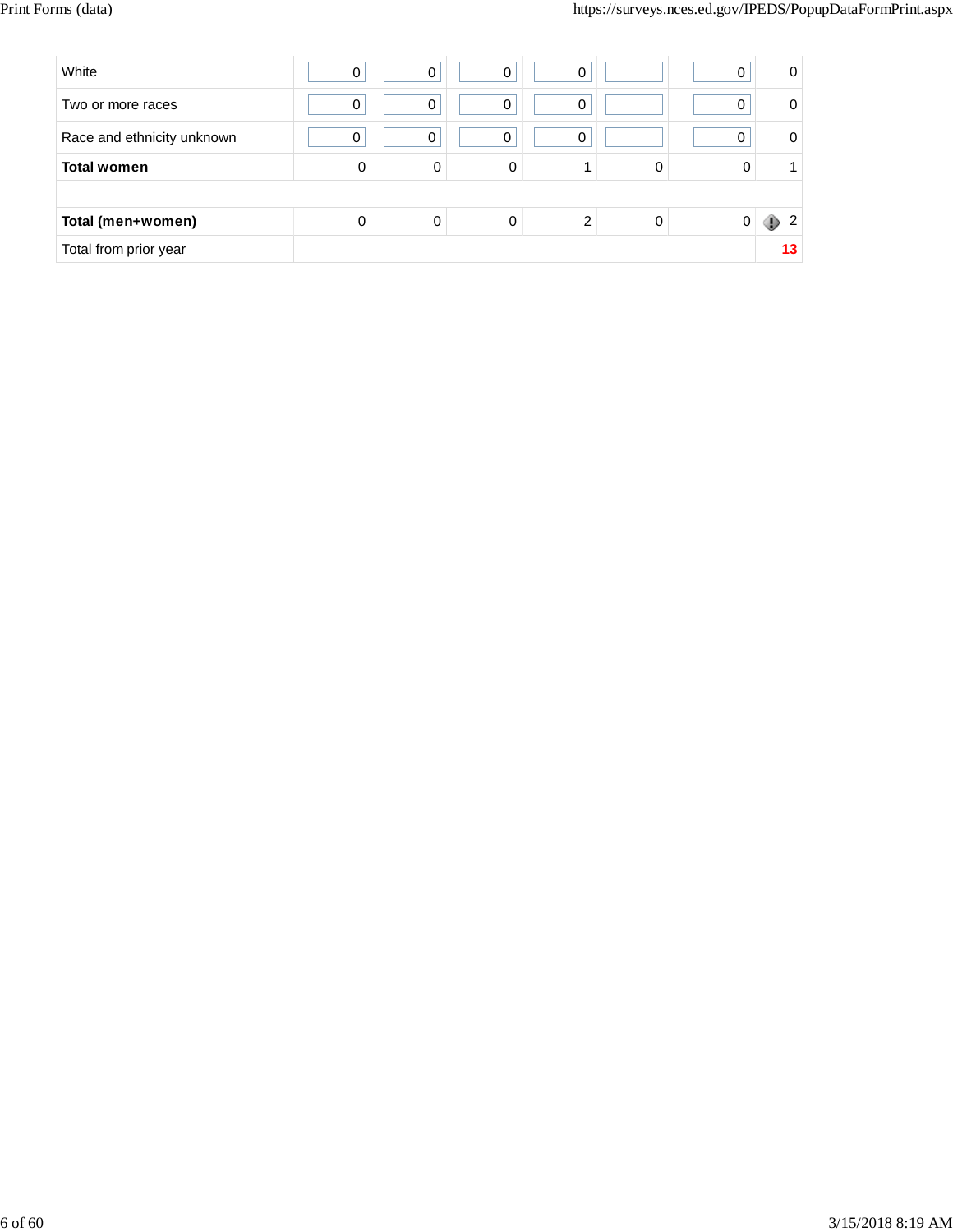**Part A1 - Full-time Instructional Staff by Academic Rank and Tenure Status - Multi-Year Contract**

# **Number of Full-time Instructional Staff**

# **With Faculty Status**

# **Not on Tenure Track - Multi-Year Contract**

## **As of November 1, 2017**

- **Report Hispanic/Latino individuals of any race as Hispanic/Latino**
- **Report race for non-Hispanic/Latino individuals only**
- **Include both Primarily Instruction and Instruction Combined with Research and/or Public Service**

## Men

|                                                     |             | <b>No</b>               |                         |             |           |                  |             |
|-----------------------------------------------------|-------------|-------------------------|-------------------------|-------------|-----------|------------------|-------------|
| Gender and race/ethnicity                           | Professors  | Associate<br>professors | Assistant<br>professors | Instructors | Lecturers | academic<br>rank | Total       |
| Nonresident alien                                   | $\mathbf 0$ | $\mathbf 0$             | $\mathbf 0$             | 0           |           | $\mathbf 0$      | 0           |
| Hispanic/Latino                                     | 0           | $\mathbf 0$             | $\mathbf 0$             | $\mathbf 0$ |           | $\mathbf 0$      | 0           |
| American Indian or Alaska Native                    | $\mathbf 0$ | $\pmb{0}$               | $\mathbf 0$             | $\mathbf 0$ |           | $\mathbf 0$      | 0           |
| Asian                                               | 0           | $\mathbf 0$             | $\mathbf 0$             | $\mathbf 0$ |           | $\Omega$         | $\mathbf 0$ |
| <b>Black or African American</b>                    | 0           | $\mathbf 0$             | $\mathbf 0$             | $\mathbf 0$ |           | 0                | $\mathbf 0$ |
| Native Hawaiian or Other Pacific<br><b>Islander</b> |             |                         |                         |             |           |                  | $\mathbf 0$ |
| White                                               | 0           | $\mathbf 0$             | $\mathbf 0$             | $\mathbf 0$ |           | $\Omega$         | $\mathbf 0$ |
| Two or more races                                   | 0           | $\mathbf 0$             | $\Omega$                | $\mathbf 0$ |           | $\Omega$         | $\mathbf 0$ |
| Race and ethnicity unknown                          | 0           | $\mathbf 0$             | $\Omega$                | $\mathbf 0$ |           | $\Omega$         | 0           |
| <b>Total men</b>                                    | 0           | 0                       | 0                       | 0           | 0         | 0                | 0           |

|                                              |             | <b>No</b> |                                                           |             |           |                  |          |
|----------------------------------------------|-------------|-----------|-----------------------------------------------------------|-------------|-----------|------------------|----------|
| Gender and race/ethnicity                    |             | Associate | Assistant<br>Professors professors professors Instructors |             | Lecturers | academic<br>rank | Total    |
| Nonresident alien                            | 0           | 0         | 0                                                         | 0           |           | 0                | $\Omega$ |
| Hispanic/Latino                              | 0           | 0         | $\Omega$                                                  | 0           |           | 0                | 0        |
| American Indian or Alaska Native             | 0           | 0         | 0                                                         | 0           |           | 0                | 0        |
| Asian                                        | $\mathbf 0$ | $\Omega$  | $\Omega$                                                  | $\Omega$    |           | $\Omega$         | $\Omega$ |
| <b>Black or African American</b>             | 0           | 0         | $\Omega$                                                  | $\mathbf 0$ |           | 0                | 0        |
| Native Hawaiian or Other Pacific<br>Islander | 0           | 0         | 0                                                         | 0           |           | 0                | 0        |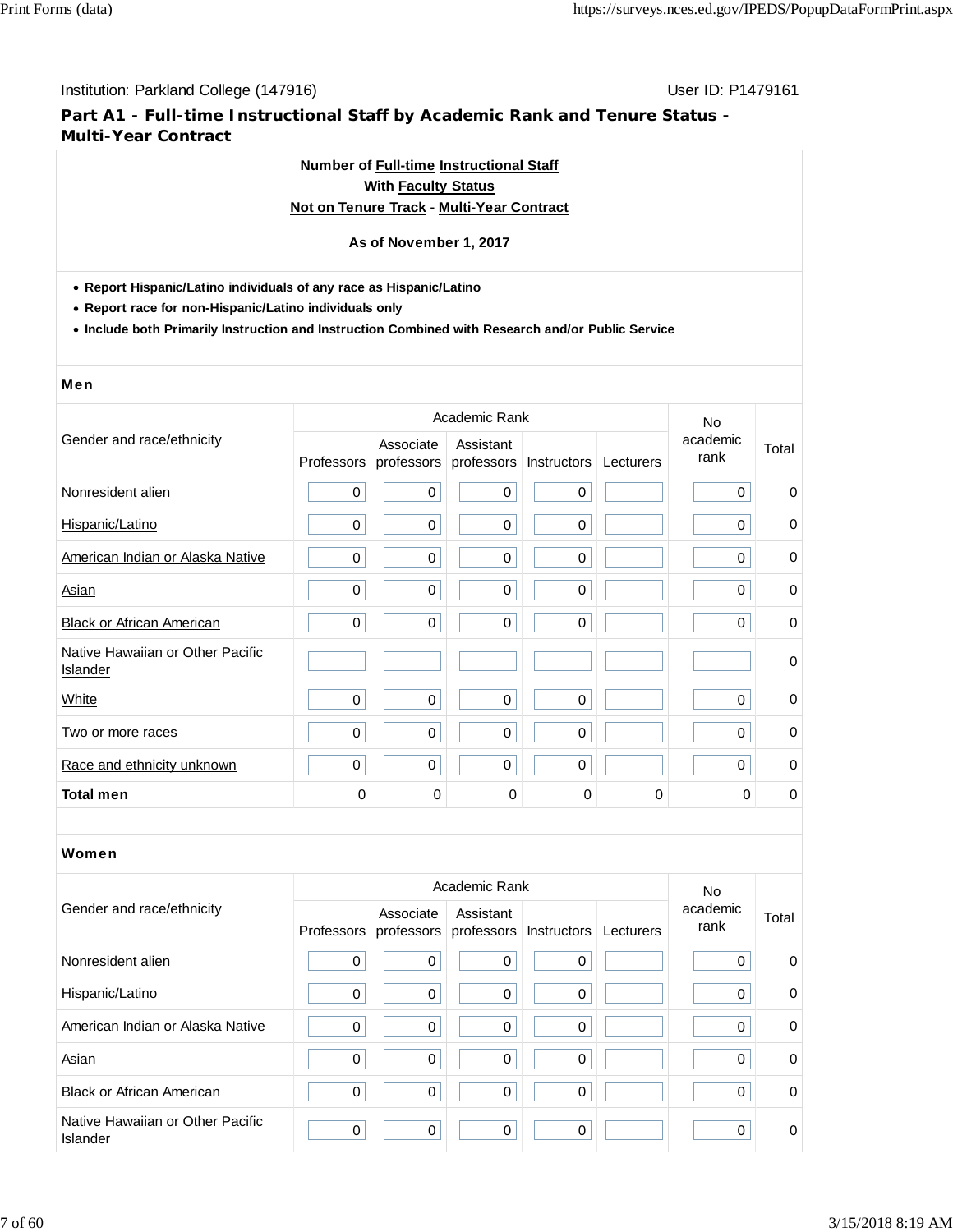| White                      | 0 |   | 0 | $\mathbf 0$ |   | 0 | 0            |
|----------------------------|---|---|---|-------------|---|---|--------------|
| Two or more races          | 0 | 0 | 0 | 0           |   | 0 | <sup>0</sup> |
| Race and ethnicity unknown | 0 | 0 | 0 | 0           |   | 0 | 0            |
| <b>Total women</b>         | 0 | 0 |   |             | 0 |   | 0            |
|                            |   |   |   |             |   |   |              |
| Total (men+women)          | 0 |   |   |             |   |   |              |
| Total from prior year      |   |   |   |             |   |   |              |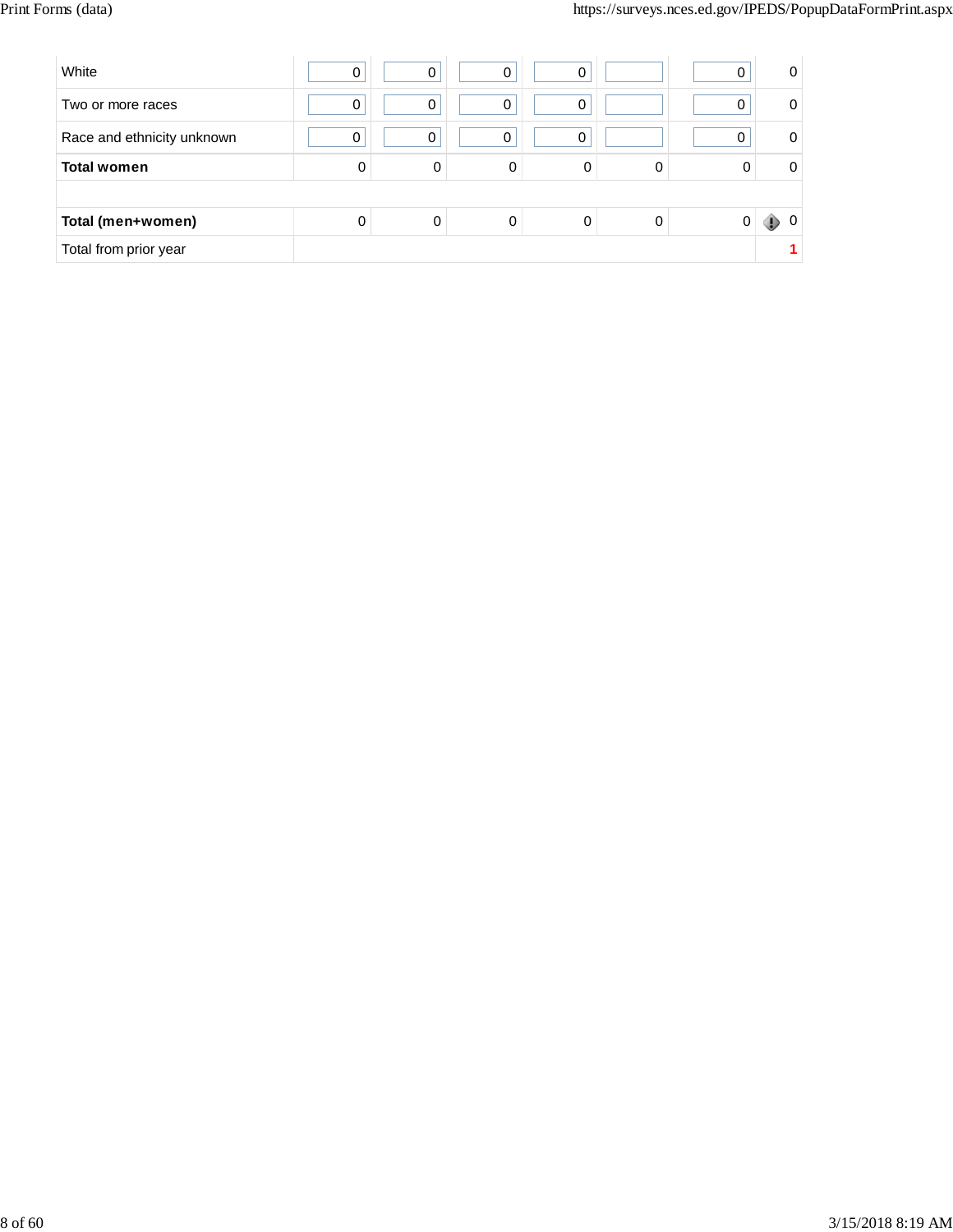**Part A1 - Full-time Instructional Staff by Academic Rank and Tenure Status - Annual Contract**

## **Number of Full-time Instructional Staff With Faculty Status Not on Tenure Track - Annual Contract**

## **As of November 1, 2017**

**Report Hispanic/Latino individuals of any race as Hispanic/Latino**

**Report race for non-Hispanic/Latino individuals only**

**Include both Primarily Instruction and Instruction Combined with Research and/or Public Service**

#### Men

|                                              |            |                         | Academic Rank           |                    |           | No.              |                |
|----------------------------------------------|------------|-------------------------|-------------------------|--------------------|-----------|------------------|----------------|
| Race/ethnicity                               | Professors | Associate<br>professors | Assistant<br>professors | <b>Instructors</b> | Lecturers | academic<br>rank | Total          |
| Nonresident alien                            | 0          | $\pmb{0}$               | 0                       | 0                  |           | 0                | $\mathbf 0$    |
| Hispanic/Latino                              | 0          | $\pmb{0}$               | 0                       | $\mathbf 0$        |           | 0                | 0              |
| American Indian or Alaska Native             | 0          | $\pmb{0}$               | 0                       | $\pmb{0}$          |           | 0                | 0              |
| Asian                                        | 0          | $\mathbf 0$             | $\mathbf 0$             | $\mathbf 0$        |           | 0                | $\mathbf 0$    |
| <b>Black or African American</b>             | 0          | $\boldsymbol{0}$        | $\mathbf 0$             | $\mathbf 0$        |           | $\mathbf 0$      | $\mathbf 0$    |
| Native Hawaiian or Other Pacific<br>Islander |            |                         |                         |                    |           |                  | $\mathbf 0$    |
| White                                        | 0          | $\mathbf 0$             | $\mathbf 0$             | $\overline{2}$     |           | $\Omega$         | $\overline{2}$ |
| Two or more races                            | 0          | $\mathbf 0$             | $\mathbf 0$             | $\mathbf 0$        |           | $\Omega$         | $\mathbf 0$    |
| Race and ethnicity unknown                   | 0          | $\boldsymbol{0}$        | $\mathbf 0$             | $\mathbf 0$        |           | $\Omega$         | $\mathbf 0$    |
| <b>Total men</b>                             | 0          | $\Omega$                | $\mathbf 0$             | 2                  | $\Omega$  | 0                | $\overline{c}$ |

|                                              |             | No.         |                                                                     |             |                  |             |
|----------------------------------------------|-------------|-------------|---------------------------------------------------------------------|-------------|------------------|-------------|
| Race/ethnicity                               |             | Associate   | Assistant<br>Professors professors professors Instructors Lecturers |             | academic<br>rank | Total       |
| Nonresident alien                            | $\mathbf 0$ | $\mathbf 0$ | 0                                                                   | $\Omega$    | 0                | 0           |
| Hispanic/Latino                              | 0           | 0           | 0                                                                   | $\Omega$    | 0                | $\mathbf 0$ |
| American Indian or Alaska Native             | 0           | 0           | 0                                                                   | $\mathbf 0$ | 0                | 0           |
| Asian                                        | 0           | $\mathbf 0$ | $\Omega$                                                            |             | $\Omega$         | 1.          |
| <b>Black or African American</b>             | 0           | 0           | 0                                                                   |             | 0                |             |
| Native Hawaiian or Other Pacific<br>Islander | 0           | 0           | $\mathbf 0$                                                         | $\mathbf 0$ | $\Omega$         | 0           |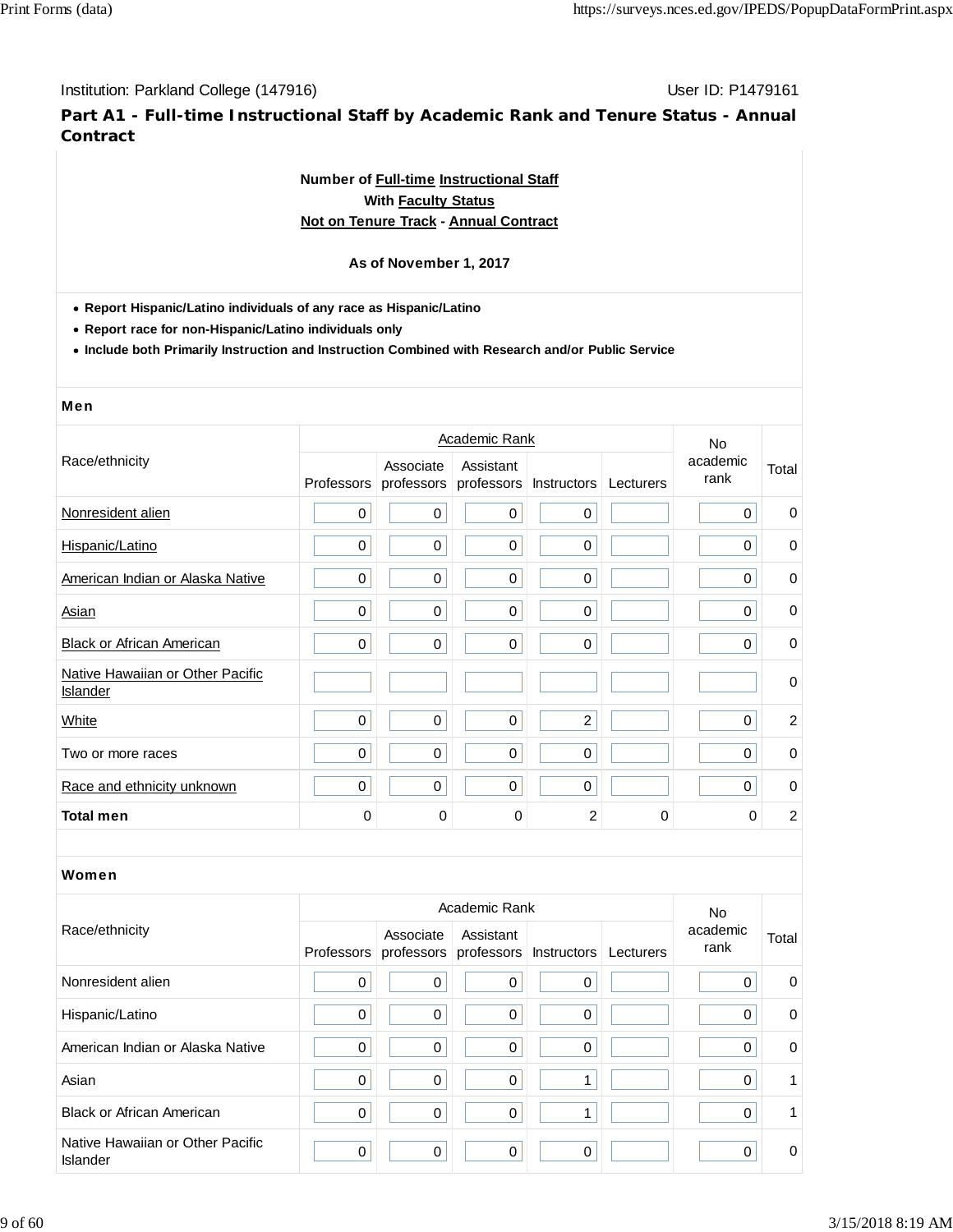| White                      | 0 | $\Omega$ | 0 |   |  |   |
|----------------------------|---|----------|---|---|--|---|
| Two or more races          | 0 | 0        | 0 | 0 |  | 0 |
| Race and ethnicity unknown | 0 | 0        | 0 | 0 |  | 0 |
| <b>Total women</b>         | 0 | 0        | 0 | 3 |  | 3 |
|                            |   |          |   |   |  |   |
| Total (men+women)          | 0 | 0        | 0 | 5 |  | 5 |
| Total from prior year      |   |          |   |   |  |   |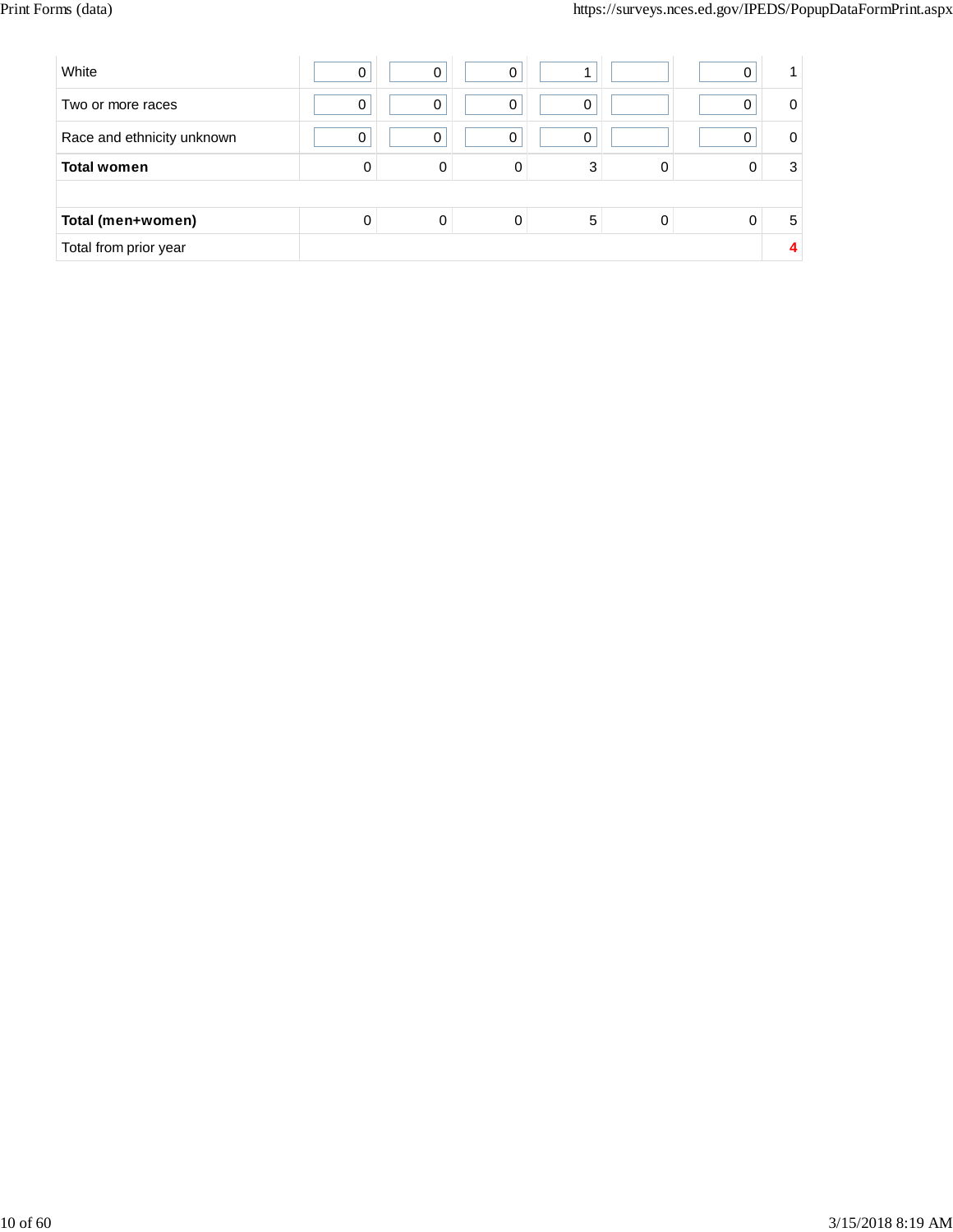## **Part A1 - Full-time Instructional Staff by Academic Rank and Tenure Status - Less-Than-Annual Contract**

## **Number of Full-time Instructional Staff With Faculty Status Not on Tenure Track - Less-than-annual Contract**

# **As of November 1, 2017**

## **Report Hispanic/Latino individuals of any race as Hispanic/Latino**

**Report race for non-Hispanic/Latino individuals only**

**Include both Primarily Instruction and Instruction Combined with Research and/or Public Service**

#### Men

|                                              |             |                         | Academic Rank |                          |           | No.              |             |
|----------------------------------------------|-------------|-------------------------|---------------|--------------------------|-----------|------------------|-------------|
| Race/ethnicity                               | Professors  | Associate<br>professors | Assistant     | professors   Instructors | Lecturers | academic<br>rank | Total       |
| Nonresident alien                            | 0           | 0                       | $\mathbf 0$   | 0                        |           | $\mathbf 0$      | 0           |
| Hispanic/Latino                              | 0           | 0                       | 0             | $\mathbf 0$              |           | 0                | $\mathbf 0$ |
| American Indian or Alaska Native             | 0           | 0                       | 0             | $\mathbf 0$              |           | 0                | $\mathbf 0$ |
| Asian                                        | 0           | 0                       | 0             | 0                        |           | 0                | $\mathbf 0$ |
| <b>Black or African American</b>             | 0           | $\mathbf 0$             | 0             | 0                        |           | 0                | 0           |
| Native Hawaiian or Other Pacific<br>Islander |             |                         |               |                          |           |                  | $\mathbf 0$ |
| White                                        | 0           | 0                       | 0             | $\overline{2}$           |           | 0                | 2           |
| Two or more races                            | $\mathbf 0$ | $\mathbf 0$             | 0             | 0                        |           | 0                | $\mathbf 0$ |
| Race and ethnicity unknown                   | 0           | $\mathbf 0$             | $\mathbf 0$   | 0                        |           | 0                | $\mathbf 0$ |
| <b>Total men</b>                             | 0           | 0                       | 0             | 2                        | 0         | 0                | 2           |

|                                              | Academic Rank |           |                                                           |             |           |                         |          |
|----------------------------------------------|---------------|-----------|-----------------------------------------------------------|-------------|-----------|-------------------------|----------|
| Race/ethnicity                               |               | Associate | Assistant<br>Professors professors professors Instructors |             | Lecturers | No.<br>academic<br>rank | Total    |
| Nonresident alien                            | 0             | 0         | 0                                                         | $\mathbf 0$ |           | 0                       | 0        |
| Hispanic/Latino                              | 0             | 0         | 0                                                         | $\mathbf 0$ |           | 0                       | 0        |
| American Indian or Alaska Native             | 0             | 0         | 0                                                         | 0           |           | 0                       | $\Omega$ |
| Asian                                        | $\mathbf 0$   | $\Omega$  | $\Omega$                                                  | 0           |           | 0                       | $\Omega$ |
| <b>Black or African American</b>             | $\mathbf 0$   | 0         | $\Omega$                                                  | 0           |           | 0                       | 0        |
| Native Hawaiian or Other Pacific<br>Islander | $\mathbf 0$   | 0         | $\mathbf 0$                                               | $\mathbf 0$ |           | 0                       | 0        |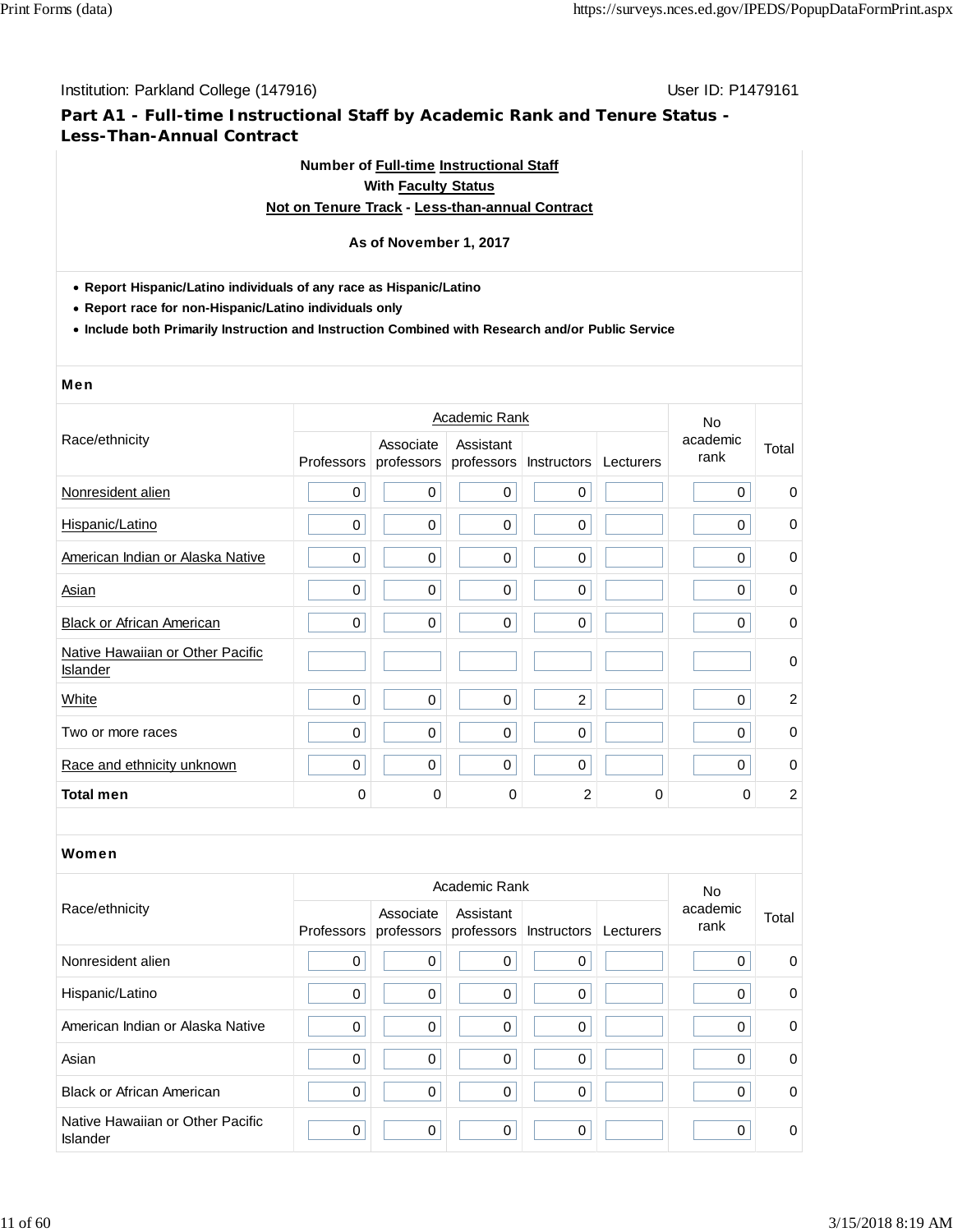| White                      | 0 |   | 0 | 0 |   | 0 | 0      |
|----------------------------|---|---|---|---|---|---|--------|
| Two or more races          | 0 | 0 | 0 | 0 |   | 0 |        |
| Race and ethnicity unknown | 0 | O | 0 |   |   | 0 |        |
| <b>Total women</b>         | 0 | 0 | 0 |   | 0 |   |        |
|                            |   |   |   |   |   |   |        |
| Total (men+women)          | 0 | 0 |   | 3 | 0 |   | 3<br>ю |
| Total from prior year      |   |   |   |   |   |   |        |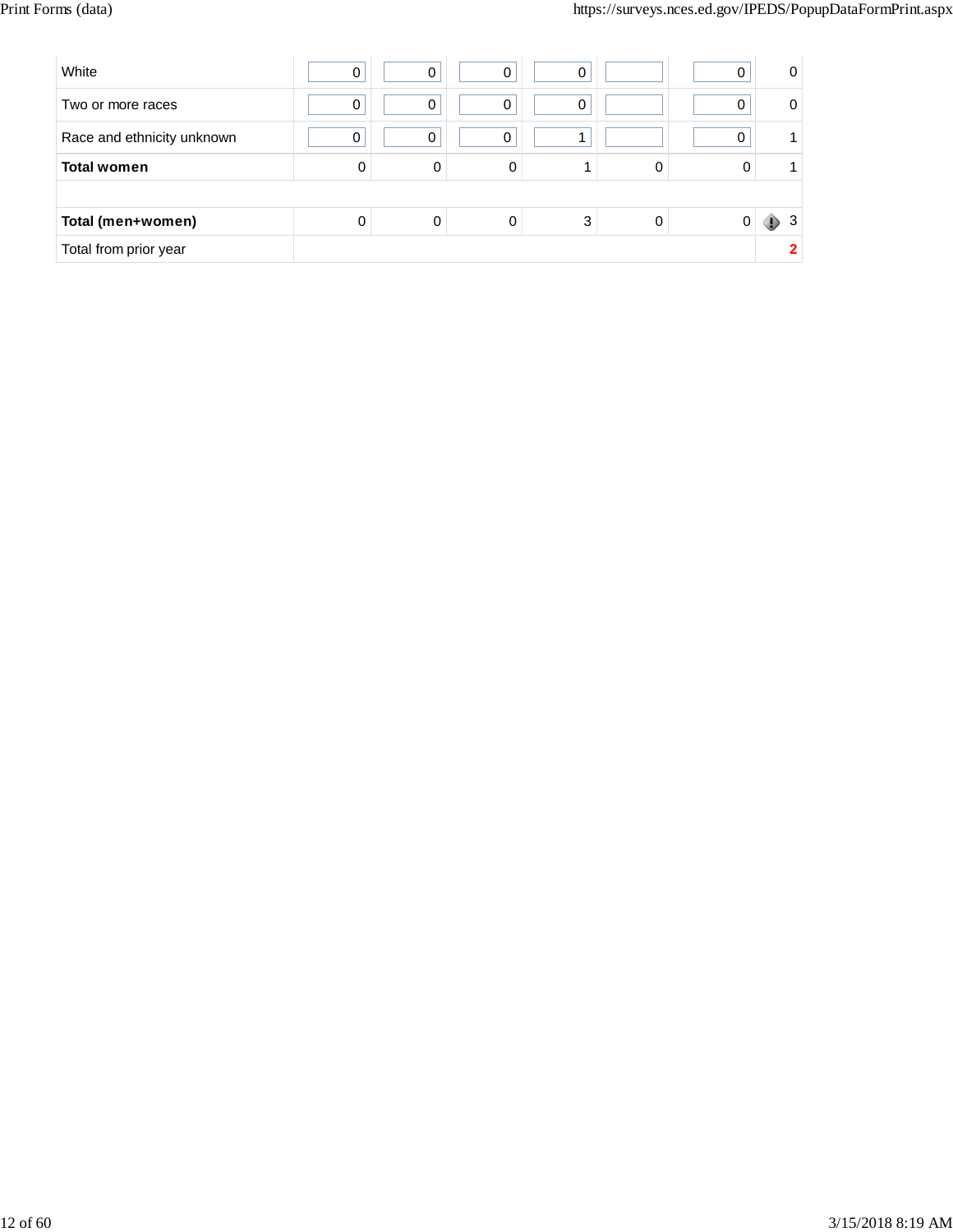## **Part A1 - Full-time Instructional Staff by Academic Rank and Tenure Status - Indefinite duration contract**

# **Number of Full-time Instructional Staff With Faculty Status**

## **Not on Tenure Track - Indefinite duration contract**

## **As of November 1, 2017**

- **Report Hispanic/Latino individuals of any race as Hispanic/Latino**
- **Report race for non-Hispanic/Latino individuals only**
- **Include both Primarily Instruction and Instruction Combined with Research and/or Public Service**

#### Men

|                                                     |             |                         | Academic Rank |                        |           | <b>No</b>        |             |  |
|-----------------------------------------------------|-------------|-------------------------|---------------|------------------------|-----------|------------------|-------------|--|
| Gender and race/ethnicity                           | Professors  | Associate<br>professors | Assistant     | professors Instructors | Lecturers | academic<br>rank | Total       |  |
| Nonresident alien                                   | $\mathbf 0$ |                         |               |                        |           |                  | $\mathbf 0$ |  |
| Hispanic/Latino                                     |             |                         |               |                        |           |                  | 0           |  |
| American Indian or Alaska Native                    |             |                         |               |                        |           |                  | 0           |  |
| Asian                                               |             |                         |               |                        |           |                  | 0           |  |
| <b>Black or African American</b>                    |             |                         |               |                        |           |                  | 0           |  |
| Native Hawaiian or Other Pacific<br><b>Islander</b> |             |                         |               |                        |           |                  | $\mathbf 0$ |  |
| White                                               |             |                         |               |                        |           |                  | 0           |  |
| Two or more races                                   |             |                         |               |                        |           |                  | 0           |  |
| Race and ethnicity unknown                          |             |                         |               |                        |           |                  | $\pmb{0}$   |  |
| <b>Total men</b>                                    | $\Omega$    | 0                       | 0             | 0                      | 0         | 0                | 0           |  |

|                                              | Academic Rank                                                       |           |  |  |                  |          |  |
|----------------------------------------------|---------------------------------------------------------------------|-----------|--|--|------------------|----------|--|
| Gender and race/ethnicity                    | Associate<br>Professors professors professors Instructors Lecturers | Assistant |  |  | academic<br>rank | Total    |  |
| Nonresident alien                            |                                                                     |           |  |  |                  | 0        |  |
| Hispanic/Latino                              |                                                                     |           |  |  |                  | $\Omega$ |  |
| American Indian or Alaska Native             |                                                                     |           |  |  |                  | $\Omega$ |  |
| Asian                                        |                                                                     |           |  |  |                  | $\Omega$ |  |
| <b>Black or African American</b>             |                                                                     |           |  |  |                  | $\Omega$ |  |
| Native Hawaiian or Other Pacific<br>Islander |                                                                     |           |  |  |                  | $\Omega$ |  |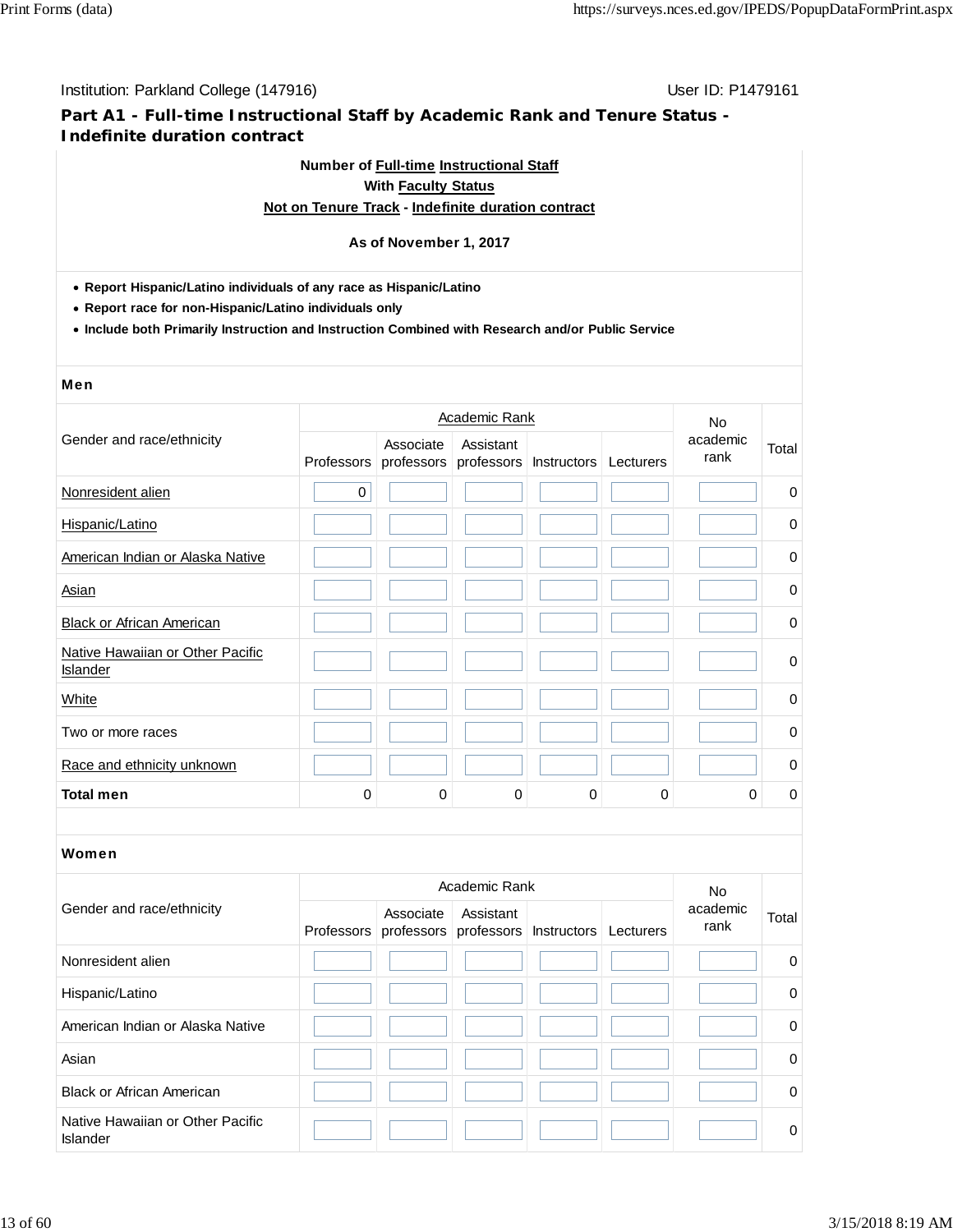| White                      |   |   |   |   | 0 |
|----------------------------|---|---|---|---|---|
| Two or more races          |   |   |   |   |   |
| Race and ethnicity unknown |   |   |   |   |   |
| <b>Total women</b>         | 0 | 0 | 0 | 0 |   |
|                            |   |   |   |   |   |
| Total (men+women)          | 0 | 0 | 0 | 0 |   |
| Total from prior year      |   |   |   |   |   |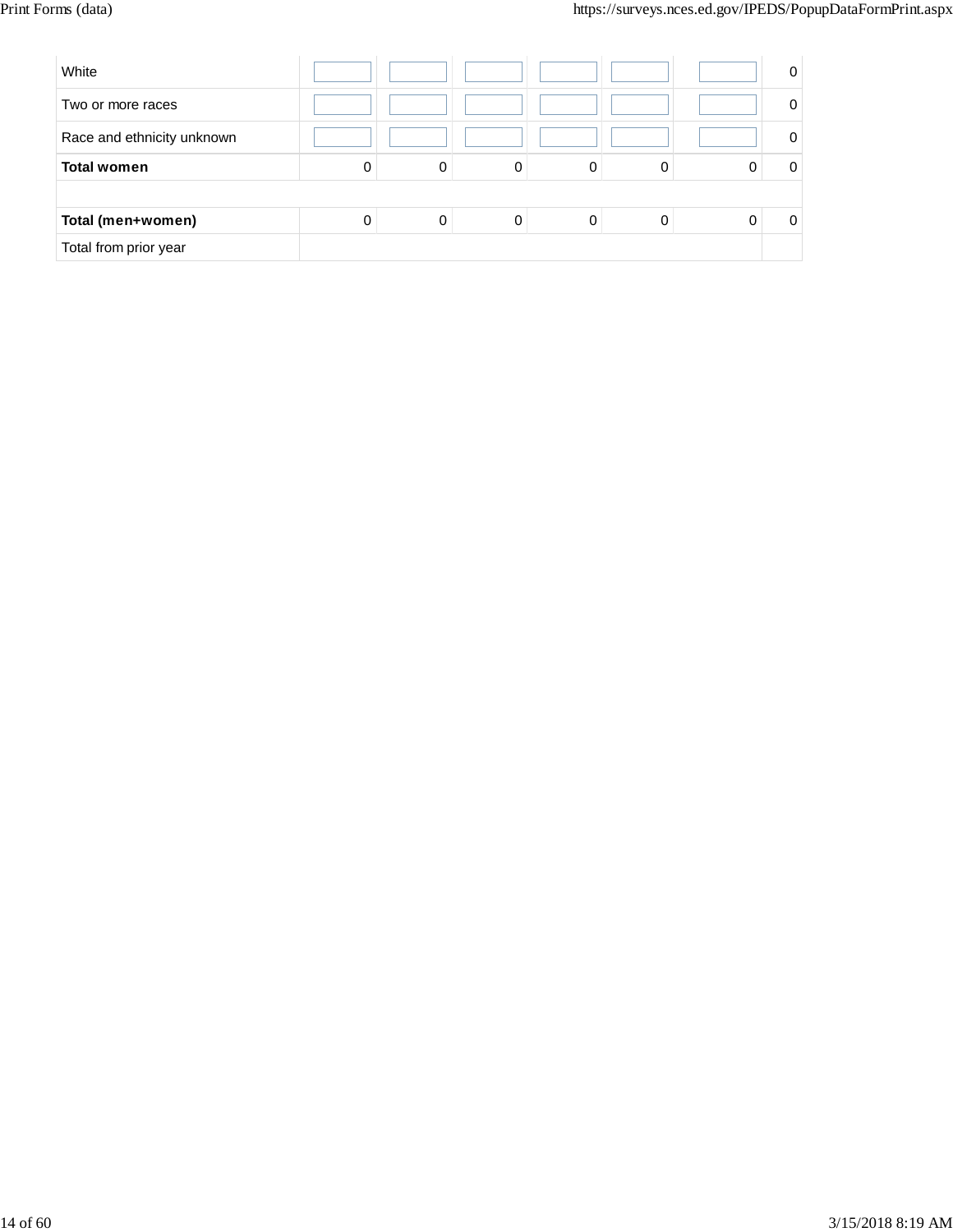| Number of Full-time Instructional Staff<br><b>Without Faculty Status</b><br>As of November 1, 2017<br>• Report Hispanic/Latino individuals of any race as Hispanic/Latino<br>• Report race for non-Hispanic/Latino individuals only<br>. Include both Primarily Instruction and Instruction Combined with Research and/or Public Service |                               |   |  |  |  |  |  |
|------------------------------------------------------------------------------------------------------------------------------------------------------------------------------------------------------------------------------------------------------------------------------------------------------------------------------------------|-------------------------------|---|--|--|--|--|--|
|                                                                                                                                                                                                                                                                                                                                          |                               |   |  |  |  |  |  |
| Race/ethnicity                                                                                                                                                                                                                                                                                                                           | <b>Without Faculty Status</b> |   |  |  |  |  |  |
| Nonresident alien                                                                                                                                                                                                                                                                                                                        |                               | 0 |  |  |  |  |  |
| Hispanic/Latino                                                                                                                                                                                                                                                                                                                          |                               |   |  |  |  |  |  |
| American Indian or Alaska Native                                                                                                                                                                                                                                                                                                         |                               |   |  |  |  |  |  |
| <b>Asian</b>                                                                                                                                                                                                                                                                                                                             |                               |   |  |  |  |  |  |
| <b>Black or African American</b>                                                                                                                                                                                                                                                                                                         |                               |   |  |  |  |  |  |
| Native Hawaiian or Other Pacific Islander                                                                                                                                                                                                                                                                                                |                               |   |  |  |  |  |  |
| White                                                                                                                                                                                                                                                                                                                                    |                               |   |  |  |  |  |  |
| Two or more races                                                                                                                                                                                                                                                                                                                        |                               |   |  |  |  |  |  |
| Race and ethnicity unknown                                                                                                                                                                                                                                                                                                               |                               |   |  |  |  |  |  |
| <b>Total men</b>                                                                                                                                                                                                                                                                                                                         |                               | 0 |  |  |  |  |  |
| Women                                                                                                                                                                                                                                                                                                                                    |                               |   |  |  |  |  |  |
| Race/ethnicity                                                                                                                                                                                                                                                                                                                           | <b>Without Faculty Status</b> |   |  |  |  |  |  |
| Nonresident alien                                                                                                                                                                                                                                                                                                                        |                               |   |  |  |  |  |  |
| Hispanic/Latino                                                                                                                                                                                                                                                                                                                          |                               |   |  |  |  |  |  |
| American Indian or Alaska Native                                                                                                                                                                                                                                                                                                         |                               |   |  |  |  |  |  |
| Asian                                                                                                                                                                                                                                                                                                                                    |                               |   |  |  |  |  |  |
| <b>Black or African American</b>                                                                                                                                                                                                                                                                                                         |                               |   |  |  |  |  |  |
| Native Hawaiian or Other Pacific Islander                                                                                                                                                                                                                                                                                                |                               |   |  |  |  |  |  |
| White                                                                                                                                                                                                                                                                                                                                    |                               |   |  |  |  |  |  |
| Two or more races                                                                                                                                                                                                                                                                                                                        |                               |   |  |  |  |  |  |
| Race and ethnicity unknown                                                                                                                                                                                                                                                                                                               |                               |   |  |  |  |  |  |
|                                                                                                                                                                                                                                                                                                                                          |                               |   |  |  |  |  |  |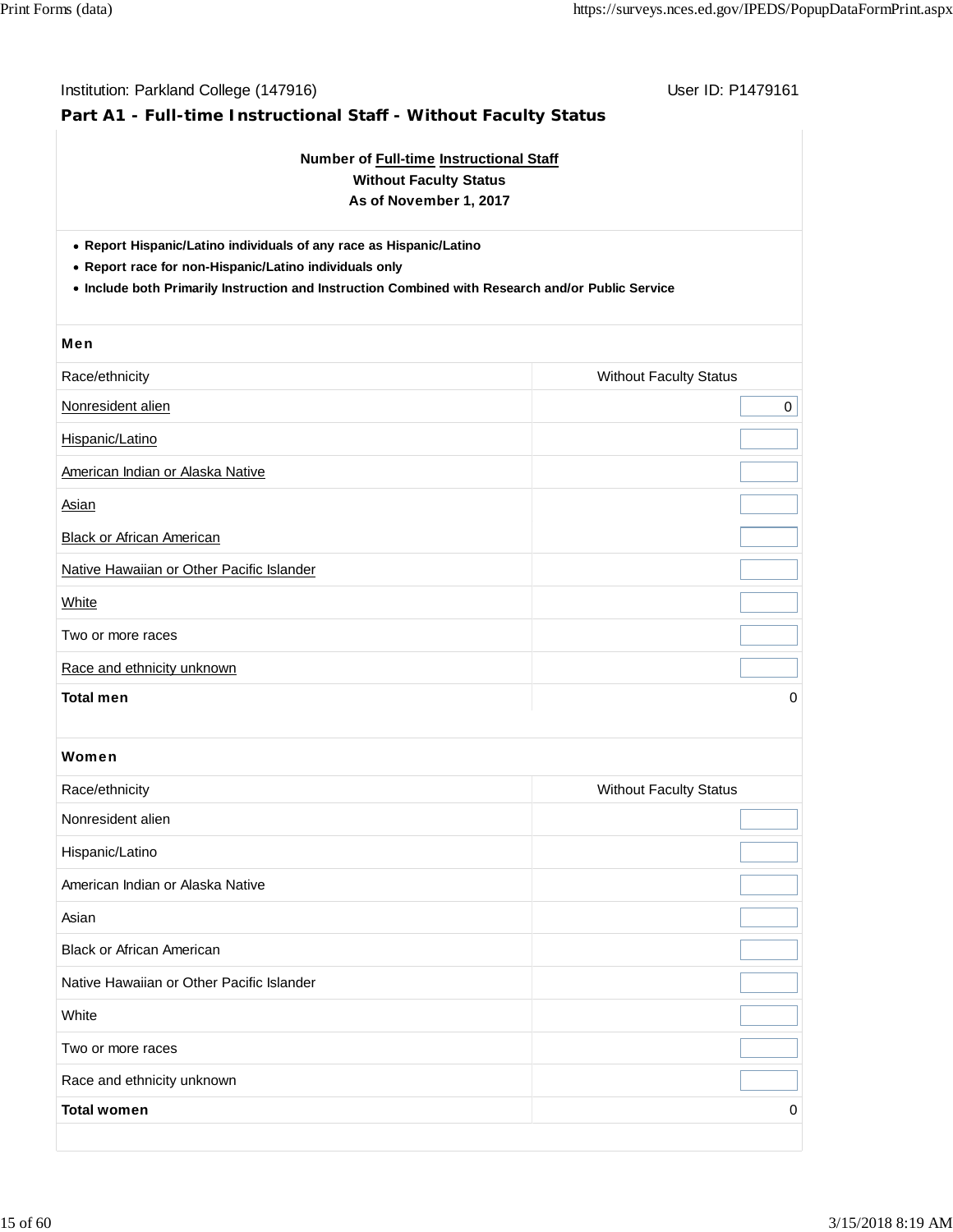| Total (men+women)     |  |
|-----------------------|--|
| Total from prior year |  |
|                       |  |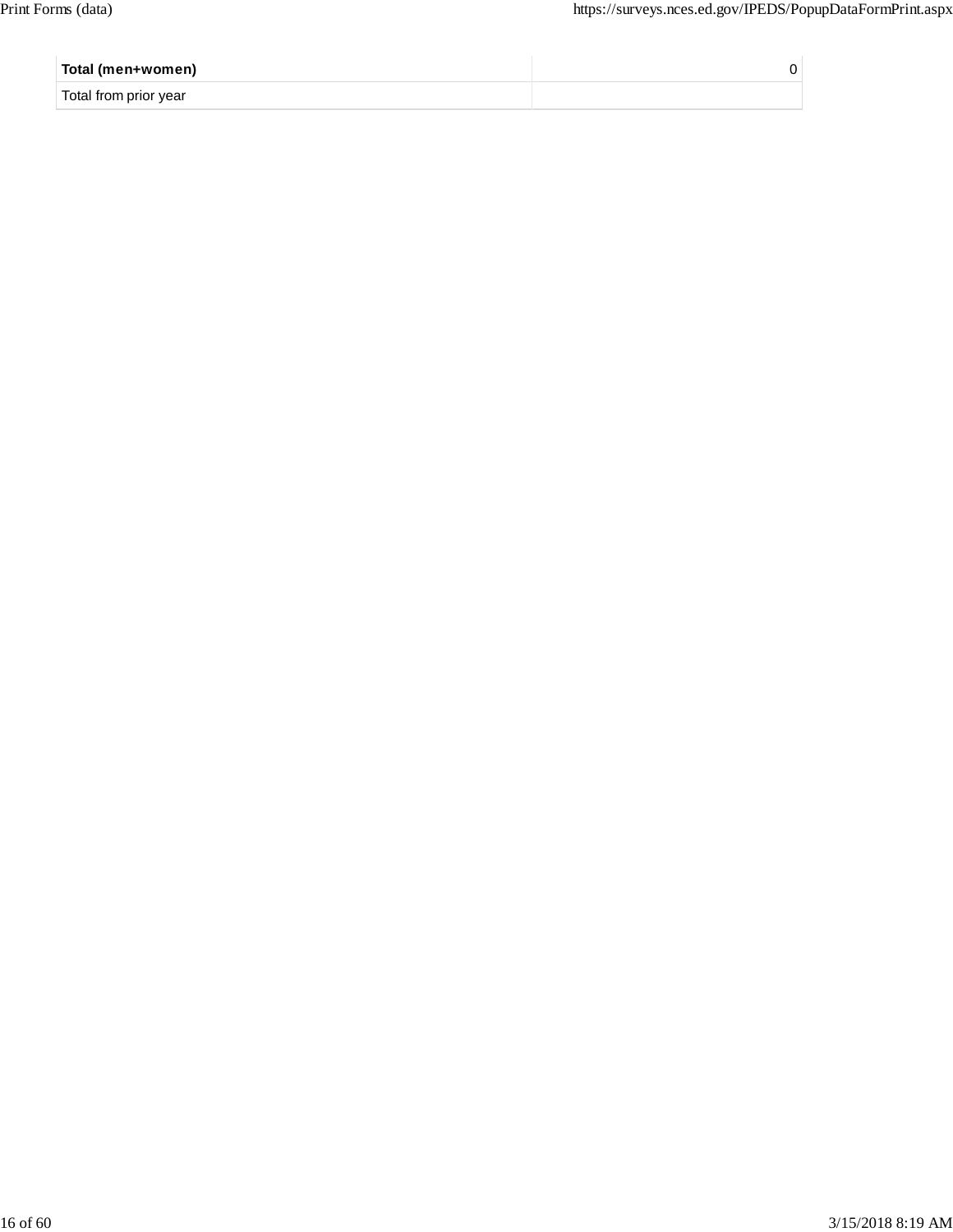## **Part A2 - Full-time Instructional Staff by Function**

**Number of Full-time Instructional Staff**

**As of November 1, 2017**

**Report Primarily Instruction and Instruction Combined with Research and/or Public Service separately, as indicated below**

| With Faculty Status                            |                                               |                |                       |        |                    |                                  |                                                      |                          |       |
|------------------------------------------------|-----------------------------------------------|----------------|-----------------------|--------|--------------------|----------------------------------|------------------------------------------------------|--------------------------|-------|
|                                                |                                               |                |                       |        |                    | Not on Tenure Track              |                                                      | Without                  | Total |
|                                                |                                               | Tenured        | Qn<br>Tenure<br>Track |        | Annual<br>contract | Less-than-<br>annual<br>contract | Indefinite<br>duration<br>(continuing<br>or at-will) | Faculty<br><b>Status</b> |       |
|                                                | Instructional staff                           | 146            | $\overline{2}$        | ۰<br>0 | 5                  | 3                                | $\Omega$                                             | $\mathbf 0$              | 156   |
| Total carried forward<br>from previous screens |                                               | 146            | $\overline{2}$        | 0      | 5                  | 3                                | 0                                                    | $\mathbf 0$              | 156   |
| 146<br><b>Primarily Instruction</b>            |                                               | $\overline{2}$ | 0                     | 5      | 3                  | 0                                | $\mathbf 0$                                          | 156                      |       |
|                                                | <b>B</b> Exclusively<br>credit                | 146            | $\overline{2}$        | 0      | 5                  | 3                                |                                                      | $\mathbf 0$              | 156   |
|                                                | Exclusively<br>not-for-credit                 |                |                       |        |                    |                                  |                                                      |                          | 0     |
|                                                | Combined<br>credit/not-for-credit             |                |                       |        |                    |                                  |                                                      |                          | 0     |
|                                                | Instruction/research<br>/public service staff |                |                       |        |                    |                                  |                                                      |                          | 0     |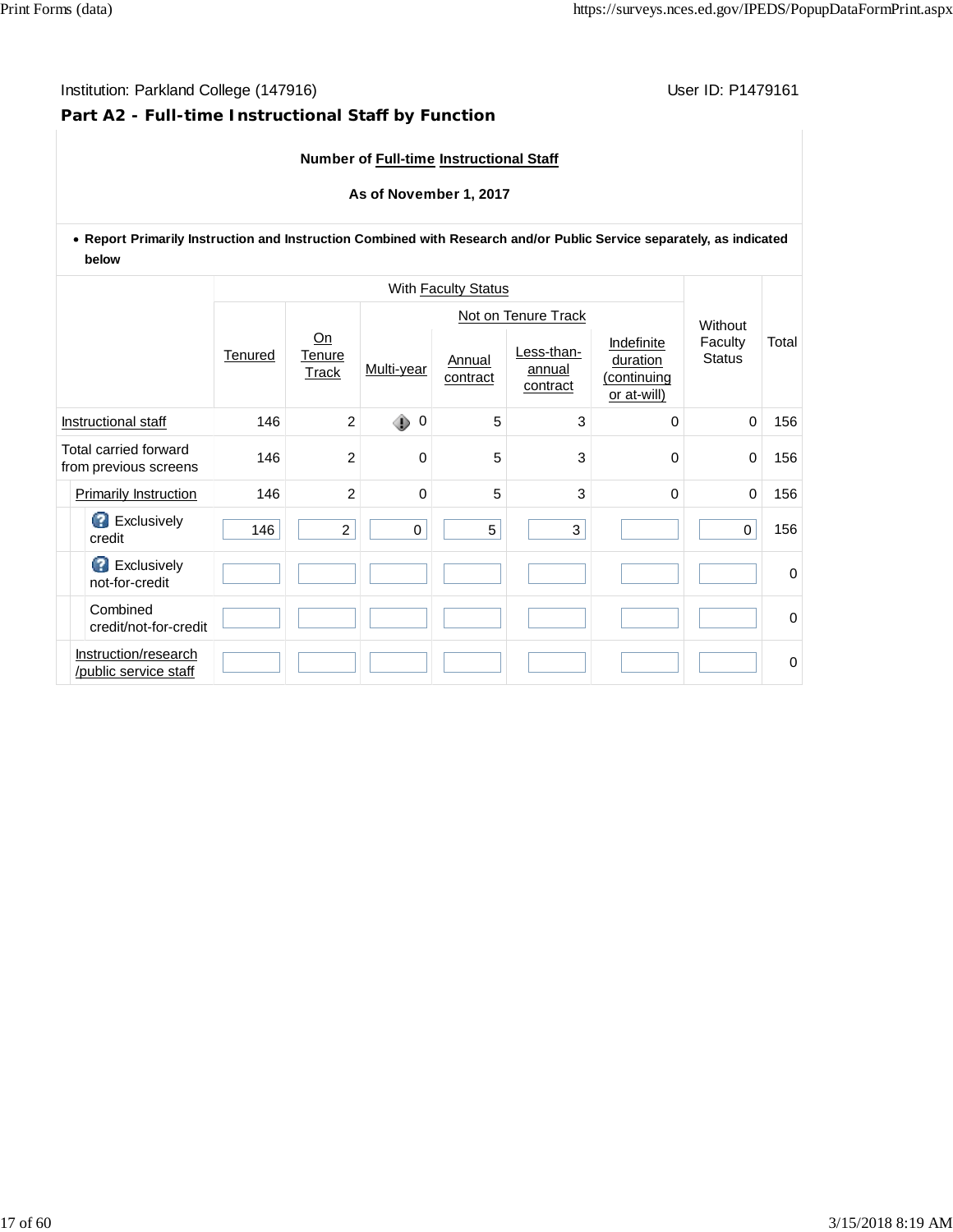## Institution: Parkland College (147916) **User ID: P1479161** User ID: P1479161

# **Part A3 - Full-time Instructional Staff - Totals**

## **Total number of Full-time Instructional Staff**

## **As of November 1, 2017**

| Total (men+women)<br>Race/ethnicity<br>Total men<br>Total women<br>Nonresident alien<br>0<br>0<br>0<br>3<br>2<br>Hispanic/Latino<br>5<br>American Indian or Alaska Native<br>0<br>0<br>0<br>3<br>Asian<br>$\overline{7}$<br>4<br><b>Black or African American</b><br>5<br>1<br>6<br>Native Hawaiian or Other Pacific Islander<br>0<br>0<br>$\mathbf 0$<br>63<br>63<br>126<br>White<br>5<br>3<br>8<br>Two or more races<br>3<br>1<br>Race and ethnicity unknown<br>$\overline{4}$<br>76<br>80<br><b>Total</b><br>156<br>Total from prior year<br>170 |  |  |
|-----------------------------------------------------------------------------------------------------------------------------------------------------------------------------------------------------------------------------------------------------------------------------------------------------------------------------------------------------------------------------------------------------------------------------------------------------------------------------------------------------------------------------------------------------|--|--|
|                                                                                                                                                                                                                                                                                                                                                                                                                                                                                                                                                     |  |  |
|                                                                                                                                                                                                                                                                                                                                                                                                                                                                                                                                                     |  |  |
|                                                                                                                                                                                                                                                                                                                                                                                                                                                                                                                                                     |  |  |
|                                                                                                                                                                                                                                                                                                                                                                                                                                                                                                                                                     |  |  |
|                                                                                                                                                                                                                                                                                                                                                                                                                                                                                                                                                     |  |  |
|                                                                                                                                                                                                                                                                                                                                                                                                                                                                                                                                                     |  |  |
|                                                                                                                                                                                                                                                                                                                                                                                                                                                                                                                                                     |  |  |
|                                                                                                                                                                                                                                                                                                                                                                                                                                                                                                                                                     |  |  |
|                                                                                                                                                                                                                                                                                                                                                                                                                                                                                                                                                     |  |  |
|                                                                                                                                                                                                                                                                                                                                                                                                                                                                                                                                                     |  |  |
|                                                                                                                                                                                                                                                                                                                                                                                                                                                                                                                                                     |  |  |
|                                                                                                                                                                                                                                                                                                                                                                                                                                                                                                                                                     |  |  |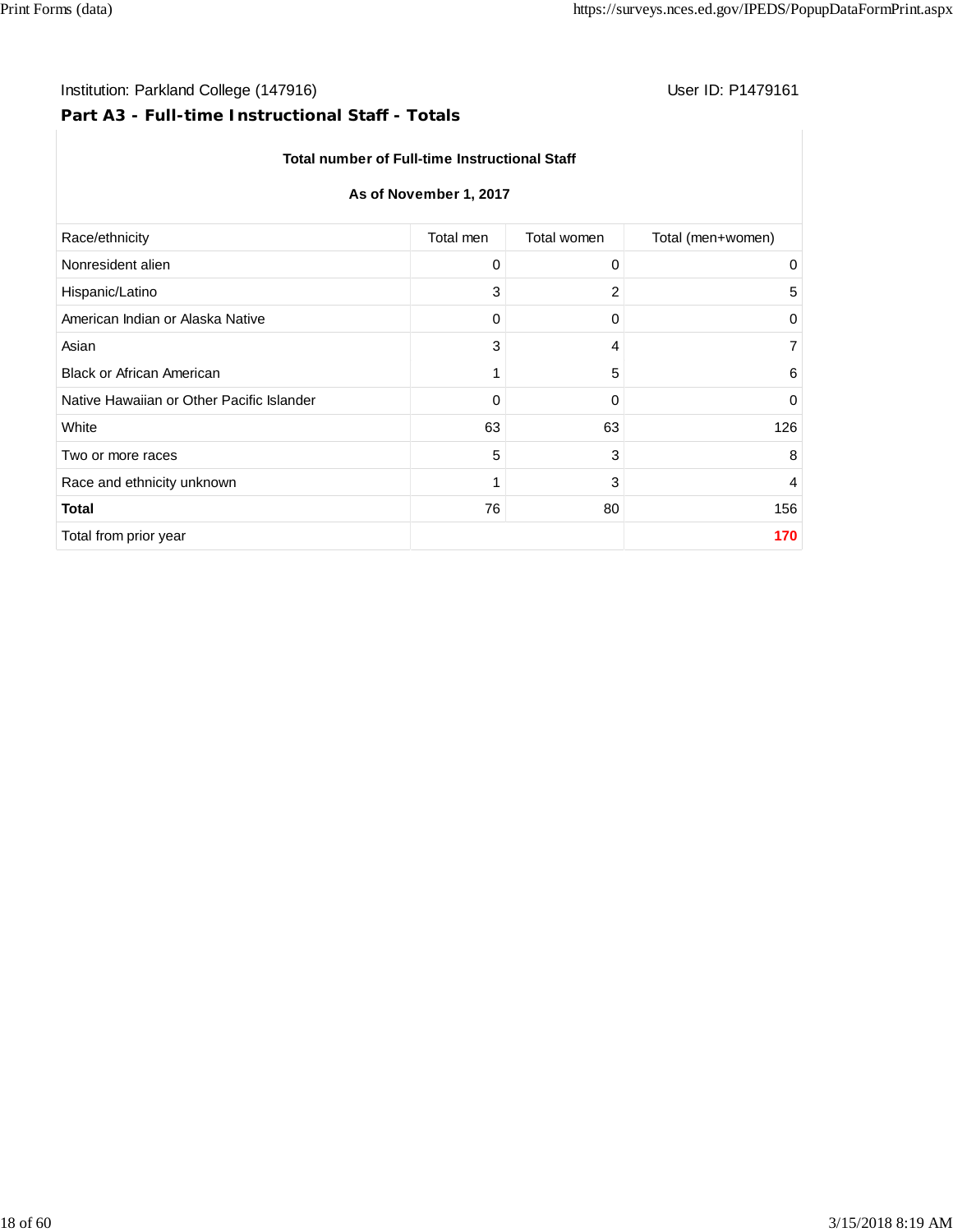# **Part B1 - Full-time Non-instructional Staff by Occupational Category**

## **Number of Full-time Non-instructional Staff by Occupational Category**

**As of November 1, 2017**

**Report Hispanic/Latino individuals of any race as Hispanic/Latino**

**Report race for non-Hispanic/Latino individuals only**

#### Men

| Race/ethnicity                            | <b>Instructional Staff</b><br>(carried forward<br>from Part A) | Research staff | <b>Public Service staff</b> |
|-------------------------------------------|----------------------------------------------------------------|----------------|-----------------------------|
| Nonresident alien                         | $\mathbf 0$                                                    | 0              |                             |
| Hispanic/Latino                           | 3                                                              |                |                             |
| American Indian or Alaska Native          | 0                                                              |                |                             |
| Asian                                     | 3                                                              |                |                             |
| <b>Black or African American</b>          | 1                                                              |                |                             |
| Native Hawaiian or Other Pacific Islander | 0                                                              |                |                             |
| White                                     | 63                                                             |                |                             |
| Two or more races                         | 5                                                              |                |                             |
| Race and ethnicity unknown                | 1                                                              |                |                             |
| <b>Total men</b>                          | 76                                                             | 0              | 0                           |

| Race/ethnicity                            | <b>Instructional Staff</b><br>(carried forward<br>from Part A) | Research staff | <b>Public Service staff</b> |
|-------------------------------------------|----------------------------------------------------------------|----------------|-----------------------------|
| Nonresident alien                         | $\Omega$                                                       |                |                             |
| Hispanic/Latino                           | $\overline{2}$                                                 |                |                             |
| American Indian or Alaska Native          | $\Omega$                                                       |                |                             |
| Asian                                     | 4                                                              |                |                             |
| <b>Black or African American</b>          | 5                                                              |                |                             |
| Native Hawaiian or Other Pacific Islander | 0                                                              |                |                             |
| White                                     | 63                                                             |                |                             |
| Two or more races                         | 3                                                              |                |                             |
| Race and ethnicity unknown                | 3                                                              |                |                             |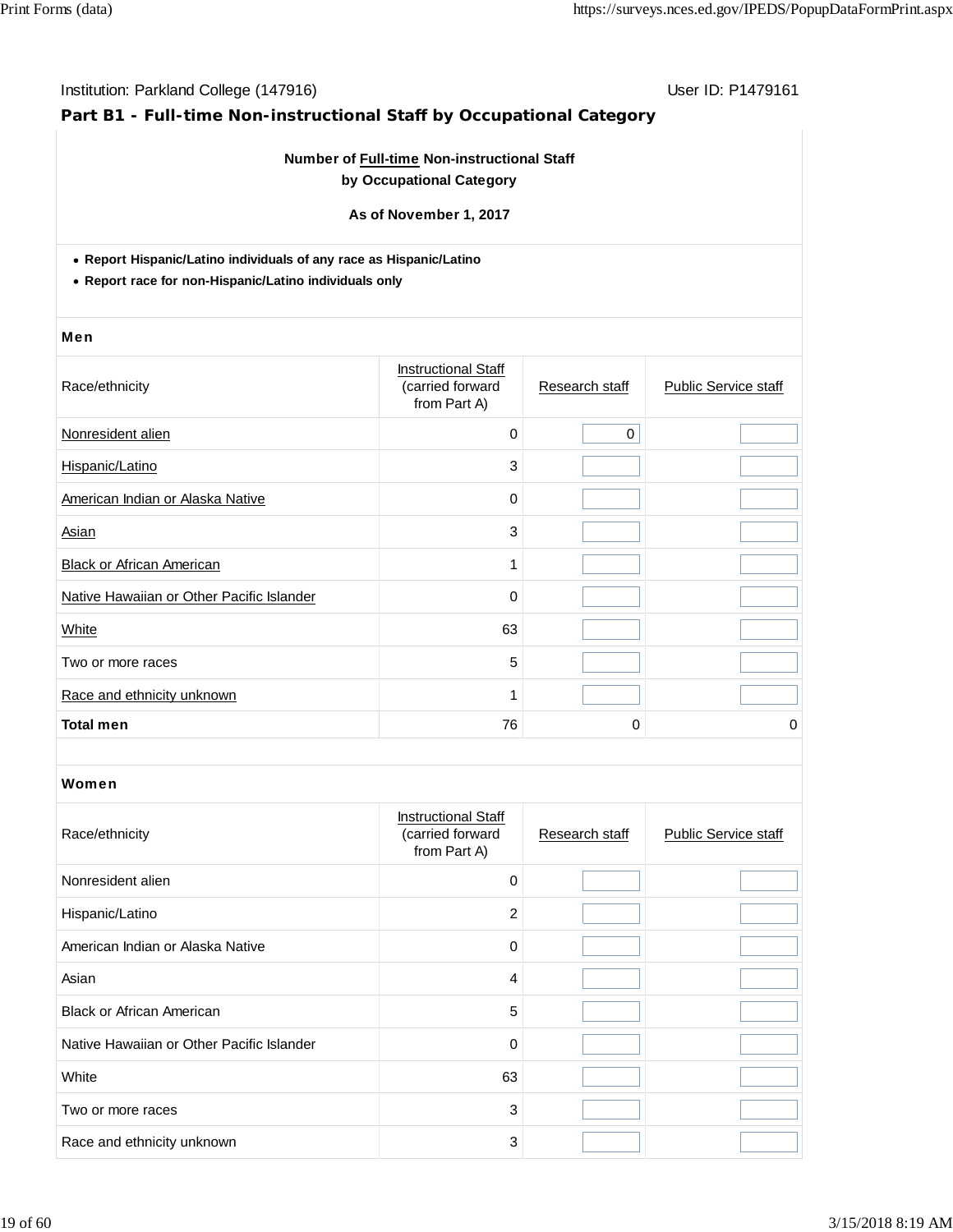| Total women           | 80  |  |
|-----------------------|-----|--|
|                       |     |  |
| Total (men+women)     | 156 |  |
| Total from prior year |     |  |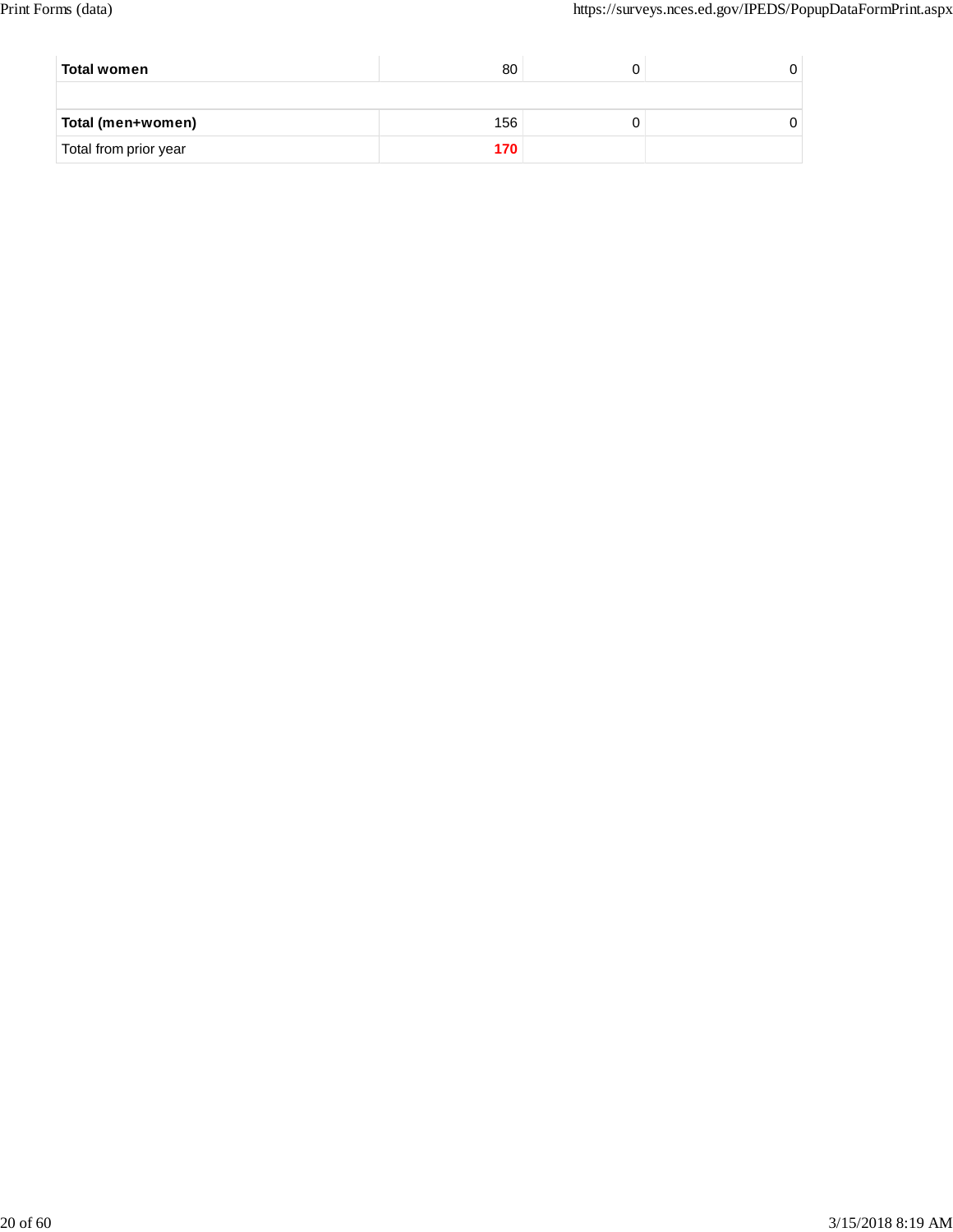## **Part B1 - Full-time Non-instructional Staff by Occupational Category**

## **Number of Full-time Non-instructional Staff by Occupational Category**

**As of November 1, 2017**

- **Report Hispanic/Latino individuals of any race as Hispanic/Latino**
- **Report race for non-Hispanic/Latino individuals only**

#### Men

| Race/ethnicity                               | Archivists, Curators, and<br><b>Museum Technicians</b><br>25-4010 | Librarians<br>25-4020 | Library<br>Technicians<br>25-4030 | <b>3</b> Student and Academic Affairs<br>and Other Education Services<br><b>Occupations</b><br>25-2000 + 25-3000 + 25-9000 |
|----------------------------------------------|-------------------------------------------------------------------|-----------------------|-----------------------------------|----------------------------------------------------------------------------------------------------------------------------|
| Nonresident alien                            | $\mathbf 0$                                                       | 0                     | $\mathbf 0$                       | $\mathbf 0$                                                                                                                |
| Hispanic/Latino                              | 0                                                                 | 0                     | $\mathbf 0$                       | $\mathbf 0$                                                                                                                |
| American Indian or<br>Alaska Native          | 0                                                                 | 0                     | $\mathbf 0$                       | $\mathbf 0$                                                                                                                |
| Asian                                        | 0                                                                 | 0                     | $\mathbf 0$                       | $\mathbf 0$                                                                                                                |
| <b>Black or African</b><br>American          | $\mathbf 0$                                                       | 0                     | 0                                 | 0                                                                                                                          |
| Native Hawaiian or Other<br>Pacific Islander |                                                                   |                       |                                   |                                                                                                                            |
| White                                        | 0                                                                 | 1                     | $\Omega$                          | 7                                                                                                                          |
| Two or more races                            | $\mathbf 0$                                                       | 0                     | $\Omega$                          | $\mathbf 0$                                                                                                                |
| Race and ethnicity<br>unknown                | $\mathbf 0$                                                       | 0                     | $\mathbf 0$                       | $\mathbf 0$                                                                                                                |
| <b>Total men</b>                             | 0                                                                 | 1                     | 0                                 | 7                                                                                                                          |

| Race/ethnicity                      | Archivists, Curators, and<br><b>Museum Technicians</b><br>25-4010 | Librarians<br>25-4020 | Library<br>Technicians<br>25-4030 | Student and Academic Affairs and<br><b>Other Education Services</b><br>Occupations<br>$25-2000 + 25-3000 + 25-9000$ |
|-------------------------------------|-------------------------------------------------------------------|-----------------------|-----------------------------------|---------------------------------------------------------------------------------------------------------------------|
| Nonresident alien                   | 0                                                                 |                       |                                   | 0                                                                                                                   |
| Hispanic/Latino                     | 0                                                                 |                       |                                   | 0                                                                                                                   |
| American Indian or<br>Alaska Native | 0                                                                 | O                     |                                   | 0                                                                                                                   |
| Asian                               | 0                                                                 |                       |                                   | 0                                                                                                                   |
| <b>Black or African</b><br>American | 0                                                                 | ∩                     |                                   |                                                                                                                     |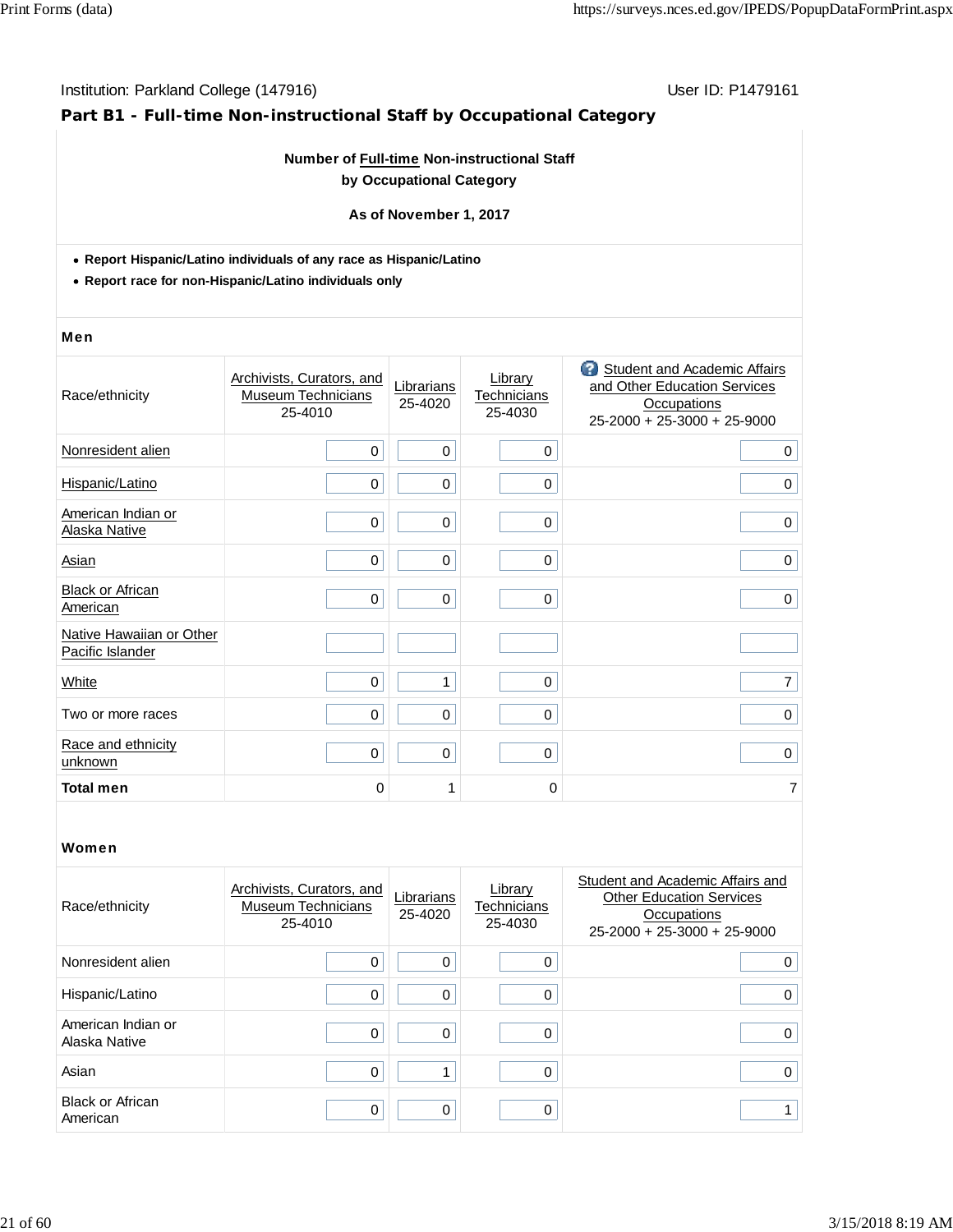| Native Hawaiian or Other<br>Pacific Islander | 0              | 0 | 0 | O  |  |  |  |  |
|----------------------------------------------|----------------|---|---|----|--|--|--|--|
| White                                        | $\overline{2}$ | 4 | 0 |    |  |  |  |  |
| Two or more races                            | 0              | 0 | 0 |    |  |  |  |  |
| Race and ethnicity<br>unknown                | 0              | 0 | 0 |    |  |  |  |  |
| <b>Total women</b>                           | 2              | 5 | 0 | 8  |  |  |  |  |
|                                              |                |   |   |    |  |  |  |  |
| Total (men+women)                            | $\mathfrak{p}$ | 6 | 0 | 15 |  |  |  |  |
| Total from prior year                        | $\mathbf{c}$   |   |   | 15 |  |  |  |  |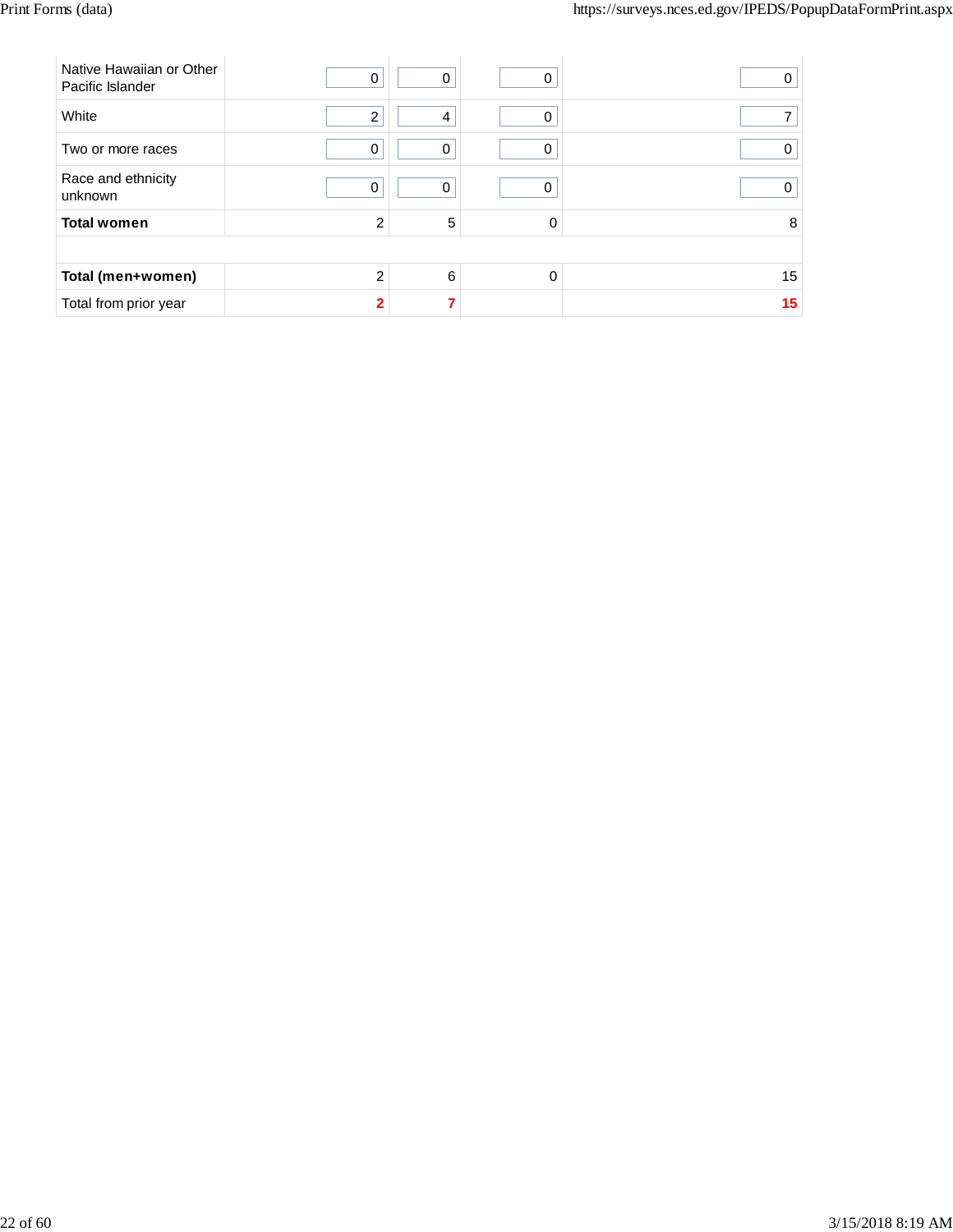## **Part B1 - Full-time Non-instructional Staff by Occupational Category**

## **Number of Full-time Non-instructional Staff by Occupational Category**

## **As of November 1, 2017**

- **Report Hispanic/Latino individuals of any race as Hispanic/Latino**
- **Report race for non-Hispanic/Latino individuals only**

#### Men

| Race/ethnicity                                         | Management<br>Occupations<br>11-0000 | <b>Business and</b><br>Financial<br>Operations<br>Occupations<br>13-0000 | Computer,<br>Engineering, and<br>Science<br>Occupations<br>$15-0000 +$<br>$17 - 0000 +$<br>19-0000 | Community, Social<br>Service, Legal, Arts,<br>Design, Entertainment,<br>Sports, and Media<br>Occupations<br>$21 - 0000 + 23 - 0000 +$<br>27-0000 | Healthcare<br>Practitioners and<br>Technical<br>Occupations<br>29-0000 |
|--------------------------------------------------------|--------------------------------------|--------------------------------------------------------------------------|----------------------------------------------------------------------------------------------------|--------------------------------------------------------------------------------------------------------------------------------------------------|------------------------------------------------------------------------|
| Nonresident alien                                      | $\mathbf 0$                          | $\mathbf 0$                                                              | 0                                                                                                  | $\mathbf 0$                                                                                                                                      | $\mathbf 0$                                                            |
| Hispanic/Latino                                        | 0                                    | $\mathbf 0$                                                              | 0                                                                                                  | 1                                                                                                                                                | $\mathbf 0$                                                            |
| American Indian or<br>Alaska Native                    | 0                                    | 0                                                                        | 0                                                                                                  | 0                                                                                                                                                | $\mathbf 0$                                                            |
| Asian                                                  | 0                                    | $\mathbf 0$                                                              | 0                                                                                                  | $\mathbf 0$                                                                                                                                      | 0                                                                      |
| <b>Black or African</b><br>American                    | $\mathbf 0$                          | 1                                                                        | $\mathbf{1}$                                                                                       | 3                                                                                                                                                | $\mathbf 0$                                                            |
| Native Hawaiian or<br><b>Other Pacific</b><br>Islander |                                      |                                                                          |                                                                                                    |                                                                                                                                                  |                                                                        |
| White                                                  | 9                                    | 4                                                                        | 16                                                                                                 | 10                                                                                                                                               | $\pmb{0}$                                                              |
| Two or more races                                      | 0                                    | $\boldsymbol{0}$                                                         | $\overline{c}$                                                                                     | 0                                                                                                                                                | $\pmb{0}$                                                              |
| Race and ethnicity<br>unknown                          | $\mathbf{1}$                         | $\mathbf 0$                                                              | 1                                                                                                  | 0                                                                                                                                                | $\mathbf 0$                                                            |
| <b>Total men</b>                                       | 10                                   | 5                                                                        | 20                                                                                                 | 14                                                                                                                                               | 0                                                                      |

| Race/ethnicity                      | Management<br>Occupations<br>11-0000 | <b>Business and</b><br>Financial<br>Operations<br>Occupations<br>13-0000 | Computer,<br>Engineering, and<br>Science<br>Occupations<br>$15-0000 +$<br>$17-0000 +$<br>19-0000 | Community, Social<br>Service, Legal, Arts,<br>Design, Entertainment,<br>Sports, and Media<br>Occupations<br>$21 - 0000 + 23 - 0000 +$<br>27-0000 | Healthcare<br>Practitioners and<br>Technical<br>Occupations<br>29-0000 |
|-------------------------------------|--------------------------------------|--------------------------------------------------------------------------|--------------------------------------------------------------------------------------------------|--------------------------------------------------------------------------------------------------------------------------------------------------|------------------------------------------------------------------------|
| Nonresident alien                   | 0                                    |                                                                          |                                                                                                  | 0                                                                                                                                                | 0                                                                      |
| Hispanic/Latino                     | 0                                    |                                                                          | 0                                                                                                |                                                                                                                                                  | $\Omega$                                                               |
| American Indian or<br>Alaska Native | 0                                    | ∩                                                                        | $\Omega$                                                                                         | 0                                                                                                                                                | 0                                                                      |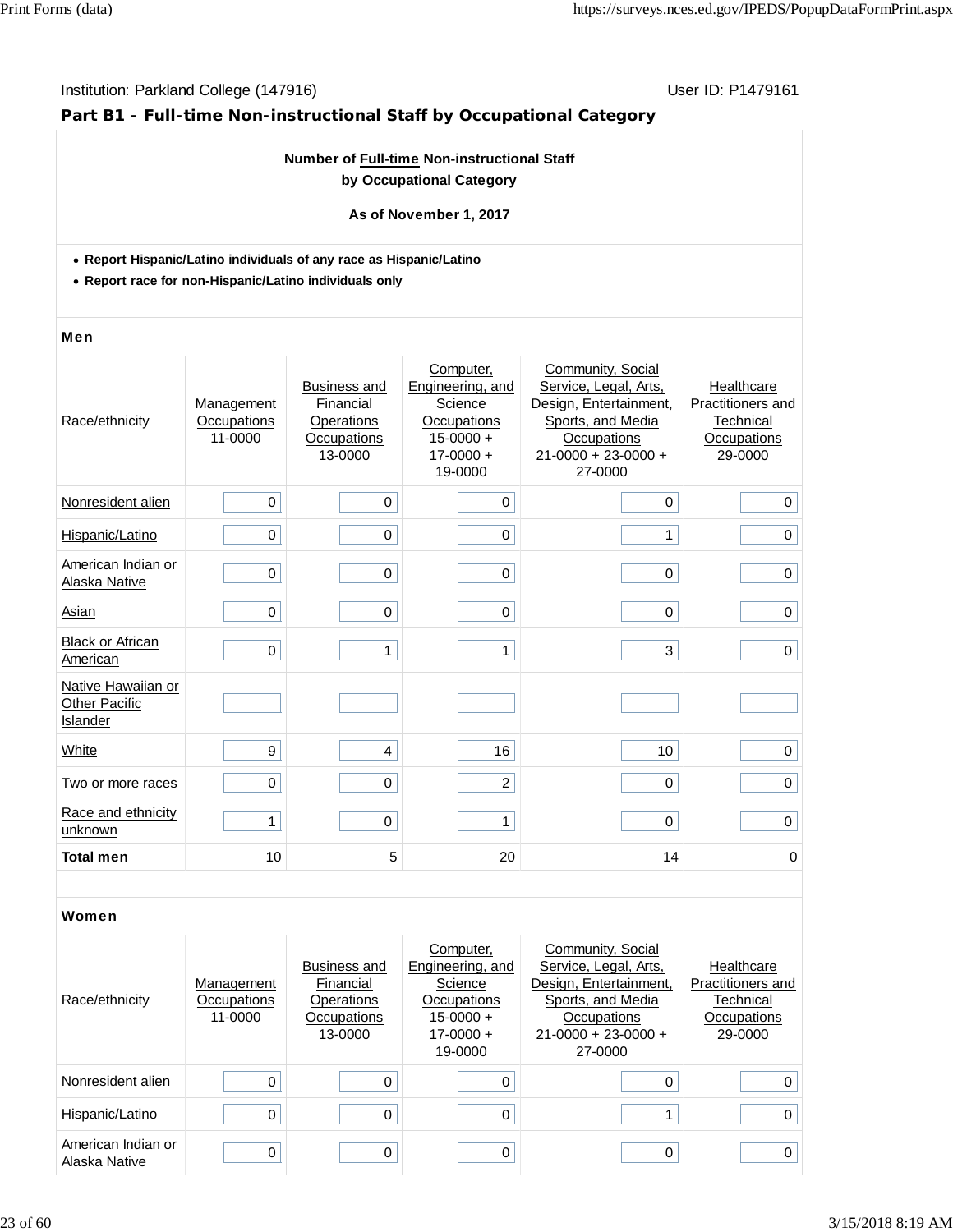| Asian                                                  | 1               | 0  |             | 0  | 0                   |
|--------------------------------------------------------|-----------------|----|-------------|----|---------------------|
| <b>Black or African</b><br>American                    | $\overline{2}$  | 0  | $\mathbf 0$ | 3  | $\Omega$            |
| Native Hawaiian or<br><b>Other Pacific</b><br>Islander | $\mathbf 0$     | 0  | $\mathbf 0$ | 0  | $\Omega$            |
| White                                                  | 10 <sup>1</sup> | 15 | 9           | 23 | $\mathbf 0$         |
| Two or more races                                      | 0               | 1  | 0           | 1  | $\mathbf 0$         |
| Race and ethnicity<br>unknown                          | 1               | 1  | 0           | 0  | $\mathbf 0$         |
| <b>Total women</b>                                     | 14              | 17 | 10          | 28 | $\mathbf 0$         |
|                                                        |                 |    |             |    |                     |
| <b>Total</b><br>(men+women)                            | 24              | 22 | 30          | 42 | $\overline{0}$<br>⊕ |
| Total from prior<br>year                               | 24              | 23 | 27          | 44 |                     |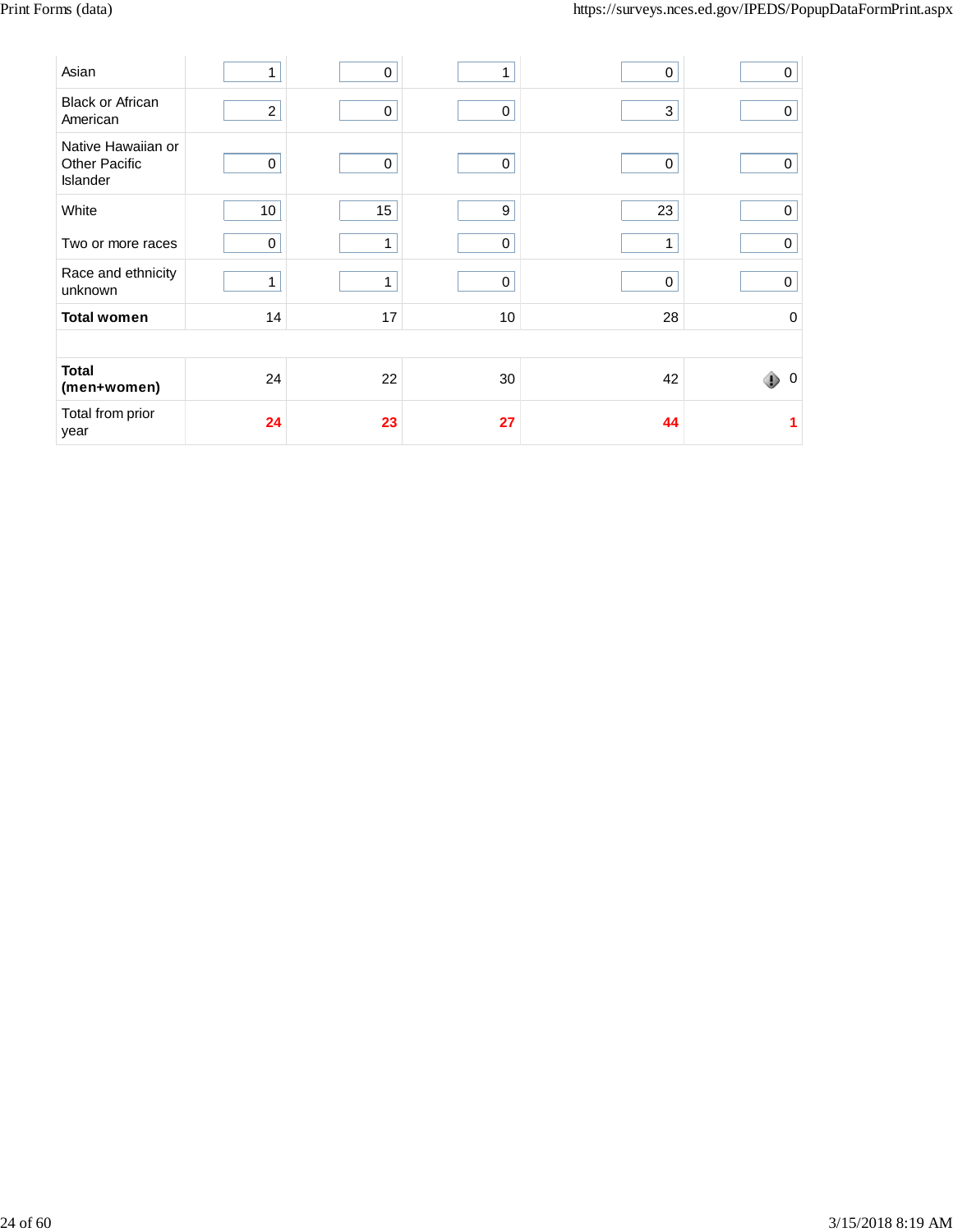## **Part B1 - Full-time Non-instructional Staff by Occupational Category**

## **Number of Full-time Non-instructional Staff by Occupational Category**

## **As of November 1, 2017**

- **Report Hispanic/Latino individuals of any race as Hispanic/Latino**
- **Report race for non-Hispanic/Latino individuals only**

#### Men

| Race/ethnicity                                         | Service<br>Occupations<br>$31 - 0000 +$<br>$33 - 0000 +$<br>$35 - 0000 +$<br>$37-0000 +$<br>39-0000 | Sales and<br>Related<br>Occupations<br>41-0000 | Office and<br>Administrative<br>Support<br>Occupations<br>43-0000 | Natural<br>Resources,<br>Construction,<br>and Maintenance<br>Occupations<br>$45 - 0000 +$<br>$47 - 0000 +$<br>49-0000 | Production,<br>Transportation,<br>and Material<br>Moving<br>Occupations<br>$51-0000 +$<br>53-0000 | Grand<br>Total<br>(All<br>full-time<br>staff) |
|--------------------------------------------------------|-----------------------------------------------------------------------------------------------------|------------------------------------------------|-------------------------------------------------------------------|-----------------------------------------------------------------------------------------------------------------------|---------------------------------------------------------------------------------------------------|-----------------------------------------------|
| Nonresident alien                                      | 0                                                                                                   | $\mathbf 0$                                    | 0                                                                 | 0                                                                                                                     | 0                                                                                                 | 0                                             |
| Hispanic/Latino                                        | 0                                                                                                   | 0                                              | $\pmb{0}$                                                         | $\pmb{0}$                                                                                                             | 0                                                                                                 | 4                                             |
| American Indian<br>or Alaska Native                    | $\overline{2}$                                                                                      | $\mathbf 0$                                    | $\pmb{0}$                                                         | $\pmb{0}$                                                                                                             | 0                                                                                                 | $\overline{c}$                                |
| Asian                                                  | $\mathbf 0$                                                                                         | $\mathbf 0$                                    | 1                                                                 | $\mathbf 0$                                                                                                           | 0                                                                                                 | $\overline{4}$                                |
| <b>Black or African</b><br>American                    | 11                                                                                                  | $\pmb{0}$                                      | 1                                                                 | $\pmb{0}$                                                                                                             | 0                                                                                                 | 18                                            |
| Native Hawaiian<br>or Other Pacific<br><b>Islander</b> |                                                                                                     |                                                |                                                                   |                                                                                                                       |                                                                                                   | $\pmb{0}$                                     |
| White                                                  | 28                                                                                                  | $\overline{\mathbf{4}}$                        | 9                                                                 | $\pmb{0}$                                                                                                             | 0                                                                                                 | 151                                           |
| Two or more<br>races                                   | $\overline{2}$                                                                                      | $\mathbf 0$                                    | $\overline{c}$                                                    | $\mathbf 0$                                                                                                           | 0                                                                                                 | 11                                            |
| Race and<br>ethnicity<br>unknown                       | 3                                                                                                   | $\pmb{0}$                                      | $\pmb{0}$                                                         | $\pmb{0}$                                                                                                             | 0                                                                                                 | 6                                             |
| <b>Total men</b>                                       | 46                                                                                                  | 4                                              | 13                                                                | $\pmb{0}$                                                                                                             | $\mathbf 0$                                                                                       | 196                                           |

| Race/ethnicity    | Service<br>Occupations<br>$31 - 0000 +$<br>$33-0000 +$<br>$35-0000 +$<br>$37-0000 +$<br>39-0000 | Sales and<br>Related<br>Occupations<br>41-0000 | Office and<br>Administrative<br>Support<br>Occupations<br>43-0000 | Natural<br>Resources,<br>Construction,<br>and Maintenance<br>Occupations<br>$45 - 0000 +$<br>$47 - 0000 +$<br>49-0000 | Production,<br>Transportation,<br>and Material<br>Moving<br>Occupations<br>$51-0000 +$<br>53-0000 | Grand<br>Total<br>(All<br>full-time<br>staff) |
|-------------------|-------------------------------------------------------------------------------------------------|------------------------------------------------|-------------------------------------------------------------------|-----------------------------------------------------------------------------------------------------------------------|---------------------------------------------------------------------------------------------------|-----------------------------------------------|
| Nonresident alien |                                                                                                 |                                                |                                                                   |                                                                                                                       |                                                                                                   | $\Omega$                                      |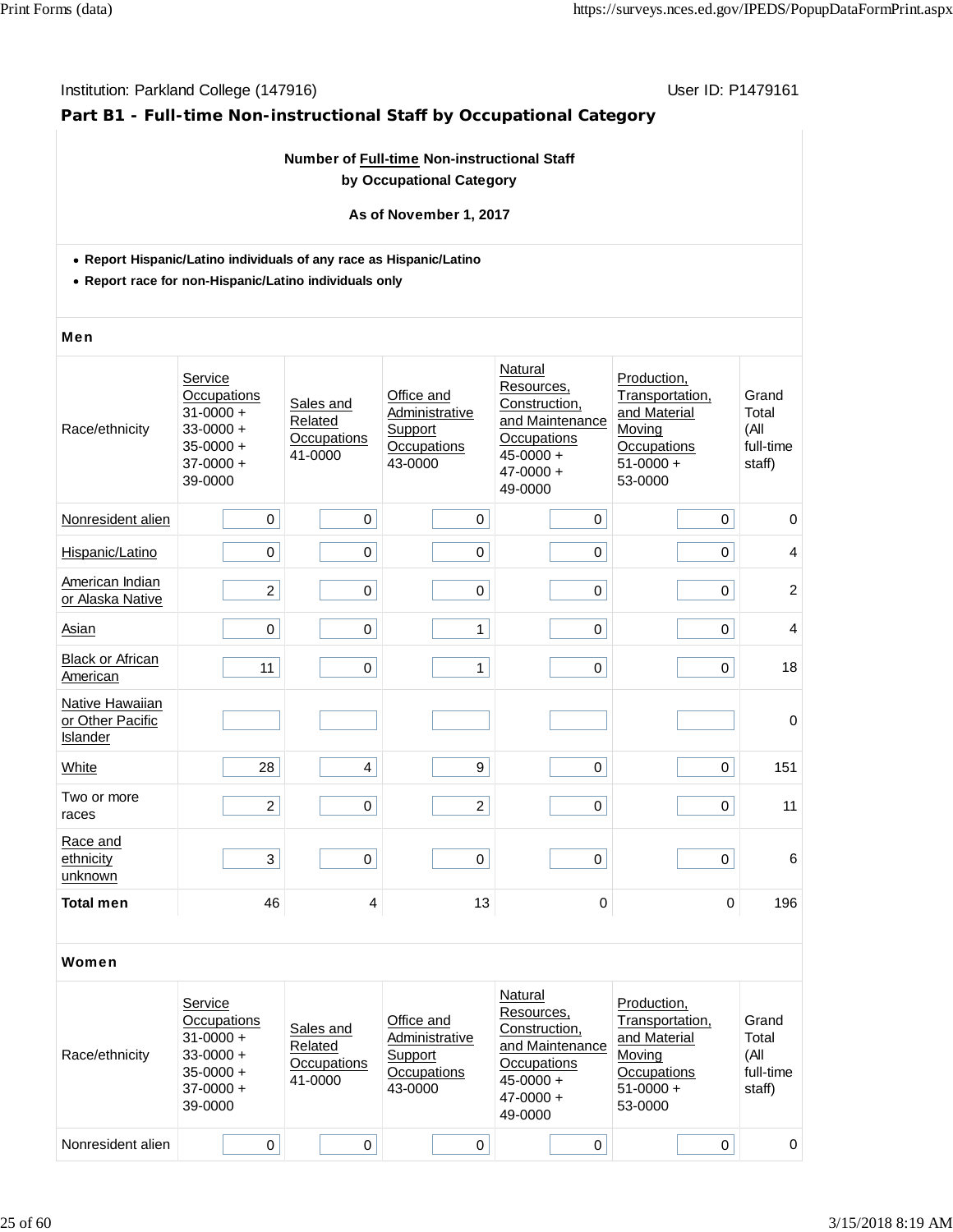| Hispanic/Latino                                 | 0           | 1                | $\mathbf 0$             | $\pmb{0}$   | $\pmb{0}$           | 4              |
|-------------------------------------------------|-------------|------------------|-------------------------|-------------|---------------------|----------------|
| American Indian<br>or Alaska Native             | $\pmb{0}$   | $\pmb{0}$        | $\mathbf{1}$            | $\pmb{0}$   | $\pmb{0}$           | 1              |
| Asian                                           | $\mathsf 0$ | $\pmb{0}$        | $\overline{c}$          | $\mathsf 0$ | $\mathsf 0$         | 9              |
| <b>Black or African</b><br>American             | 6           | $\mathsf 0$      | $\overline{\mathbf{4}}$ | $\pmb{0}$   | $\mathsf 0$         | 21             |
| Native Hawaiian<br>or Other Pacific<br>Islander | $\mathsf 0$ | $\mathsf 0$      | $\mathbf 0$             | $\mathbf 0$ | $\mathsf{O}\xspace$ | $\mathbf 0$    |
| White                                           | 5           | $\boldsymbol{9}$ | 37                      | $\mathbf 0$ | $\pmb{0}$           | 184            |
| Two or more<br>races                            | $\mathbf 0$ | $\pmb{0}$        | $\mathbf 0$             | $\mathbf 0$ | $\pmb{0}$           | $\overline{5}$ |
| Race and<br>ethnicity<br>unknown                | $\pmb{0}$   | $\pmb{0}$        | $\mathbf 0$             | $\mathbf 0$ | $\mathsf{O}\xspace$ | $\overline{5}$ |
| <b>Total women</b>                              | 11          | 10               | 44                      | $\pmb{0}$   | $\mathbf 0$         | 229            |
|                                                 |             |                  |                         |             |                     |                |
| <b>Total</b><br>(men+women)                     | 57          | 14               | 57                      | $\mathbf 0$ | 0                   | 425            |
| Total from prior<br>year                        | 59          | 14               | 57                      |             |                     | 443            |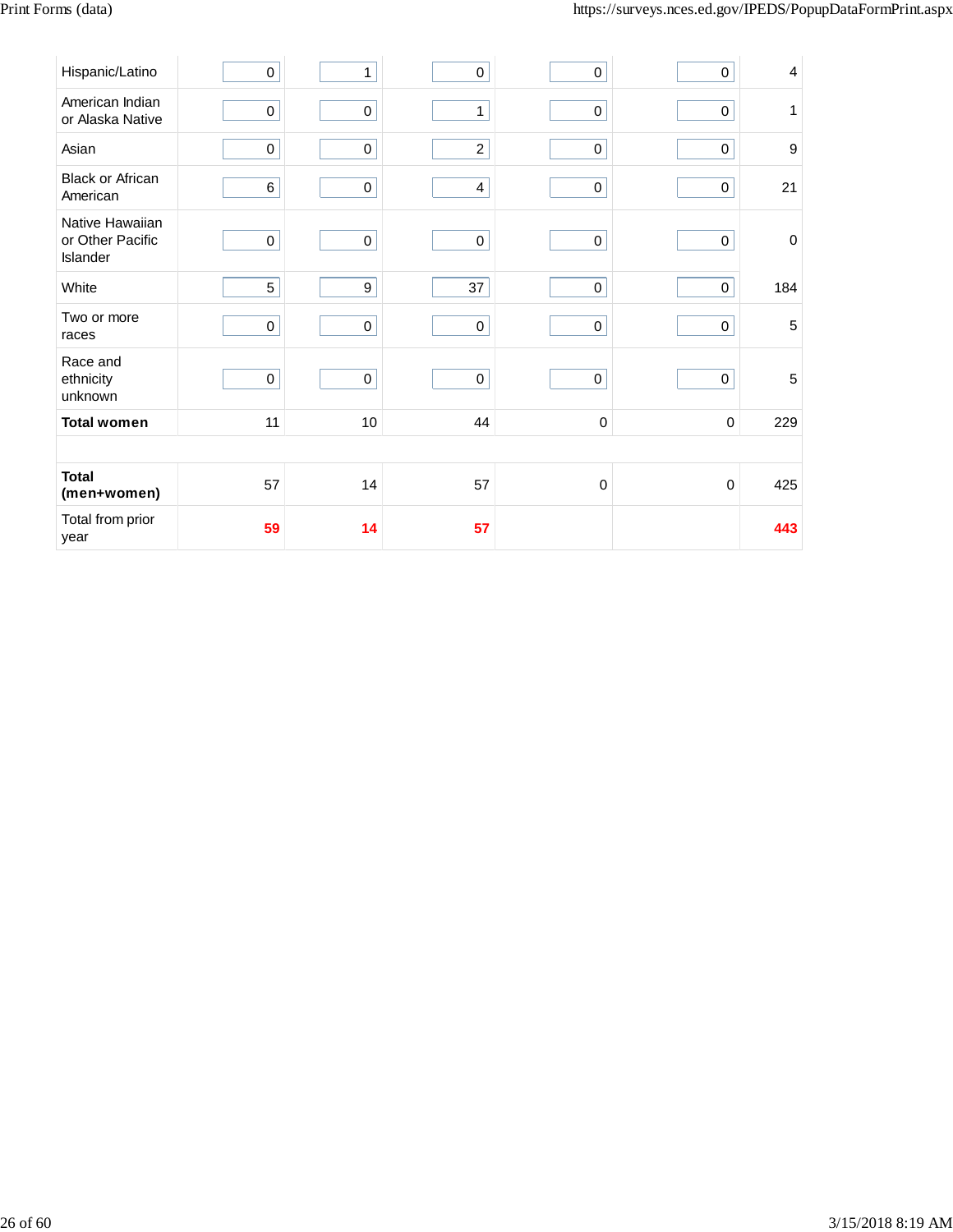Institution: Parkland College (147916) November 2012 12: P1479161

**Part B2 - Full-time Non-instructional Staff by Occupational Category and Tenure Status**

**Number of Full-time Non-instructional Staff As of November 1, 2017** Occupational category With **Faculty Status Without** Faculty **Status** Total **Tenured** On **Tenure Track Not on Tenure Track** Multi-year Annual contract Less-thanannual contract Indefinite **duration** (continuing or at-will) Research staff **below** in the control of the control of the control of the control of the control of the control of the control of the control of the control of the control of the control of the control of the control of t Public Service staff 0 Archivists, Curators, and Museum **Technicians** 25-4010 0 0 0 2 0 0 2 **Librarians** 25-4020 <sup>0</sup> <sup>0</sup> <sup>0</sup> <sup>0</sup> <sup>0</sup> 6 6 Library Technicians 25-4030 <sup>0</sup> <sup>0</sup> <sup>0</sup> <sup>0</sup> <sup>0</sup> 0 0 Student and Academic Affairs and Other Education Services Occupations 25-2000 + 25-3000 + 25-9000 0 0 0 5 0 10 15 **Management Occupations** 11-0000  $0 \begin{vmatrix} 0 & 0 & 0 & 0 \end{vmatrix} \begin{vmatrix} 1 & 0 & 0 & 0 \end{vmatrix} \begin{vmatrix} 1 & 0 & 0 & 0 \end{vmatrix}$ Business and Financial Operations **Occupations** 13-0000  $0 \begin{vmatrix} 0 & 0 & 0 & 0 \end{vmatrix}$   $0 \begin{vmatrix} 1 & 0 & 0 \end{vmatrix}$   $0 \begin{vmatrix} 1 & 0 & 1 \end{vmatrix}$  17 22 Computer, Engineering, and **Science Occupations** 15-0000 + 17-0000 + 19-0000 0 0 0 2 0 28 30 Community, Social Service, Legal, Arts, Design, Entertainment, Sports, and Media **Occupations** 21-0000 + 23-0000 + 27-0000 0 0 0 9 0 33 42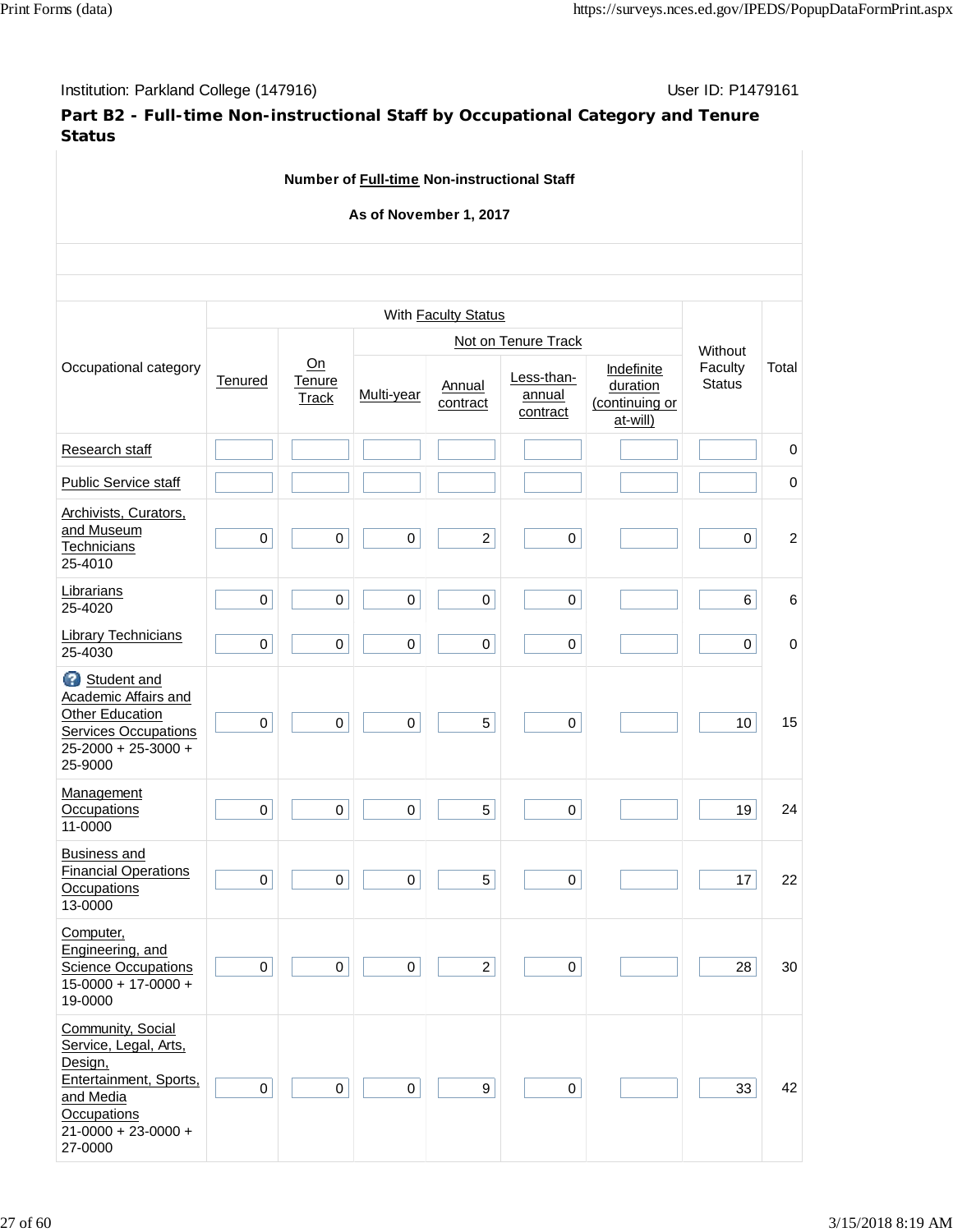| Healthcare<br>Practitioners and<br>Technical<br>Occupations<br>29-0000 |   | ი |    |  |     |     |
|------------------------------------------------------------------------|---|---|----|--|-----|-----|
| Total                                                                  | 0 |   | 28 |  | 113 | 141 |
| Total from prior year                                                  |   |   | 28 |  | 115 | 143 |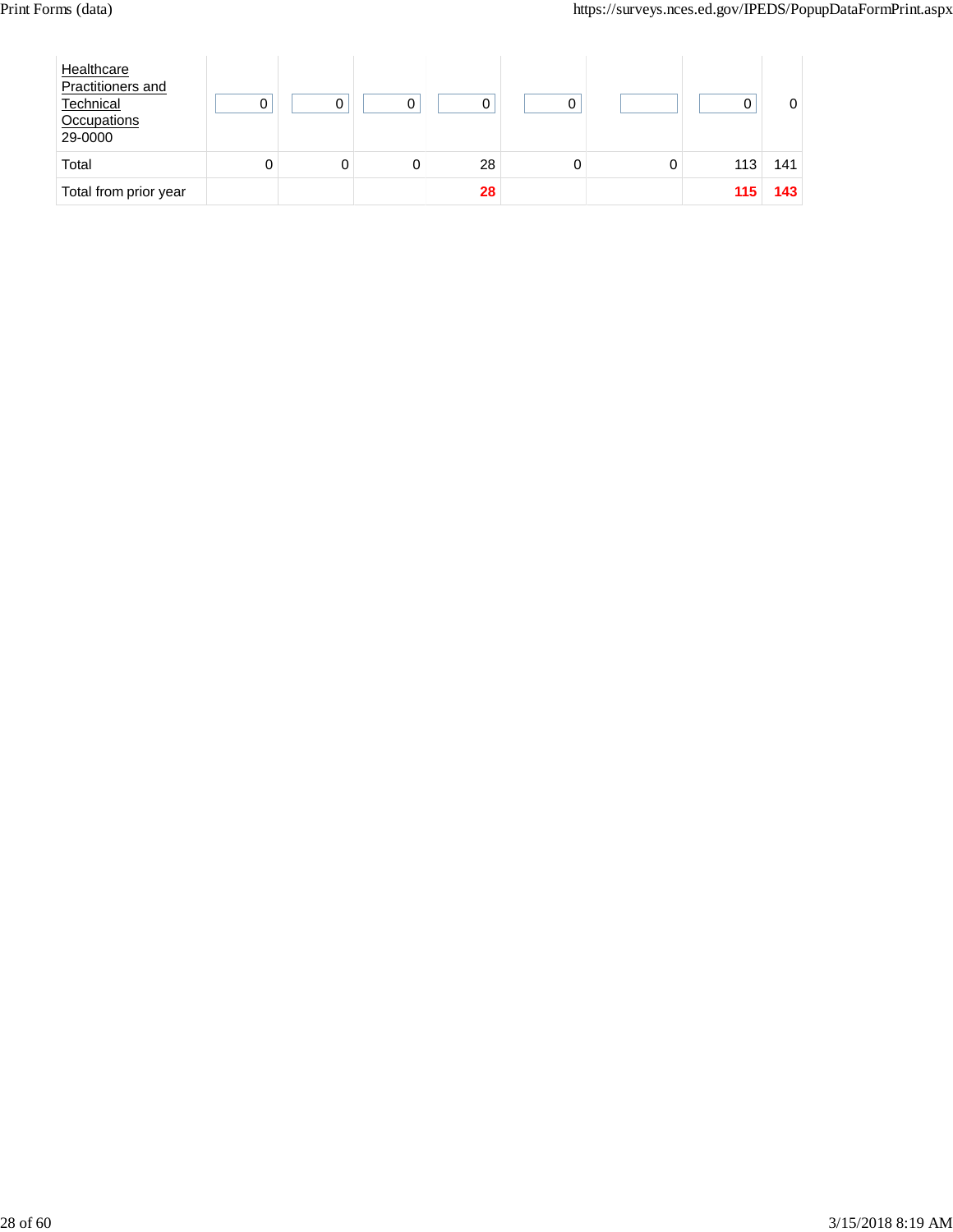## **Part C - Full-time Summary**

## **Summary of Full-time Staff**

**As of November 1, 2017**

|  | . Data will not be generated on this screen until the relevant screens in the previous section have been completed.                           |                  |                              |             |                     |                                                         |                                                      |                                     |                  |
|--|-----------------------------------------------------------------------------------------------------------------------------------------------|------------------|------------------------------|-------------|---------------------|---------------------------------------------------------|------------------------------------------------------|-------------------------------------|------------------|
|  |                                                                                                                                               |                  |                              |             | With Faculty Status |                                                         |                                                      |                                     |                  |
|  | Occupational category                                                                                                                         | <b>Tenured</b>   | <b>On</b><br>Tenure<br>Track | Multi-year  | Annual<br>contract  | Not on Tenure Track<br>Less-than-<br>annual<br>contract | Indefinite<br>duration<br>(continuing or<br>at-will) | Without<br>Faculty<br><b>Status</b> | Total            |
|  | Primarily Instruction                                                                                                                         | 146              | $\overline{c}$               | $\mathbf 0$ | 5                   | 3                                                       | $\mathbf 0$                                          | $\mathbf 0$                         | 156              |
|  | Exclusively credit                                                                                                                            | 146              | $\overline{c}$               | $\Omega$    | 5                   | 3                                                       |                                                      | $\mathbf 0$                         | 156              |
|  | Exclusively not-for-credit                                                                                                                    |                  |                              |             |                     |                                                         |                                                      |                                     | 0                |
|  | Combined credit/not-<br>for-credit                                                                                                            |                  |                              |             |                     |                                                         |                                                      |                                     | $\pmb{0}$        |
|  | Instruction/research/public<br>service staff                                                                                                  |                  |                              |             |                     |                                                         |                                                      |                                     | $\mathbf 0$      |
|  | Research staff                                                                                                                                |                  |                              |             |                     |                                                         |                                                      |                                     | $\pmb{0}$        |
|  | <b>Public Service staff</b>                                                                                                                   |                  |                              |             |                     |                                                         |                                                      |                                     | $\boldsymbol{0}$ |
|  | Archivists, Curators, and<br><b>Museum Technicians</b><br>25-4010                                                                             | $\mathbf 0$      | 0                            | $\mathbf 0$ | $\overline{2}$      | 0                                                       |                                                      | $\mathbf 0$                         | $\overline{c}$   |
|  | Librarians<br>25-4020                                                                                                                         | 0                | 0                            | $\mathbf 0$ | $\mathbf 0$         | 0                                                       |                                                      | 6                                   | 6                |
|  | Library Technicians<br>25-4030                                                                                                                | $\mathbf 0$      | 0                            | $\mathbf 0$ | $\mathbf 0$         | 0                                                       |                                                      | $\mathbf 0$                         | $\mathbf 0$      |
|  | <b>Student and Academic</b><br>Affairs and Other Education<br><b>Services Occupations</b><br>25-2000 + 25-3000 +<br>25-9000                   | 0                | $\mathbf 0$                  | $\mathbf 0$ | 5                   | 0                                                       |                                                      | 10                                  | 15               |
|  | <b>Management Occupations</b><br>11-0000                                                                                                      | $\mathbf 0$      | $\pmb{0}$                    | $\mathbf 0$ | 5                   | 0                                                       |                                                      | 19                                  | 24               |
|  | <b>Business and Financial</b><br><b>Operations Occupations</b><br>13-0000                                                                     | 0                | $\pmb{0}$                    | $\pmb{0}$   | 5                   | 0                                                       |                                                      | 17                                  | 22               |
|  | Computer, Engineering, and<br><b>Science Occupations</b><br>$15-0000 + 17-0000 +$<br>19-0000                                                  | $\boldsymbol{0}$ | $\pmb{0}$                    | $\pmb{0}$   | $\sqrt{2}$          | 0                                                       |                                                      | 28                                  | 30               |
|  | Community, Social Service,<br>Legal, Arts, Design,<br>Entertainment, Sports, and<br>Media Occupations<br>$21 - 0000 + 23 - 0000 +$<br>27-0000 | 0                | $\pmb{0}$                    | $\pmb{0}$   | 9                   | 0                                                       |                                                      | 33                                  | 42               |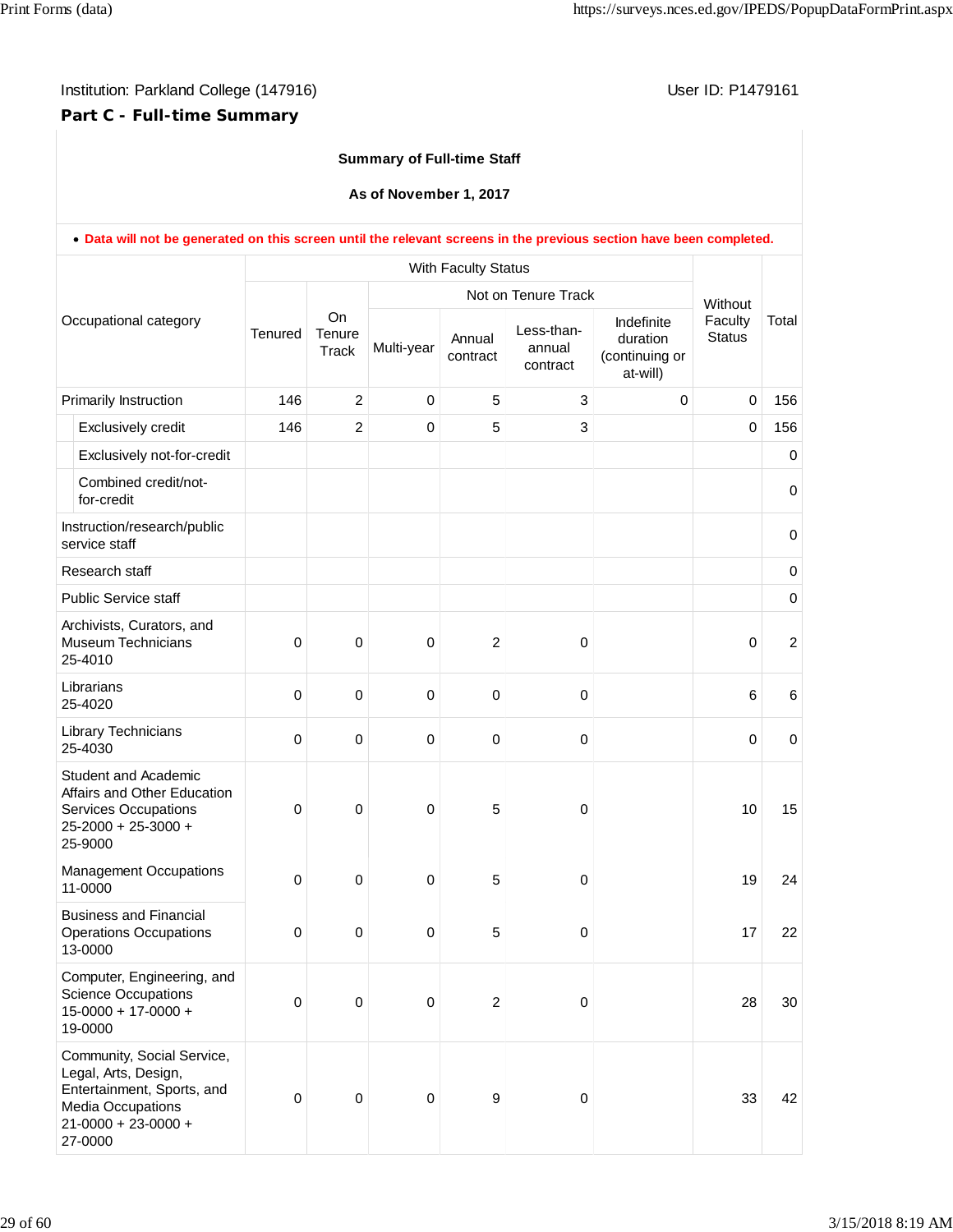| <b>Healthcare Practitioners and</b><br><b>Technical Occupations</b><br>29-0000                         | 0 | $\mathbf 0$ | $\mathbf 0$ | $\mathbf 0$ | $\mathbf 0$ | $\mathbf 0$ | 0   |
|--------------------------------------------------------------------------------------------------------|---|-------------|-------------|-------------|-------------|-------------|-----|
| <b>Service Occupations</b><br>$31-0000 + 33-0000 +$<br>$35-0000 + 37-0000 +$<br>39-0000                |   |             |             |             |             |             | 57  |
| Sales and Related<br>Occupations<br>41-0000                                                            |   |             |             |             |             |             | 14  |
| Office and Administrative<br><b>Support Occupations</b><br>43-0000                                     |   |             |             |             |             |             | 57  |
| Natural Resources,<br>Construction, and<br>Maintenance Occupations<br>$45-0000 + 47-0000 +$<br>49-0000 |   |             |             |             |             |             | O   |
| Production, Transportation,<br>and Material Moving<br>Occupations<br>$51-0000 + 53-0000$               |   |             |             |             |             |             | O   |
| Total                                                                                                  |   |             |             |             |             |             | 425 |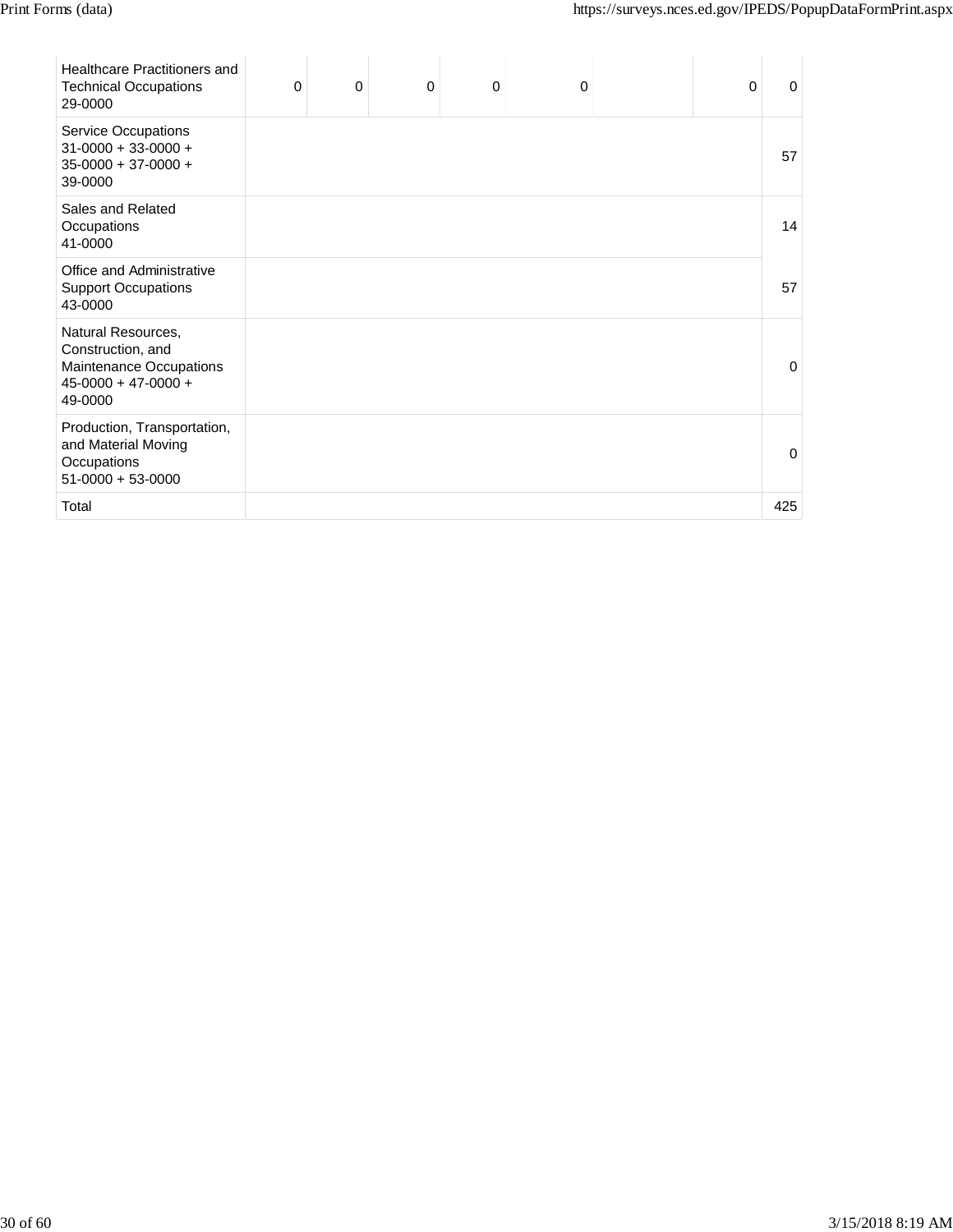## **Part G1 - Salaries Worksheet**

## **Number of Full-time Instructional Staff For Calculation of Total Number of Months**

## **Annual Salary, 2017-18**

- **Report the number of instructional staff based on the number of months to be worked**
- **Months reported should correspond with the number of months that staff worked (which may differ from the number of months over which they are paid)**
- **Include ONLY full-time instructional staff**
- **Include instructional staff** *with* **faculty status and** *without* **faculty status**
- **Include instructional staff regardless of tenure status**

| Gender and                                                   |                     |           | Months worked       |                |                | Total          | <b>2</b> Total staff for |  |
|--------------------------------------------------------------|---------------------|-----------|---------------------|----------------|----------------|----------------|--------------------------|--|
| academic rank                                                | 12 months           | 11 months | 10 months           | 9 months       | < 9 months     | Staff          | salary reporting         |  |
| Men                                                          |                     |           |                     |                |                |                |                          |  |
| Professors                                                   | $\pmb{0}$           | $\pmb{0}$ | $\mathbf 0$         | 33             | $\overline{0}$ | 33             | 33                       |  |
| Associate<br>professors                                      | $\mathsf 0$         | $\pmb{0}$ | $\pmb{0}$           | 31             | $\mathbf 0$    | 31             | 31                       |  |
| Assistant professors                                         | $\pmb{0}$           | $\pmb{0}$ | $\mathbf 0$         | $\overline{7}$ | 0              | $\overline{7}$ | $\overline{7}$           |  |
| Instructors                                                  | $\mathsf 0$         | $\pmb{0}$ | $\pmb{0}$           | 5              | $\overline{0}$ | 5              | 5                        |  |
| Lecturers                                                    |                     |           |                     |                |                | $\mathbf 0$    | $\mathbf 0$              |  |
| No academic rank                                             | $\mathsf 0$         | $\pmb{0}$ | $\pmb{0}$           | $\mathbf 0$    | $\mathbf 0$    | 0              | $\mathbf 0$              |  |
| <b>Total men</b>                                             | $\mathbf 0$         | $\Omega$  | $\mathbf 0$         | 76             | 0              | 76             | 76                       |  |
| Total men full-time instructional staff from Part A          | 76                  |           |                     |                |                |                |                          |  |
| Women                                                        |                     |           |                     |                |                |                |                          |  |
| Professors                                                   | $\pmb{0}$           | $\pmb{0}$ | $\mathsf{O}\xspace$ | 17             | $\overline{0}$ | 17             | 17                       |  |
| Associate<br>professors                                      | $\mathsf{O}\xspace$ | $\pmb{0}$ | $\mathsf{O}\xspace$ | 56             | 0              | 56             | 56                       |  |
| Assistant professors                                         | $\mathsf{O}\xspace$ | $\pmb{0}$ | $\pmb{0}$           | $\overline{2}$ | 0              | $\overline{c}$ | $\overline{c}$           |  |
| Instructors                                                  | $\pmb{0}$           | $\pmb{0}$ | $\pmb{0}$           | 5              | $\mathbf 0$    | 5              | 5                        |  |
| Lecturers                                                    |                     |           |                     |                |                | $\mathbf 0$    | $\mathbf 0$              |  |
| No academic rank                                             | $\mathsf 0$         | $\pmb{0}$ | $\mathbf 0$         | $\mathbf 0$    | 0              | $\Omega$       | $\Omega$                 |  |
| <b>Total women</b>                                           | 0                   | $\Omega$  | 0                   | 80             | 0              | 80             | 80                       |  |
| Total women full-time instructional staff from Part A        |                     |           |                     |                |                | 80             |                          |  |
| Total (men +<br>women)                                       | 0                   | 0         | $\mathbf 0$         | 156            | 0              | 156            | 156                      |  |
| Total (men +women) full-time instructional staff from Part A | 156                 |           |                     |                |                |                |                          |  |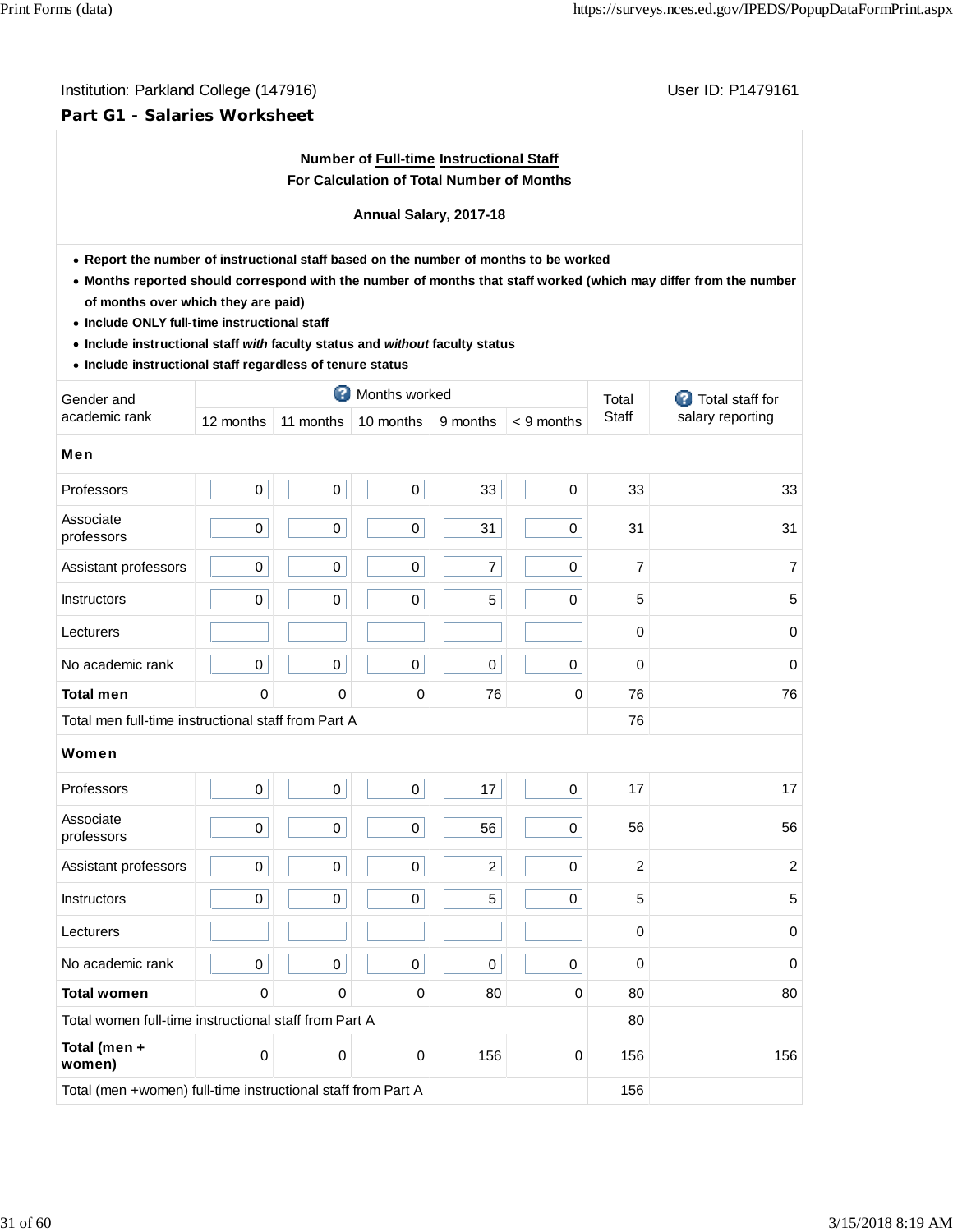## **Part G2 - Salary Outlays for Instructional Staff**

## **Salary Outlays for Full-time Instructional Staff**

**Annual Salary Outlays, 2017-18**

- **Report the TOTAL ANNUAL salary outlays for the full-time instructional staff reported in the 12 months, 11 months, 10 months, and 9 months columns on the previous screen, Part G1 – Salaries Worksheet**
- **Using the TOTAL ANNUAL salary outlays data provided, the system will calculate the Equated 9 months by academic rank and gender.**

|                                   | Total<br>staff for                                   |             |             | Salary Outlays |           |                          |
|-----------------------------------|------------------------------------------------------|-------------|-------------|----------------|-----------|--------------------------|
| Gender<br>and<br>academic<br>rank | salary<br>reporting<br>(from<br>Part G,<br>screen 1) | 12 months   | 11 months   | 10 months      | 9 months  | Ø<br>Equated<br>9 months |
| Men                               |                                                      |             |             |                |           |                          |
| Professors                        | 33                                                   | $\mathbf 0$ | $\pmb{0}$   | $\mathsf 0$    | 2,904,968 | 2,904,968                |
| Associate<br>professors           | 31                                                   | $\mathbf 0$ | $\mathbf 0$ | $\mathsf 0$    | 2,286,436 | 2,286,436                |
| Assistant<br>professors           | 7                                                    | $\pmb{0}$   | $\pmb{0}$   | $\mathsf 0$    | 474,031   | 474,031                  |
| Instructors                       | 5                                                    | $\mathbf 0$ | $\mathbf 0$ | $\mathbf 0$    | 228,660   | 228,660                  |
| Lecturers                         | $\,0\,$                                              |             |             |                |           | $\pmb{0}$                |
| No<br>academic<br>rank            | $\mathbf 0$                                          | $\pmb{0}$   | $\pmb{0}$   | $\pmb{0}$      | $\pmb{0}$ | $\pmb{0}$                |
| <b>Total men</b>                  | 76                                                   | 0           | $\pmb{0}$   | $\mathbf 0$    | 5,894,095 | 5,894,095                |
|                                   |                                                      |             |             |                |           |                          |
| Women                             |                                                      |             |             |                |           |                          |
| Professors                        | 17                                                   | $\mathsf 0$ | $\mathbf 0$ | $\mathsf 0$    | 1,482,085 | 1,482,085                |
| Associate<br>professors           | 56                                                   | $\pmb{0}$   | $\pmb{0}$   | $\pmb{0}$      | 4,050,463 | 4,050,463                |
| Assistant<br>professors           | $\overline{2}$                                       | $\pmb{0}$   | $\mathbf 0$ | $\pmb{0}$      | 134,923   | 134,923                  |
| Instructors                       | 5                                                    | $\pmb{0}$   | $\pmb{0}$   | $\pmb{0}$      | 207,337   | 207,337                  |
| Lecturers                         | $\mathbf 0$                                          |             |             |                |           | $\pmb{0}$                |
| No<br>academic<br>rank            | $\mathbf 0$                                          | $\pmb{0}$   | $\pmb{0}$   | $\mathsf 0$    | $\pmb{0}$ | $\pmb{0}$                |
| <b>Total</b><br>women             | 80                                                   | 0           | $\pmb{0}$   | $\mathbf 0$    | 5,874,808 | 5,874,808                |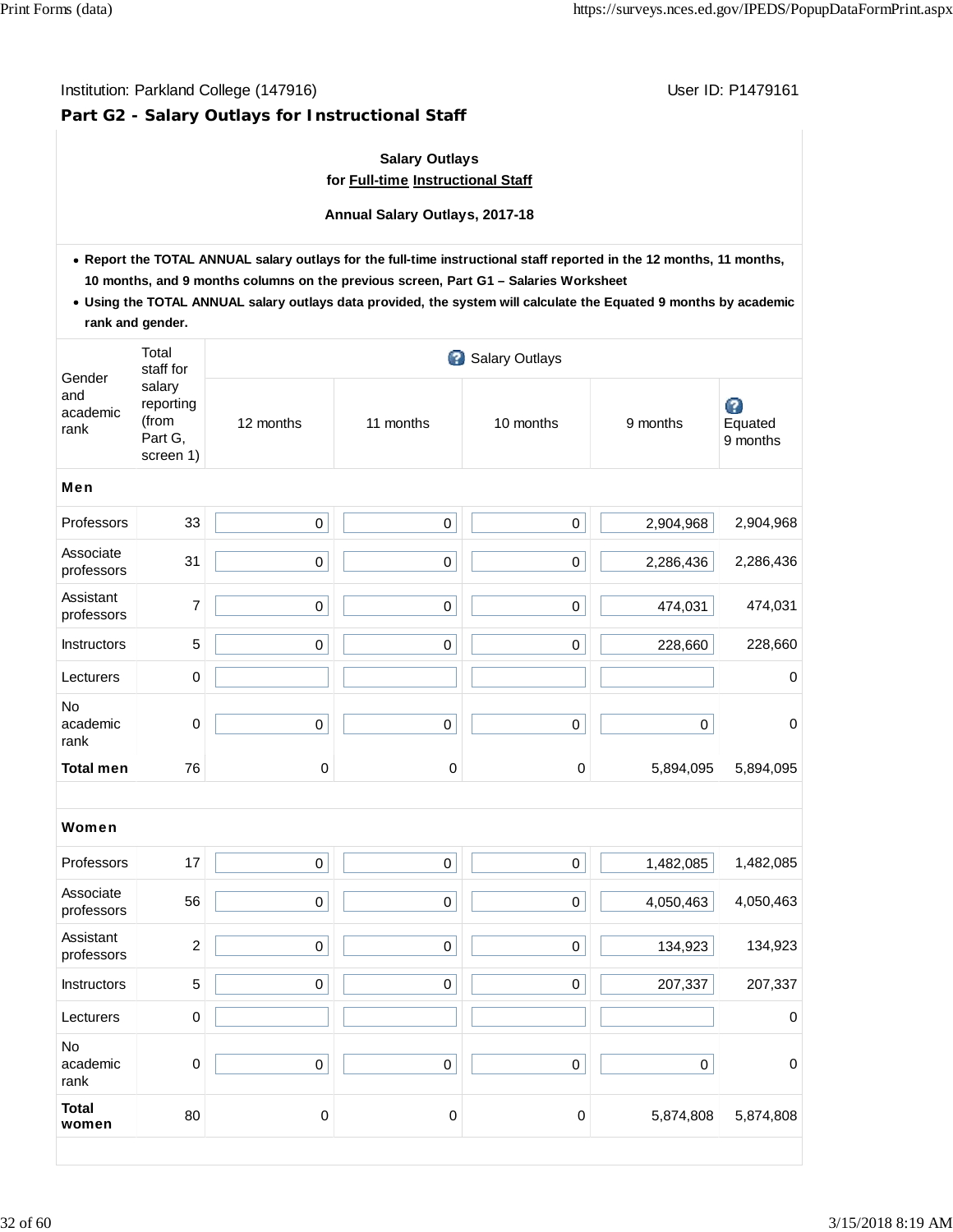| 156<br>11,768,903<br>$(men +$<br>◡<br>women) | <b>Total</b> |  |  |  |  |  | 11,768,903 |  |
|----------------------------------------------|--------------|--|--|--|--|--|------------|--|
|----------------------------------------------|--------------|--|--|--|--|--|------------|--|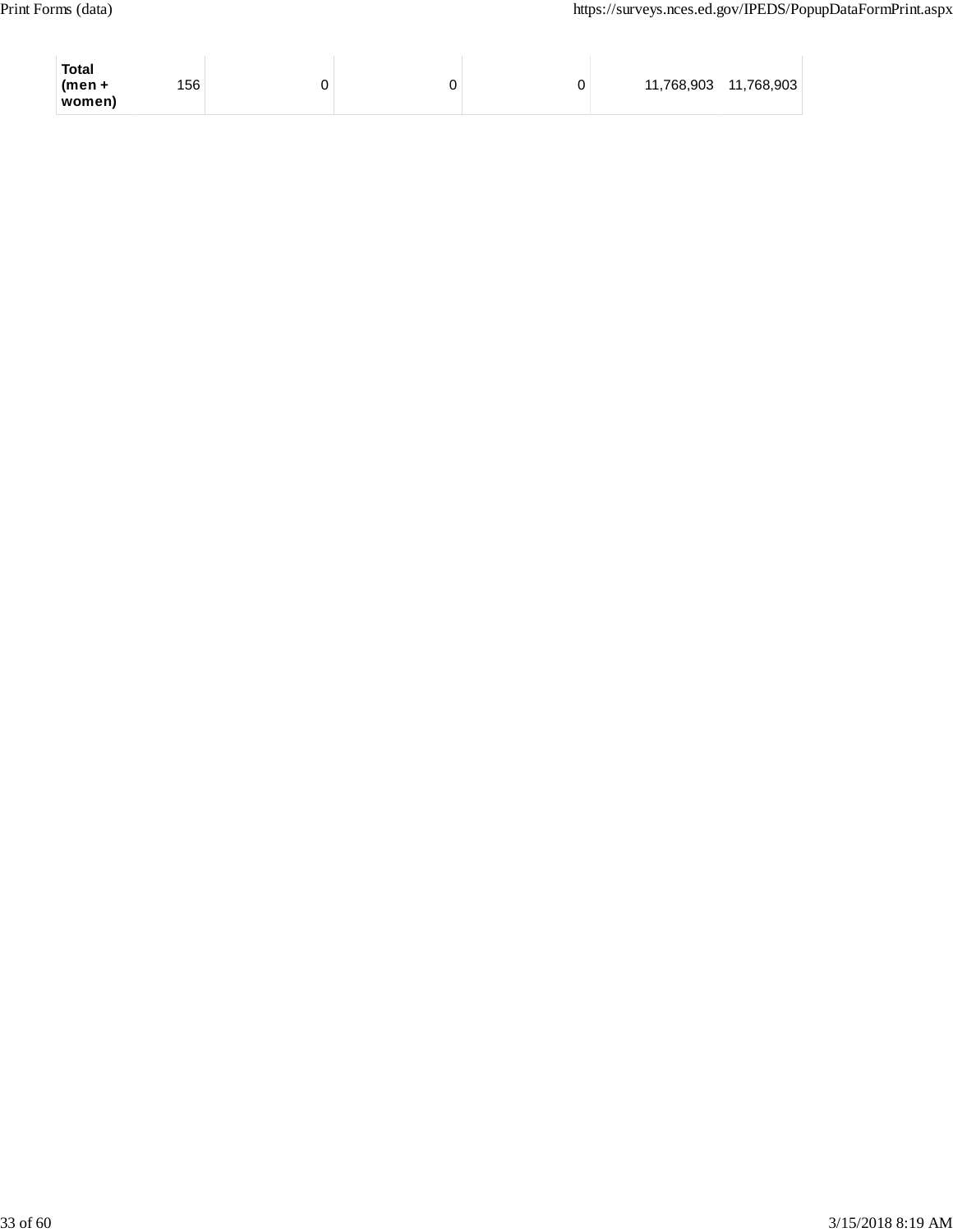## Institution: Parkland College (147916) **Institution: Parkland College (147916**)

# **Part G3 - Average Salaries for Instructional Staff by Academic Rank**

## **Average Salary by academic rank for Full-time Instructional Staff**

## **Annual Average Salaries, 2017-18**

| Gender and academic  | Total staff for salary               |              |              |              | Annual Average Salaries |                              |  |  |  |  |
|----------------------|--------------------------------------|--------------|--------------|--------------|-------------------------|------------------------------|--|--|--|--|
| rank                 | reporting<br>(from Part G, screen 1) | 12<br>months | 11<br>months | 10<br>months | 9<br>months             | <b>B</b> Equated 9<br>months |  |  |  |  |
| <b>Men</b>           |                                      |              |              |              |                         |                              |  |  |  |  |
| Professors           | 33                                   |              |              |              | 88,029                  | 88,029                       |  |  |  |  |
| Associate professors | 31                                   |              |              |              | 73,756                  | 73,756                       |  |  |  |  |
| Assistant professors | $\overline{7}$                       |              |              |              | 67,719                  | 67,719                       |  |  |  |  |
| <b>Instructors</b>   | 5                                    |              |              |              | 45,732                  | 45,732                       |  |  |  |  |
| Lecturers            | $\pmb{0}$                            |              |              |              |                         |                              |  |  |  |  |
| No academic rank     | $\boldsymbol{0}$                     |              |              |              |                         |                              |  |  |  |  |
| <b>Total men</b>     | 76                                   |              |              |              | 77,554                  | 77,554                       |  |  |  |  |
|                      |                                      |              |              |              |                         |                              |  |  |  |  |
| Women                |                                      |              |              |              |                         |                              |  |  |  |  |
| Professors           | 17                                   |              |              |              | 87,181                  | 87,181                       |  |  |  |  |
| Associate professors | 56                                   |              |              |              | 72,330                  | 72,330                       |  |  |  |  |
| Assistant professors | $\overline{c}$                       |              |              |              | 67,462                  | 67,462                       |  |  |  |  |
| Instructors          | $\sqrt{5}$                           |              |              |              | 41,467                  | 41,467                       |  |  |  |  |
| Lecturers            | $\boldsymbol{0}$                     |              |              |              |                         |                              |  |  |  |  |
| No academic rank     | $\mathbf 0$                          |              |              |              |                         |                              |  |  |  |  |
| <b>Total women</b>   | 80                                   |              |              |              | 73,435                  | 73,435                       |  |  |  |  |
|                      |                                      |              |              |              |                         |                              |  |  |  |  |
| Total (men + women)  | 156                                  |              |              |              | 75,442                  | 75,442                       |  |  |  |  |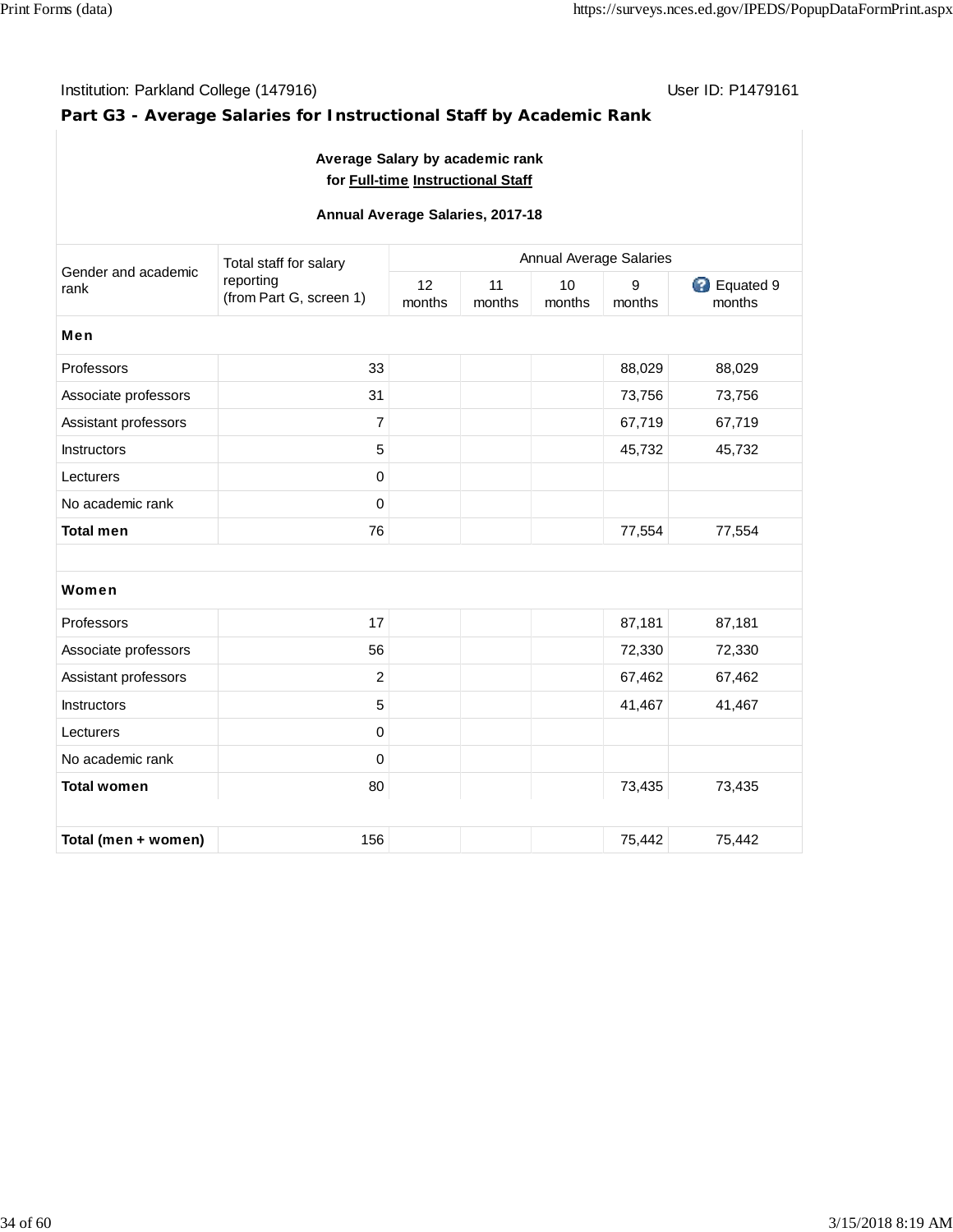# **Part G4 - Salary Outlays for Non-instructional Staff**

| <b>Salary Outlays</b><br>for Full-time Non-instructional Staff                                                                       |                                                                                                            |                                          |  |  |  |  |  |  |  |
|--------------------------------------------------------------------------------------------------------------------------------------|------------------------------------------------------------------------------------------------------------|------------------------------------------|--|--|--|--|--|--|--|
| Annual Salary Outlays, 2017-18                                                                                                       |                                                                                                            |                                          |  |  |  |  |  |  |  |
| Occupational category                                                                                                                | Number of<br>full-time staff<br>(carried forward from the Part B - FT,<br>non-instructional staff screens) | <b>12</b> Total annual salary<br>outlays |  |  |  |  |  |  |  |
| Research staff                                                                                                                       | $\pmb{0}$                                                                                                  |                                          |  |  |  |  |  |  |  |
| <b>Public Service staff</b>                                                                                                          | 0                                                                                                          |                                          |  |  |  |  |  |  |  |
| Library and Student and Academic Affairs and<br><b>Other Education Services Occupations</b><br>25-4000 + 25-2000 + 25-3000 + 25-9000 | 23                                                                                                         | 1,326,824                                |  |  |  |  |  |  |  |
| <b>Management Occupations</b><br>11-0000                                                                                             | 24                                                                                                         | 2,667,879                                |  |  |  |  |  |  |  |
| <b>Business and Financial Operations Occupations</b><br>13-0000                                                                      | 22                                                                                                         | 1,230,070                                |  |  |  |  |  |  |  |
| Computer, Engineering, and Science Occupations<br>15-0000 + 17-0000 + 19-0000                                                        | 30                                                                                                         | 1,979,008                                |  |  |  |  |  |  |  |
| Community, Social Service, Legal, Arts, Design,<br>Entertainment, Sports, and Media Occupations<br>21-0000 + 23-0000 + 27-0000       | 42                                                                                                         | 2,655,996                                |  |  |  |  |  |  |  |
| <b>Healthcare Practitioners and Technical</b><br>Occupations<br>29-0000                                                              | 0                                                                                                          | 0                                        |  |  |  |  |  |  |  |
| <b>Service Occupations</b><br>$31-0000 + 33-0000 + 35-0000 + 37-0000 +$<br>39-0000                                                   | 57                                                                                                         | 2,487,005                                |  |  |  |  |  |  |  |
| Sales and Related Occupations<br>41-0000                                                                                             | 14                                                                                                         | 637,848                                  |  |  |  |  |  |  |  |
| Office and Administrative Support Occupations<br>43-0000                                                                             | 57                                                                                                         | 2,355,725                                |  |  |  |  |  |  |  |
| Natural Resources, Construction, and Maintenance<br>Occupations<br>45-0000 + 47-0000 + 49-0000                                       | 0                                                                                                          | 0                                        |  |  |  |  |  |  |  |
| Production, Transportation, and Material Moving<br>Occupations<br>51-0000 + 53-0000                                                  | 0                                                                                                          | 0                                        |  |  |  |  |  |  |  |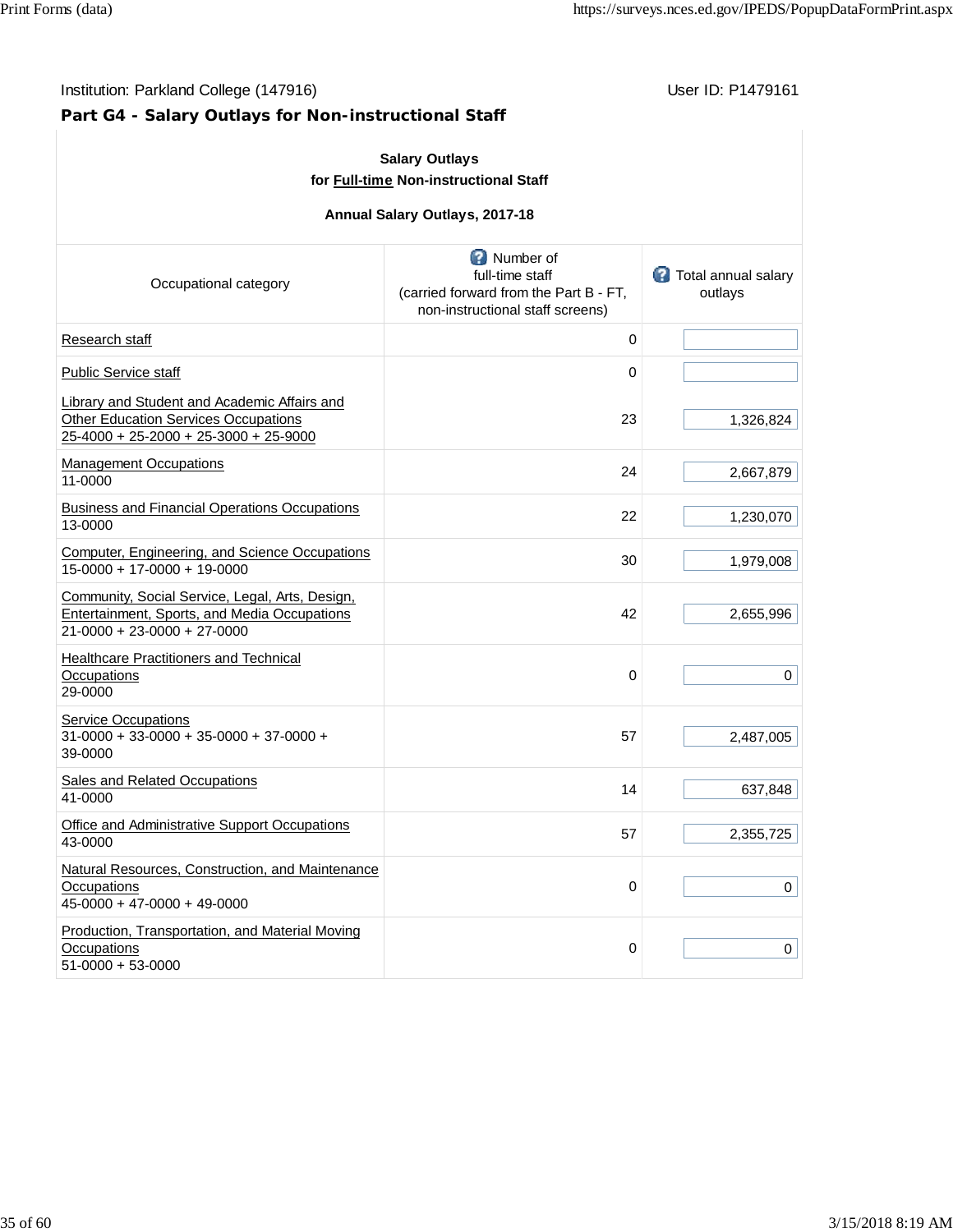# **Part D - Part-time Staff by Occupational Category**

## **Number of Part-time Staff by Occupational Category**

### **As of November 1, 2017**

**Report Hispanic/Latino individuals of any race as Hispanic/Latino**

**Report race for non-Hispanic/Latino individuals only**

#### Men

| Race/ethnicity                            | Instructional staff | Research staff | Public Service staff |
|-------------------------------------------|---------------------|----------------|----------------------|
| Nonresident alien                         |                     |                |                      |
| Hispanic/Latino                           | 4                   |                |                      |
| American Indian or Alaska Native          | $\Omega$            |                |                      |
| Asian                                     | 6                   |                |                      |
| <b>Black or African American</b>          | 5                   |                |                      |
| Native Hawaiian or Other Pacific Islander |                     |                |                      |
| White                                     | 83                  |                |                      |
| Two or more races                         |                     |                |                      |
| Race and ethnicity unknown                | 10                  |                |                      |
| <b>Total men</b>                          | 110                 | 0              | 0                    |

| Race/ethnicity                            | Instructional staff | Research staff | <b>Public Service staff</b> |
|-------------------------------------------|---------------------|----------------|-----------------------------|
| Nonresident alien                         | $\overline{2}$      |                |                             |
| Hispanic/Latino                           | $\overline{c}$      |                |                             |
| American Indian or Alaska Native          | 0                   |                |                             |
| Asian                                     | 9                   |                |                             |
| <b>Black or African American</b>          | 4                   |                |                             |
| Native Hawaiian or Other Pacific Islander | $\Omega$            |                |                             |
| White                                     | 120                 |                |                             |
| Two or more races                         | 4                   |                |                             |
| Race and ethnicity unknown                | 11                  |                |                             |
| <b>Total women</b>                        | 149                 | 0              | 0                           |
|                                           |                     |                |                             |
| Total (men+women)                         | 259                 | 0              | 0                           |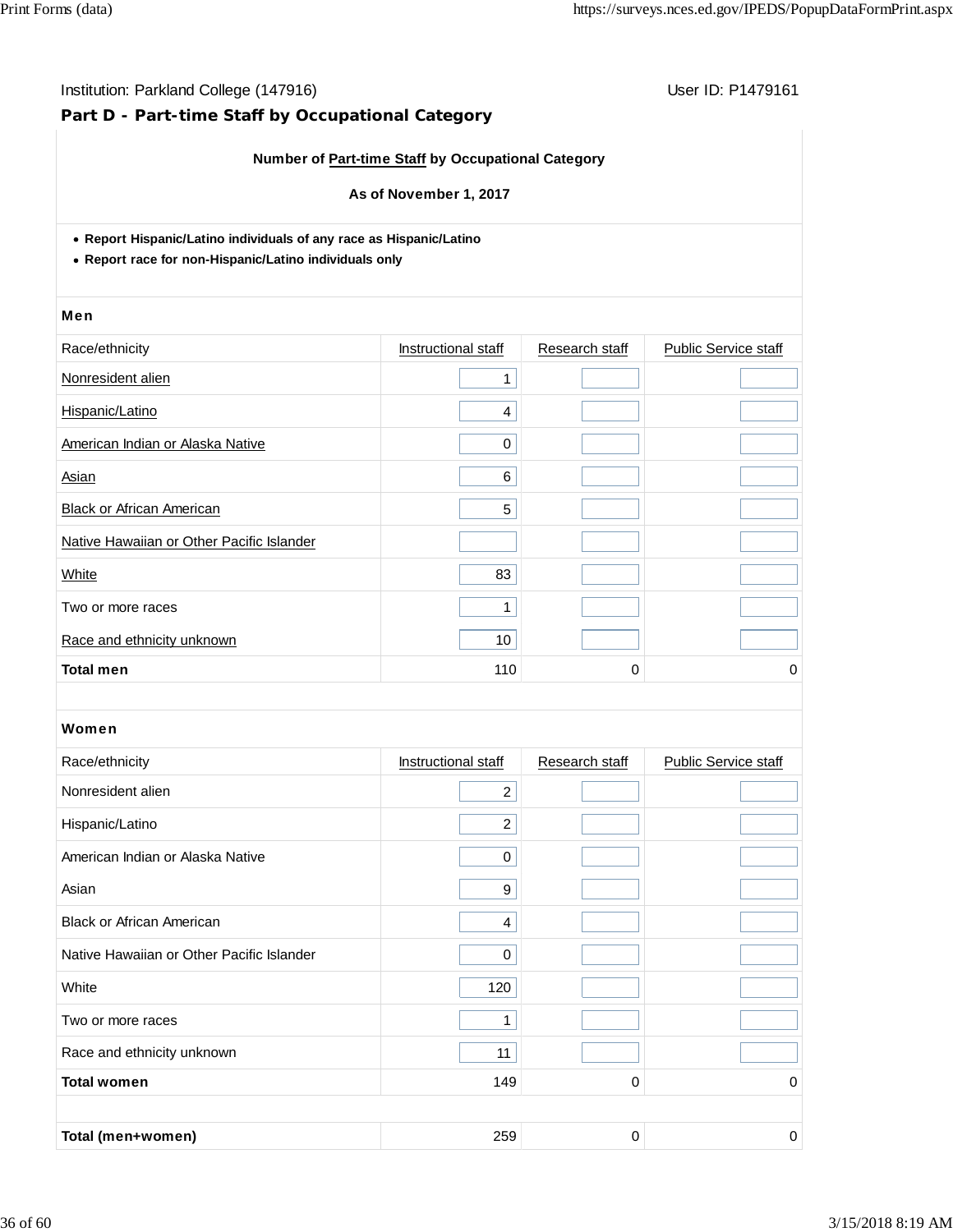Total from prior year **294**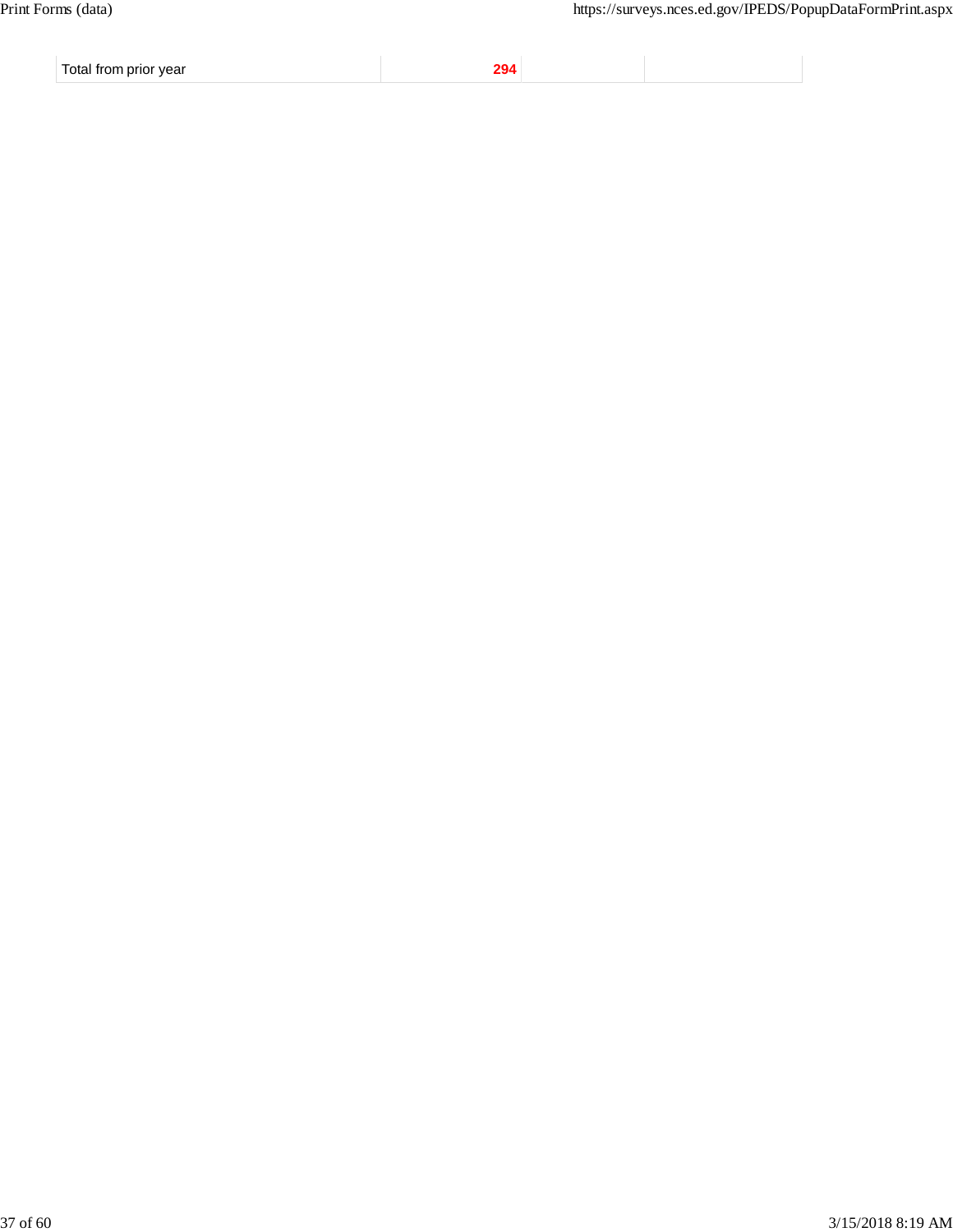# **Part D - Part-time Staff by Occupational Category**

## **Number of Part-time Staff by Occupational Category**

## **As of November 1, 2017**

- **Report Hispanic/Latino individuals of any race as Hispanic/Latino**
- **Report race for non-Hispanic/Latino individuals only**

#### Men

| Race/ethnicity                                         | Archivists,<br>Curators, and<br>Museum<br>Technicians<br>25-4010 | Librarians<br>25-4020 | Library<br>Technicians<br>25-4030 | Student and Academic<br>Affairs and Other<br><b>Education Services</b><br><b>Occupations</b><br>25-2000 + 25-3000 +<br>25-9000 | Library and Student and<br>Academic Affairs and<br><b>Other Education</b><br><b>Services Occupations</b> |
|--------------------------------------------------------|------------------------------------------------------------------|-----------------------|-----------------------------------|--------------------------------------------------------------------------------------------------------------------------------|----------------------------------------------------------------------------------------------------------|
| Nonresident alien                                      | $\mathbf 0$                                                      | 0                     | $\mathbf 0$                       | 0                                                                                                                              | $\mathbf 0$                                                                                              |
| Hispanic/Latino                                        | 0                                                                | 0                     | $\mathbf 0$                       | $\mathbf 0$                                                                                                                    | $\Omega$                                                                                                 |
| American Indian or<br>Alaska Native                    | $\mathbf 0$                                                      | 0                     | 0                                 | $\mathbf 0$                                                                                                                    | $\mathbf 0$                                                                                              |
| Asian                                                  | $\mathbf 0$                                                      | 0                     | $\mathbf 0$                       | $\mathbf 0$                                                                                                                    | 0                                                                                                        |
| <b>Black or African</b><br>American                    | 0                                                                | 0                     | 0                                 | $\mathbf 0$                                                                                                                    | $\Omega$                                                                                                 |
| Native Hawaiian or<br><b>Other Pacific</b><br>Islander |                                                                  |                       |                                   |                                                                                                                                | $\mathbf 0$                                                                                              |
| White                                                  | $\mathbf 0$                                                      | $\mathbf{1}$          | $\mathbf 0$                       | $\mathbf 0$                                                                                                                    | 1                                                                                                        |
| Two or more races                                      | 0                                                                | 0                     | 0                                 | 0                                                                                                                              | $\Omega$                                                                                                 |
| Race and ethnicity<br>unknown                          | $\mathbf 0$                                                      | 0                     | 0                                 | $\mathbf 0$                                                                                                                    | $\mathbf 0$                                                                                              |
| <b>Total men</b>                                       | 0                                                                | 1                     | 0                                 | 0                                                                                                                              | 1                                                                                                        |

| Race/ethnicity                      | Archivists.<br>Curators, and<br>Museum<br>Technicians<br>25-4010 | Librarians<br>25-4020 | Library<br>Technicians<br>25-4030 | Student and Academic<br>Affairs and Other<br><b>Education Services</b><br>Occupations<br>$25-2000 + 25-3000 +$<br>25-9000 | Library and Student and<br>Academic Affairs and<br><b>Other Education</b><br><b>Services Occupations</b> |
|-------------------------------------|------------------------------------------------------------------|-----------------------|-----------------------------------|---------------------------------------------------------------------------------------------------------------------------|----------------------------------------------------------------------------------------------------------|
| Nonresident alien                   | 0                                                                | $\Omega$              | O                                 | 0                                                                                                                         | $\Omega$                                                                                                 |
| Hispanic/Latino                     | 0                                                                | 0                     | 0                                 | 0                                                                                                                         | 0                                                                                                        |
| American Indian or<br>Alaska Native | 0                                                                | 0                     | $\Omega$                          | 0                                                                                                                         | 0                                                                                                        |
| Asian                               | 0                                                                | 0                     |                                   | 0                                                                                                                         | 0                                                                                                        |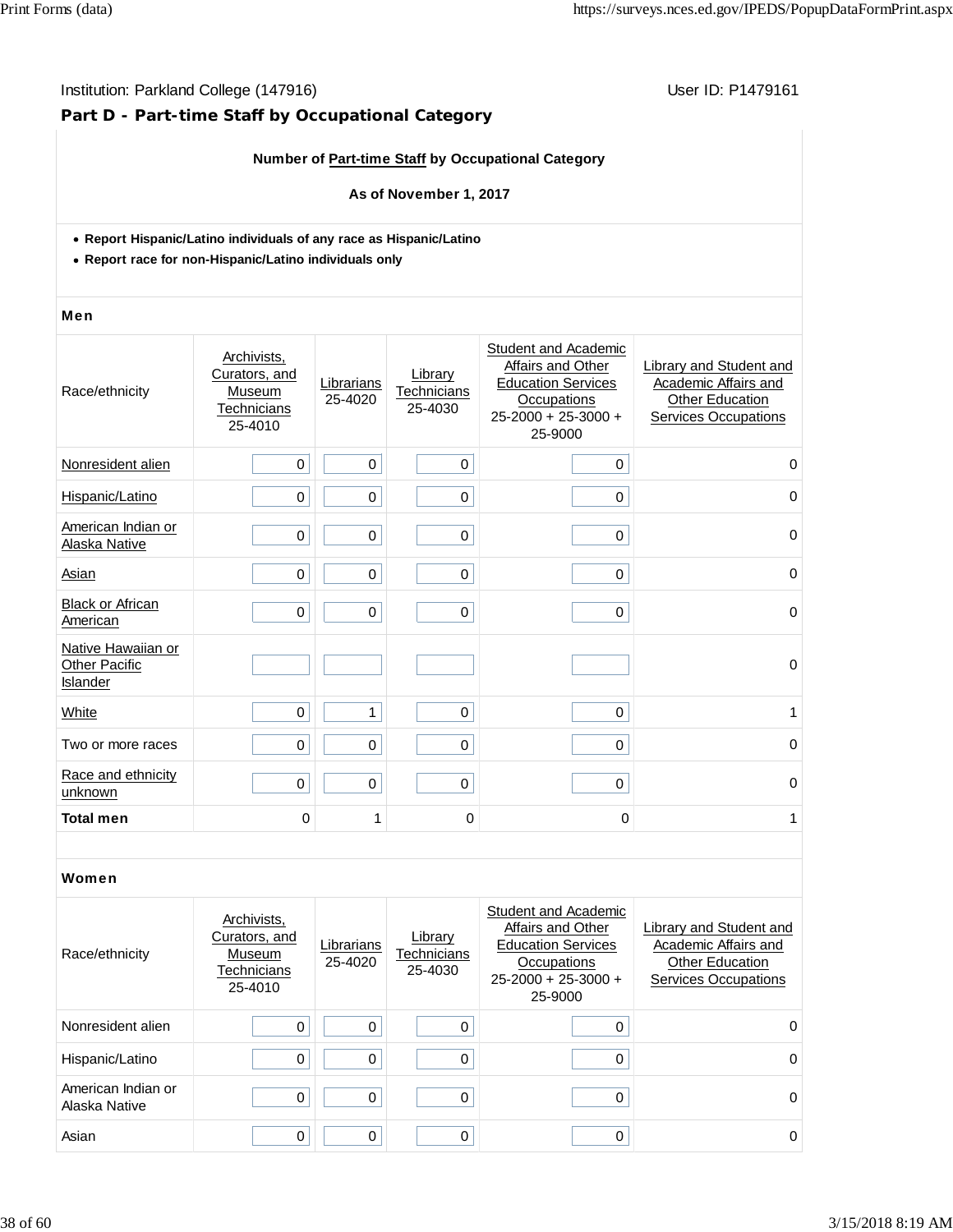| <b>Black or African</b><br>American                           | $\pmb{0}$   | 0              | $\mathbf 0$ | 0 | 0              |
|---------------------------------------------------------------|-------------|----------------|-------------|---|----------------|
| Native Hawaiian or<br><b>Other Pacific</b><br><b>Islander</b> | 0           | 0              | 0           | 0 | 0              |
| White                                                         | $\mathbf 0$ | 1              | $\mathbf 0$ | 1 | $\overline{2}$ |
| Two or more races                                             | $\mathbf 0$ | $\Omega$       | $\Omega$    | 0 | $\Omega$       |
| Race and ethnicity<br>unknown                                 | $\mathbf 0$ | 1              | $\Omega$    | 0 |                |
| <b>Total women</b>                                            | $\Omega$    | $\overline{2}$ | $\Omega$    | 1 | 3              |
|                                                               |             |                |             |   |                |
| <b>Total</b><br>(men+women)                                   | $\Omega$    | $\sqrt{3}$     | $\Omega$    | 1 | 4              |
| Total from prior year                                         |             |                |             |   | $\overline{2}$ |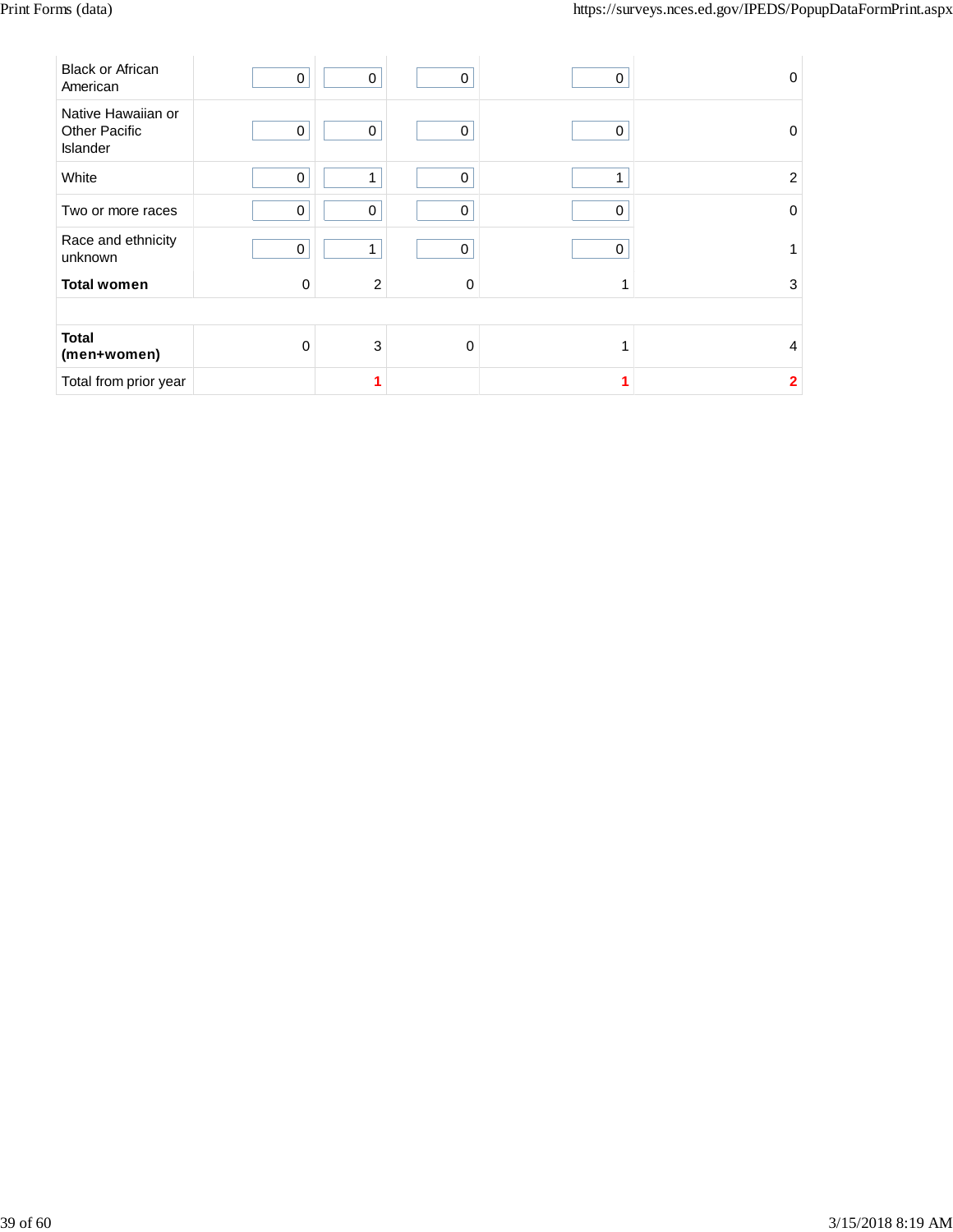## Institution: Parkland College (147916) **Institution: Parkland College (147916**)

# **Part D - Part-time Staff by Occupational Category**

## **Number of Part-time Staff**

**As of November 1, 2017**

- **Report Hispanic/Latino individuals of any race as Hispanic/Latino**
- **Report race for non-Hispanic/Latino individuals only**

#### Men

| Race/ethnicity                                         | Management<br>Occupations<br>11-0000 | <b>Business and</b><br>Financial<br>Operations<br>Occupations<br>13-0000 | Computer,<br>Engineering, and<br>Science<br>Occupations<br>$15 - 0000 +$<br>$17 - 0000 +$<br>19-0000 | Community, Social<br>Service, Legal, Arts,<br>Design, Entertainment,<br>Sports, and Media<br>Occupations<br>$21 - 0000 + 23 - 0000 +$<br>27-0000 | Healthcare<br>Practitioners and<br>Technical<br>Occupations<br>29-0000 |
|--------------------------------------------------------|--------------------------------------|--------------------------------------------------------------------------|------------------------------------------------------------------------------------------------------|--------------------------------------------------------------------------------------------------------------------------------------------------|------------------------------------------------------------------------|
| Nonresident alien                                      | 0                                    | $\mathbf 0$                                                              | 0                                                                                                    | $\mathbf 0$                                                                                                                                      | 0                                                                      |
| Hispanic/Latino                                        | $\mathbf 0$                          | $\mathbf 0$                                                              | 0                                                                                                    | 0                                                                                                                                                | 0                                                                      |
| American Indian or<br>Alaska Native                    | $\mathbf 0$                          | $\mathbf 0$                                                              | 0                                                                                                    | 0                                                                                                                                                | $\mathbf 0$                                                            |
| Asian                                                  | $\mathbf 0$                          | $\mathbf 0$                                                              | 0                                                                                                    | 0                                                                                                                                                | 0                                                                      |
| <b>Black or African</b><br>American                    | $\mathbf 0$                          | $\mathbf 0$                                                              | $\Omega$                                                                                             | 0                                                                                                                                                | $\mathbf 0$                                                            |
| Native Hawaiian or<br><b>Other Pacific</b><br>Islander |                                      |                                                                          |                                                                                                      |                                                                                                                                                  |                                                                        |
| White                                                  | 0                                    | $\mathbf 0$                                                              | 0                                                                                                    | 9                                                                                                                                                | 0                                                                      |
| Two or more races                                      | $\mathbf 0$                          | $\pmb{0}$                                                                | 0                                                                                                    | $\overline{2}$                                                                                                                                   | 0                                                                      |
| Race and ethnicity<br>unknown                          | $\mathbf 0$                          | $\mathbf 0$                                                              | 0                                                                                                    | $\mathbf{1}$                                                                                                                                     | $\mathbf 0$                                                            |
| <b>Total men</b>                                       | 0                                    | 0                                                                        | 0                                                                                                    | 12                                                                                                                                               | 0                                                                      |

| Race/ethnicity                      | Management<br>Occupations<br>11-0000 | Business and<br>Financial<br>Operations<br>Occupations | Computer,<br>Engineering, and<br>Science<br>Occupations<br>$15-0000 +$ | Community, Social<br>Service, Legal, Arts,<br>Design, Entertainment,<br>Sports, and Media<br>Occupations | Healthcare<br><b>Practitioners and</b><br>Technical<br>Occupations |
|-------------------------------------|--------------------------------------|--------------------------------------------------------|------------------------------------------------------------------------|----------------------------------------------------------------------------------------------------------|--------------------------------------------------------------------|
|                                     |                                      | 13-0000                                                | $17-0000 +$<br>19-0000                                                 | $21-0000 + 23-0000 +$<br>27-0000                                                                         | 29-0000                                                            |
| Nonresident alien                   |                                      |                                                        |                                                                        | 0                                                                                                        | $\Omega$                                                           |
| Hispanic/Latino                     |                                      |                                                        |                                                                        | 0                                                                                                        | 0                                                                  |
| American Indian or<br>Alaska Native |                                      |                                                        |                                                                        | 0                                                                                                        | 0                                                                  |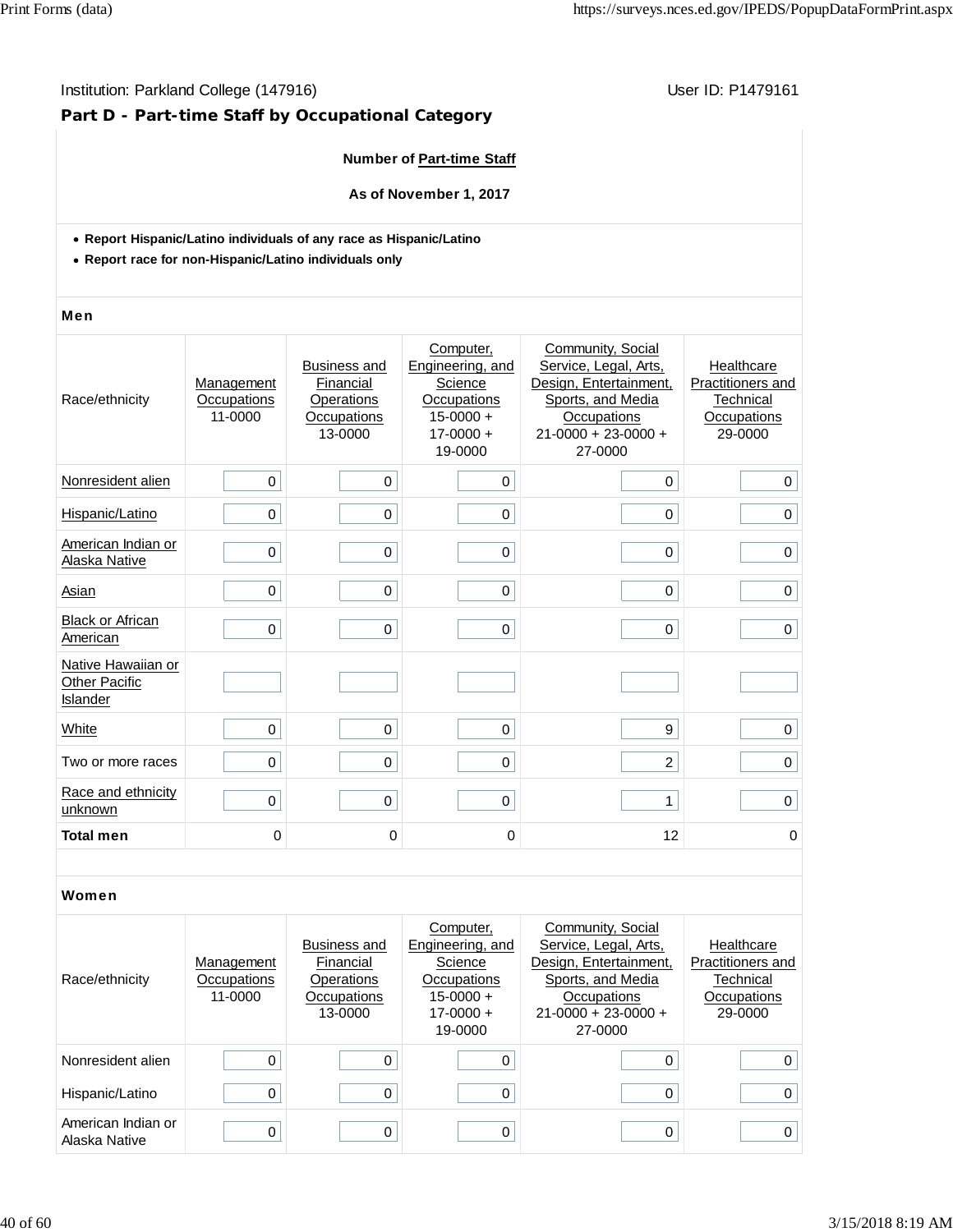| Asian                                                  | 0           | 0 | $\Omega$    | 0              | 0           |
|--------------------------------------------------------|-------------|---|-------------|----------------|-------------|
| <b>Black or African</b><br>American                    | 0           | 0 | 0           | 0              | 0           |
| Native Hawaiian or<br><b>Other Pacific</b><br>Islander | 0           | 0 | $\mathbf 0$ | 0              | $\Omega$    |
| White                                                  | 0           | 0 | $\mathbf 0$ | $\overline{2}$ | 0           |
| Two or more races                                      | 0           | 0 | 0           | 0              | 0           |
| Race and ethnicity<br>unknown                          | 0           | 0 | 0           | 0              | 0           |
| <b>Total women</b>                                     | $\mathbf 0$ | 0 | $\Omega$    | $\overline{c}$ | 0           |
|                                                        |             |   |             |                |             |
| <b>Total</b><br>(men+women)                            | $\mathbf 0$ | 0 | $\Omega$    | 14             | $\mathbf 0$ |
| Total from prior<br>year                               |             |   |             | 17             |             |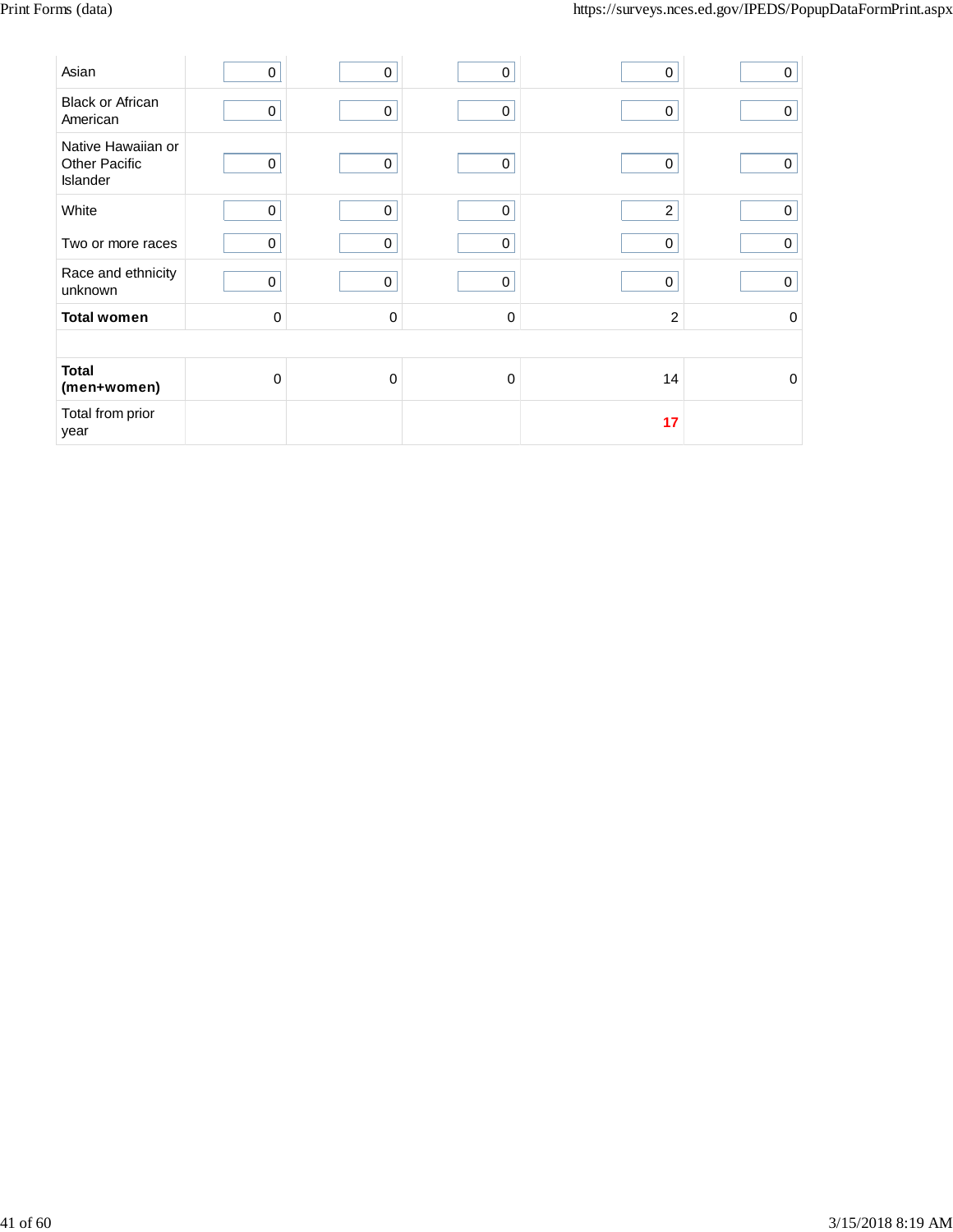## Institution: Parkland College (147916) **Institution: Parkland College (147916**)

# **Part D - Part-time Staff by Occupational Category**

## **Number of Part-time Staff**

**As of November 1, 2017**

- **Report Hispanic/Latino individuals of any race as Hispanic/Latino**
- **Report race for non-Hispanic/Latino individuals only**

#### Men

| Race/ethnicity                                  | Service<br>Occupations<br>$31 - 0000 +$<br>$33 - 0000 +$<br>$35 - 0000 +$<br>$37-0000 +$<br>39-0000 | Sales and<br>Related<br>Occupations<br>41-0000 | Natural<br>Resources,<br>Office and<br>Construction,<br>Administrative<br>and<br>Support<br>Maintenance<br>Occupations<br>Occupations<br>43-0000<br>$45 - 0000 +$<br>$47 - 0000 +$<br>49-0000 |             | Production,<br>Transportation,<br>and Material<br>Moving<br>Occupations<br>$51-0000 +$<br>53-0000 | Grand<br>Total<br>(All<br>part-time<br>staff) |
|-------------------------------------------------|-----------------------------------------------------------------------------------------------------|------------------------------------------------|-----------------------------------------------------------------------------------------------------------------------------------------------------------------------------------------------|-------------|---------------------------------------------------------------------------------------------------|-----------------------------------------------|
| Nonresident alien                               | $\Omega$                                                                                            | $\mathbf 0$                                    | $\mathbf 0$                                                                                                                                                                                   | $\mathbf 0$ | $\mathbf 0$                                                                                       | 1                                             |
| Hispanic/Latino                                 | 0                                                                                                   | 0                                              | $\pmb{0}$                                                                                                                                                                                     | 0           | 0                                                                                                 | $\overline{\mathbf{4}}$                       |
| American Indian<br>or Alaska Native             | $\mathbf 0$                                                                                         | 0                                              | $\mathsf 0$                                                                                                                                                                                   | $\mathsf 0$ | $\mathsf 0$                                                                                       | 0                                             |
| Asian                                           | $\pmb{0}$                                                                                           | $\mathbf 0$                                    | $\pmb{0}$                                                                                                                                                                                     | $\pmb{0}$   | $\mathsf 0$                                                                                       | $6\phantom{1}6$                               |
| <b>Black or African</b><br>American             | 0                                                                                                   | 0                                              | $\pmb{0}$                                                                                                                                                                                     | $\mathsf 0$ | $\pmb{0}$                                                                                         | 5                                             |
| Native Hawaiian<br>or Other Pacific<br>Islander |                                                                                                     |                                                |                                                                                                                                                                                               |             |                                                                                                   | $\mathbf 0$                                   |
| White                                           | $\Omega$                                                                                            | 0                                              | $\mathbf 0$                                                                                                                                                                                   | 0           | 0                                                                                                 | 93                                            |
| Two or more<br>races                            | $\mathbf 0$                                                                                         | 0                                              | $\mathbf 0$                                                                                                                                                                                   | 0           | $\mathbf 0$                                                                                       | 3                                             |
| Race and<br>ethnicity<br>unknown                | $\pmb{0}$                                                                                           | $\mathsf 0$                                    | $\pmb{0}$                                                                                                                                                                                     | 0           | 0                                                                                                 | 11                                            |
| <b>Total men</b>                                | 0                                                                                                   | $\mathbf 0$                                    | $\pmb{0}$                                                                                                                                                                                     | 0           | 0                                                                                                 | 123                                           |
|                                                 |                                                                                                     |                                                |                                                                                                                                                                                               |             |                                                                                                   |                                               |

| Race/ethnicity    | Service<br>Occupations<br>$31 - 0000 +$<br>$33-0000 +$<br>$35-0000 +$<br>$37-0000 +$<br>39-0000 | Sales and<br>Related<br>Occupations<br>41-0000 | Office and<br>Administrative<br>Support<br>Occupations<br>43-0000 | Natural<br>Resources,<br>Construction,<br>and<br>Maintenance<br>Occupations<br>$45 - 0000 +$<br>$47 - 0000 +$<br>49-0000 | Production,<br>Transportation,<br>and Material<br>Moving<br>Occupations<br>$51-0000 +$<br>53-0000 | Grand<br>Total<br>(All<br>part-time<br>staff) |
|-------------------|-------------------------------------------------------------------------------------------------|------------------------------------------------|-------------------------------------------------------------------|--------------------------------------------------------------------------------------------------------------------------|---------------------------------------------------------------------------------------------------|-----------------------------------------------|
| Nonresident alien | $\Omega$                                                                                        | 0                                              | 0                                                                 | 0                                                                                                                        |                                                                                                   | 2                                             |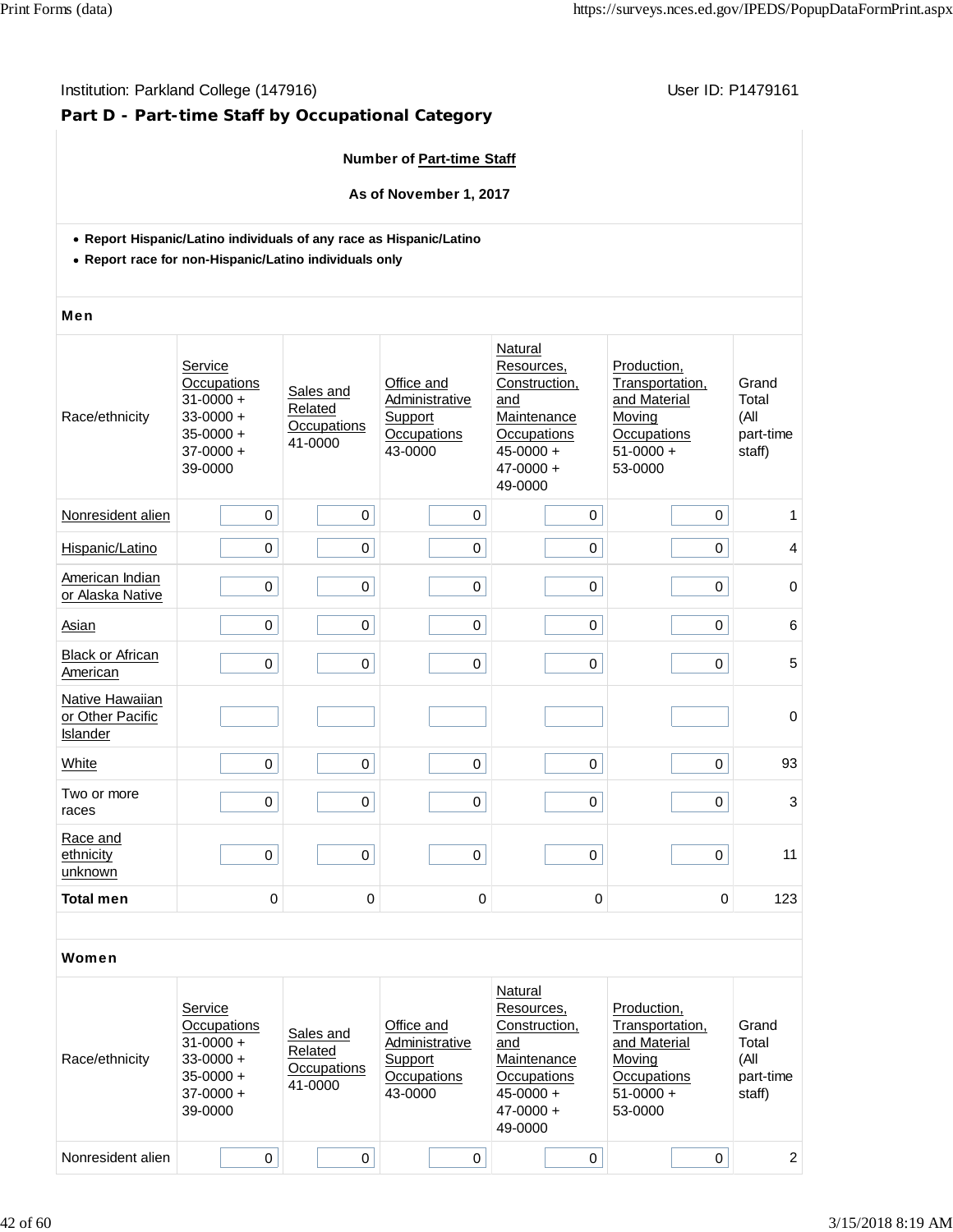| Hispanic/Latino                                 | $\pmb{0}$   | $\pmb{0}$   | $\pmb{0}$   | $\mathbf 0$ | $\pmb{0}$   | $\overline{c}$ |
|-------------------------------------------------|-------------|-------------|-------------|-------------|-------------|----------------|
| American Indian<br>or Alaska Native             | $\pmb{0}$   | $\pmb{0}$   | $\pmb{0}$   | $\mathbf 0$ | $\pmb{0}$   | $\mathbf 0$    |
| Asian                                           | $\pmb{0}$   | $\pmb{0}$   | $\mathsf 0$ | $\mathsf 0$ | $\mathsf 0$ | 9              |
| <b>Black or African</b><br>American             | $\pmb{0}$   | $\pmb{0}$   | $\mathsf 0$ | $\mathbf 0$ | $\mathbf 0$ | 4              |
| Native Hawaiian<br>or Other Pacific<br>Islander | $\pmb{0}$   | $\pmb{0}$   | $\pmb{0}$   | $\pmb{0}$   | $\pmb{0}$   | $\mathbf 0$    |
| White                                           | $\pmb{0}$   | $\mathbf 0$ | $\mathbf 0$ | $\pmb{0}$   | $\mathsf 0$ | 124            |
| Two or more<br>races                            | $\pmb{0}$   | $\pmb{0}$   | $\pmb{0}$   | $\mathbf 0$ | $\pmb{0}$   | 1              |
| Race and<br>ethnicity<br>unknown                | $\mathsf 0$ | $\mathbf 0$ | $\mathbf 0$ | $\pmb{0}$   | $\pmb{0}$   | 12             |
| <b>Total women</b>                              | $\pmb{0}$   | $\pmb{0}$   | $\pmb{0}$   | $\pmb{0}$   | $\pmb{0}$   | 154            |
|                                                 |             |             |             |             |             |                |
| <b>Total</b><br>(men+women)                     | $\mathbf 0$ | $\pmb{0}$   | $\pmb{0}$   | $\mathbf 0$ | $\mathbf 0$ | 277            |
| Total from prior<br>year                        |             |             |             |             |             | 313            |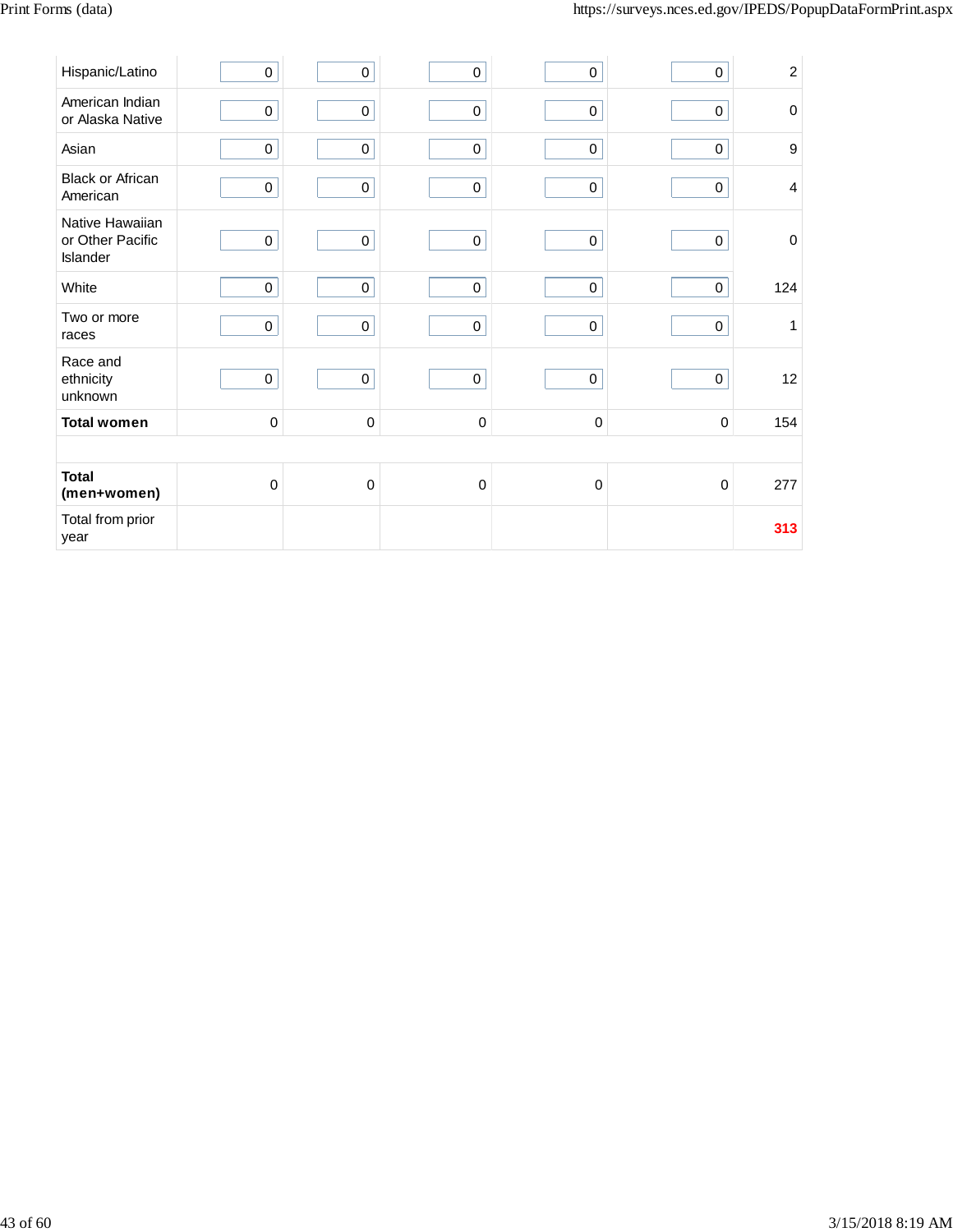# **Part E - Part-time Staff by Occupational Category and Tenure Status**

## **Number of Part-time Staff**

## **As of November 1, 2017**

|                                                                                                                                |                     |                              |                     | With Faculty Status |                                  |                                                      |                          |             |
|--------------------------------------------------------------------------------------------------------------------------------|---------------------|------------------------------|---------------------|---------------------|----------------------------------|------------------------------------------------------|--------------------------|-------------|
|                                                                                                                                |                     |                              |                     |                     | Not on Tenure Track              |                                                      | Without                  |             |
| Occupational category                                                                                                          | Tenured             | On<br>Tenure<br><b>Track</b> | Multi-year          | Annual<br>contract  | Less-than-<br>annual<br>contract | Indefinite<br>duration<br>(continuing<br>or at-will) | Faculty<br><b>Status</b> | Total       |
| <b>Primarily Instruction</b>                                                                                                   | $\mathbf 0$         | $\mathbf 0$                  | $\mathbf 0$         | $\mathbf 0$         | 259                              | $\mathbf 0$                                          | $\mathbf 0$              | 259         |
| 2<br>Exclusively credit                                                                                                        | $\mathsf 0$         | 0                            | 0                   | 0                   | 259                              |                                                      | $\mathbf 0$              | 259         |
| <b>B</b> Exclusively<br>not-for-credit                                                                                         |                     |                              |                     |                     |                                  |                                                      |                          | $\mathbf 0$ |
| Combined credit/not-<br>for-credit                                                                                             |                     |                              |                     |                     |                                  |                                                      |                          | $\mathbf 0$ |
| Instruction/research<br>/public service staff                                                                                  |                     |                              |                     |                     |                                  |                                                      |                          | $\mathbf 0$ |
| Research staff                                                                                                                 |                     |                              |                     |                     |                                  |                                                      |                          | $\mathbf 0$ |
| <b>Public Service staff</b>                                                                                                    |                     |                              |                     |                     |                                  |                                                      |                          | $\mathbf 0$ |
| Archivists, Curators, and<br><b>Museum Technicians</b><br>25-4010                                                              | $\mathsf 0$         | $\pmb{0}$                    | $\pmb{0}$           | 0                   | $\pmb{0}$                        |                                                      | $\pmb{0}$                | $\mathbf 0$ |
| Librarians<br>25-4020                                                                                                          | $\mathbf 0$         | $\mathbf 0$                  | $\mathbf 0$         | 0                   | $\mathbf 0$                      |                                                      | $\mathbf{3}$             | 3           |
| <b>Library Technicians</b><br>25-4030                                                                                          | 0                   | $\mathsf 0$                  | $\mathbf 0$         | 0                   | 0                                |                                                      | $\pmb{0}$                | $\pmb{0}$   |
| Student and<br>Academic Affairs and<br><b>Other Education</b><br><b>Services Occupations</b><br>25-2000 + 25-3000 +<br>25-9000 | 0                   | $\mathsf{O}\xspace$          | $\mathsf{O}\xspace$ | 0                   | $\pmb{0}$                        |                                                      | $\mathbf{1}$             | 1           |
| Management<br><b>Occupations</b><br>11-0000                                                                                    | 0                   | 0                            | 0                   | 0                   | 0                                |                                                      | 0                        | 0           |
| <b>Business and Financial</b><br><b>Operations Occupations</b><br>13-0000                                                      | $\mathsf{O}\xspace$ | $\overline{0}$               | $\pmb{0}$           | $\boldsymbol{0}$    | $\mathsf{O}\xspace$              |                                                      | $\mathbf 0$              | $\mathbf 0$ |
| Computer, Engineering,<br>and Science<br>Occupations<br>$15 - 0000 + 17 - 0000 +$<br>19-0000                                   | $\mathsf{O}\xspace$ | 0                            | $\mathsf{O}\xspace$ | $\pmb{0}$           | $\mathsf{O}\xspace$              |                                                      | $\mathbf 0$              | $\mathbf 0$ |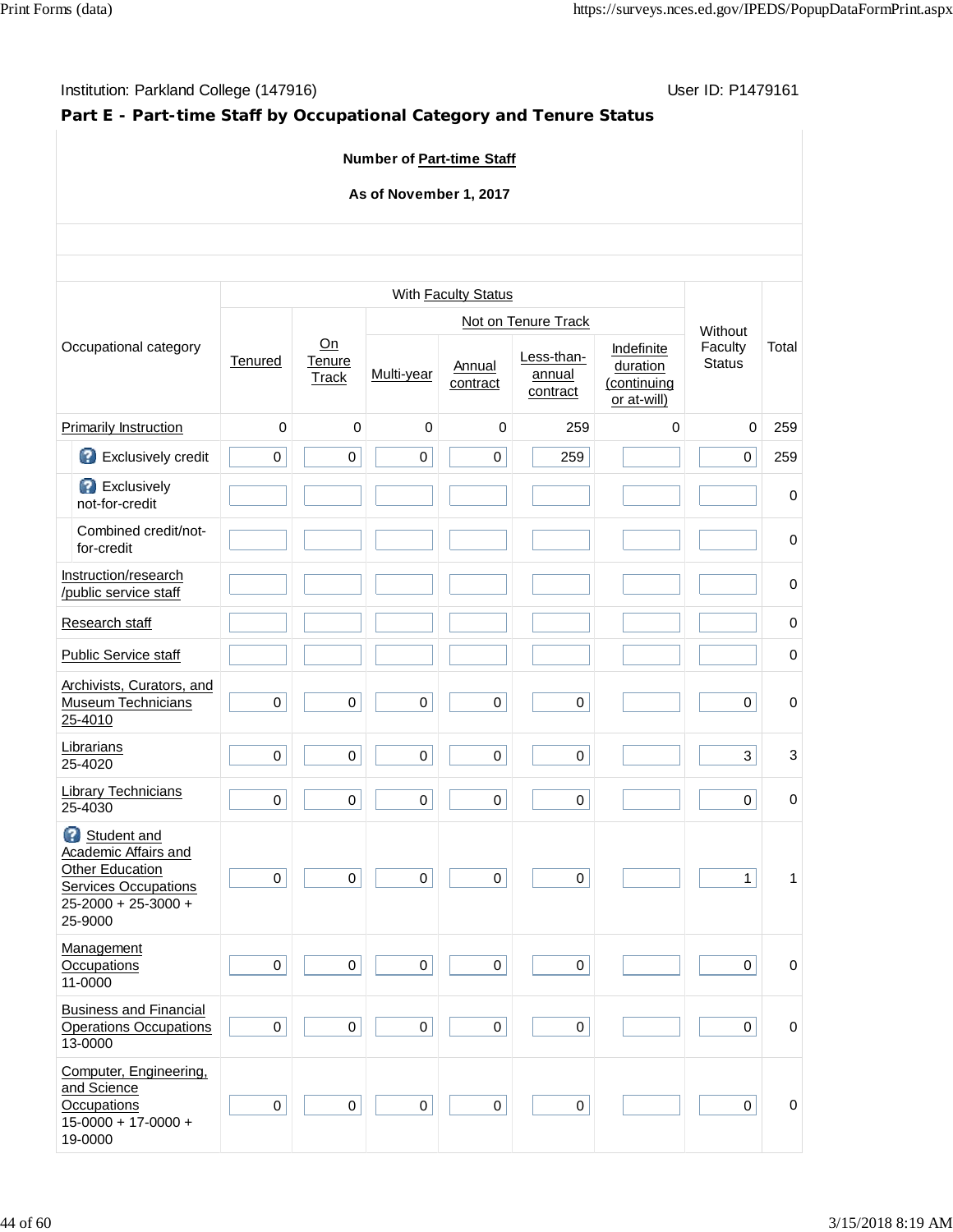| Community, Social<br>Service, Legal, Arts,<br>Design, Entertainment,<br>Sports, and Media<br>Occupations<br>$21-0000 + 23-0000 +$<br>27-0000 | 0 | 0        | 0 | 0        | 0   |          | 14       | 14       |
|----------------------------------------------------------------------------------------------------------------------------------------------|---|----------|---|----------|-----|----------|----------|----------|
| <b>Healthcare Practitioners</b><br>and Technical<br>Occupations<br>29-0000                                                                   | 0 | $\Omega$ | 0 | $\Omega$ | 0   |          | $\Omega$ | $\Omega$ |
| Total                                                                                                                                        | 0 | 0        | 0 | 0        | 259 | $\Omega$ | 18       | 277      |
| Total from prior year                                                                                                                        | 0 | 0        | U | $\bf{0}$ | 294 |          | 19       | 313      |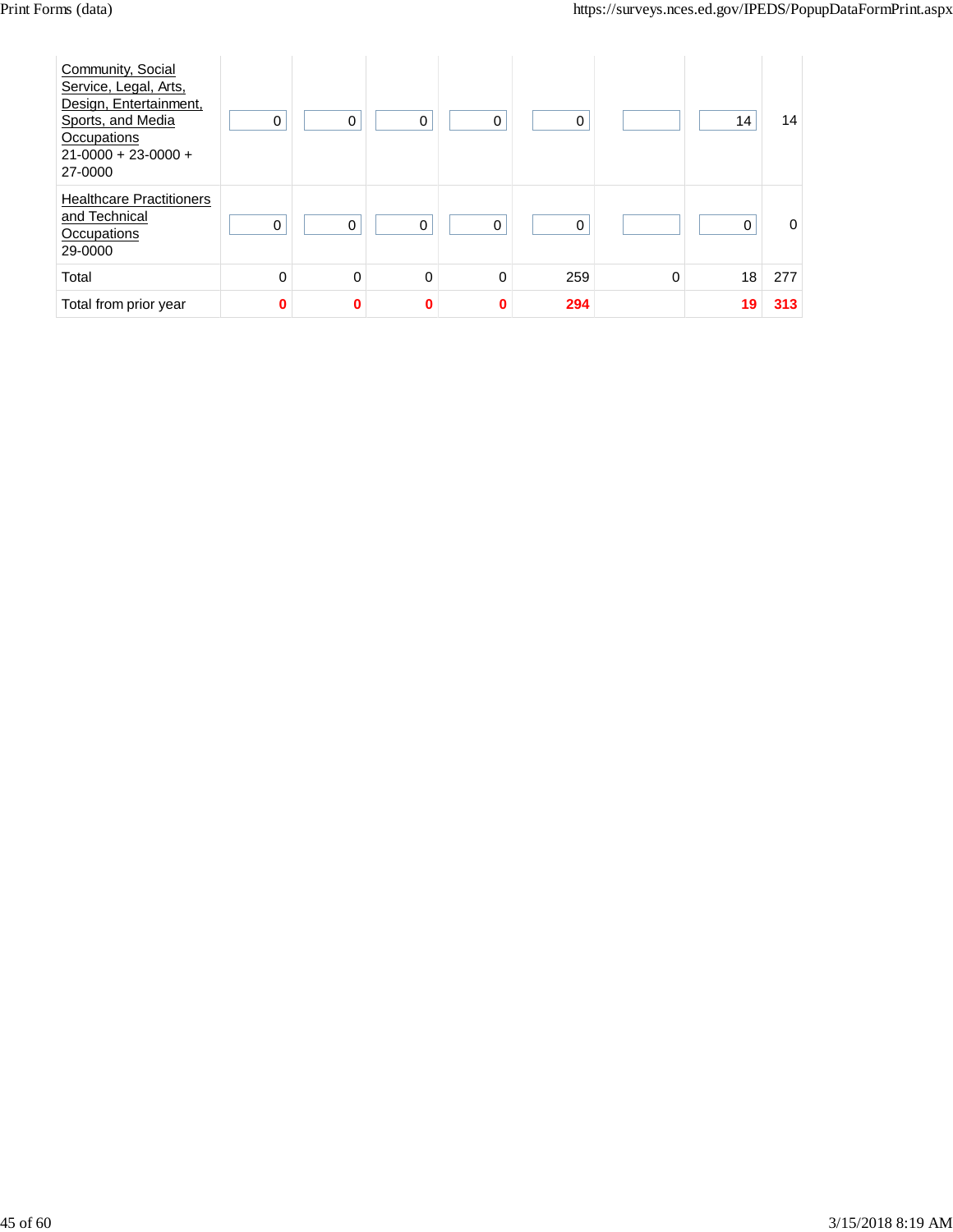## **Part F - Part-time Summary**

## **Summary of Part-time Staff**

## **As of November 1, 2017**

|                                              |                                                                                                                                               |             |                       |             | With Faculty Status |                                  |                                                      |                          |                  |
|----------------------------------------------|-----------------------------------------------------------------------------------------------------------------------------------------------|-------------|-----------------------|-------------|---------------------|----------------------------------|------------------------------------------------------|--------------------------|------------------|
|                                              |                                                                                                                                               |             |                       |             |                     | Not on Tenure Track              |                                                      | Without                  |                  |
|                                              | Occupational category                                                                                                                         | Tenured     | On<br>Tenure<br>Track | Multi-year  | Annual<br>contract  | Less-than-<br>annual<br>contract | Indefinite<br>duration<br>(continuing or<br>at-will) | Faculty<br><b>Status</b> | Total            |
|                                              | Primarily Instruction                                                                                                                         | $\mathsf 0$ | $\mathbf 0$           | $\mathbf 0$ | $\pmb{0}$           | 259                              | $\mathbf 0$                                          | $\mathbf 0$              | 259              |
|                                              | Exclusively credit                                                                                                                            | 0           | $\mathbf 0$           | $\mathbf 0$ | $\mathbf 0$         | 259                              |                                                      | $\mathbf 0$              | 259              |
|                                              | Exclusively not-for-credit                                                                                                                    |             |                       |             |                     |                                  |                                                      |                          | $\mathbf 0$      |
|                                              | Combined credit/not-<br>for-credit                                                                                                            |             |                       |             |                     |                                  |                                                      |                          | $\mathbf 0$      |
| Instruction/research/public<br>service staff |                                                                                                                                               |             |                       |             |                     |                                  |                                                      |                          | $\mathbf 0$      |
|                                              | Research staff                                                                                                                                |             |                       |             |                     |                                  |                                                      |                          | $\pmb{0}$        |
|                                              | <b>Public Service staff</b>                                                                                                                   |             |                       |             |                     |                                  |                                                      |                          | 0                |
|                                              | Archivists, Curators, and<br><b>Museum Technicians</b><br>25-4010                                                                             | 0           | $\mathbf 0$           | $\mathbf 0$ | $\pmb{0}$           | 0                                |                                                      | 0                        | $\boldsymbol{0}$ |
|                                              | Librarians<br>25-4020                                                                                                                         | 0           | $\mathbf 0$           | $\mathbf 0$ | 0                   | 0                                |                                                      | 3                        | $\mathbf{3}$     |
|                                              | Library Technicians<br>25-4030                                                                                                                | 0           | $\pmb{0}$             | $\mathbf 0$ | $\pmb{0}$           | 0                                |                                                      | $\mathbf 0$              | $\mathbf 0$      |
|                                              | <b>Student and Academic</b><br>Affairs and Other Education<br><b>Services Occupations</b><br>25-2000 + 25-3000 +<br>25-9000                   | 0           | 0                     | $\mathbf 0$ | 0                   | 0                                |                                                      | $\mathbf{1}$             | 1                |
|                                              | <b>Management Occupations</b><br>11-0000                                                                                                      | 0           | $\pmb{0}$             | $\mathbf 0$ | $\pmb{0}$           | $\mathbf 0$                      |                                                      | $\mathbf 0$              | $\pmb{0}$        |
|                                              | <b>Business and Financial</b><br><b>Operations Occupations</b><br>13-0000                                                                     | 0           | 0                     | $\mathbf 0$ | 0                   | 0                                |                                                      | 0                        | $\mathbf{0}$     |
|                                              | Computer, Engineering, and<br><b>Science Occupations</b><br>$15-0000 + 17-0000 +$<br>19-0000                                                  | 0           | $\mathbf 0$           | $\pmb{0}$   | $\pmb{0}$           | $\mathbf 0$                      |                                                      | $\pmb{0}$                | $\mathbf 0$      |
|                                              | Community, Social Service,<br>Legal, Arts, Design,<br>Entertainment, Sports, and<br>Media Occupations<br>$21 - 0000 + 23 - 0000 +$<br>27-0000 | 0           | $\mathbf 0$           | $\pmb{0}$   | $\mathbf 0$         | 0                                |                                                      | 14                       | 14               |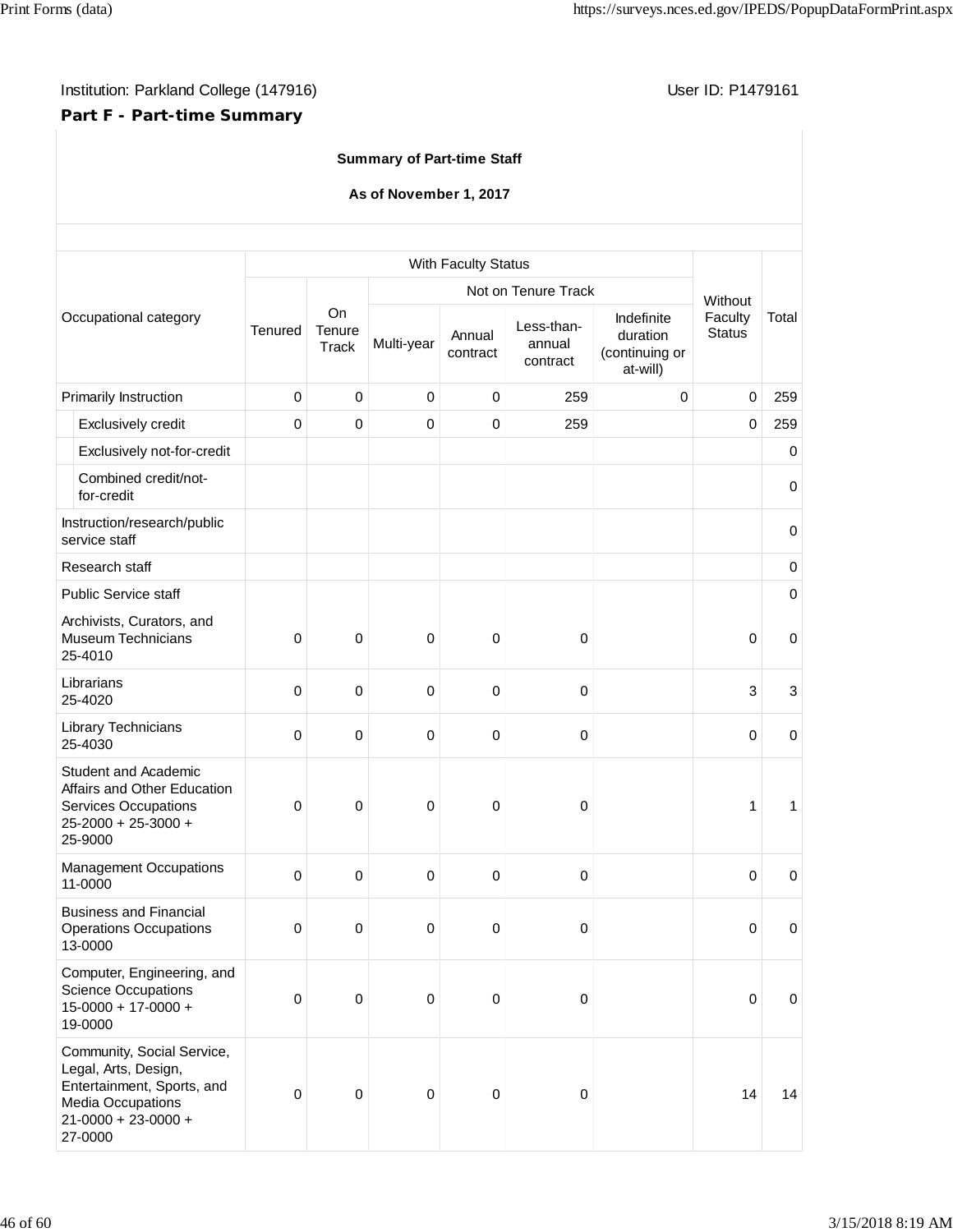| <b>Healthcare Practitioners and</b><br><b>Technical Occupations</b><br>29-0000                         | 0 | 0 | 0 | $\mathbf 0$ | 0 | 0 | O   |
|--------------------------------------------------------------------------------------------------------|---|---|---|-------------|---|---|-----|
| Service Occupations<br>$31-0000 + 33-0000 +$<br>$35-0000 + 37-0000 +$<br>39-0000                       |   |   |   |             |   |   | 0   |
| Sales and Related<br>Occupations<br>41-0000                                                            |   |   |   |             |   |   | 0   |
| Office and Administrative<br><b>Support Occupations</b><br>43-0000                                     |   |   |   |             |   |   | O   |
| Natural Resources,<br>Construction, and<br>Maintenance Occupations<br>$45-0000 + 47-0000 +$<br>49-0000 |   |   |   |             |   |   | O   |
| Production, Transportation,<br>and Material Moving<br>Occupations<br>$51-0000 + 53-0000$               |   |   |   |             |   |   | O   |
| Total                                                                                                  |   |   |   |             |   |   | 277 |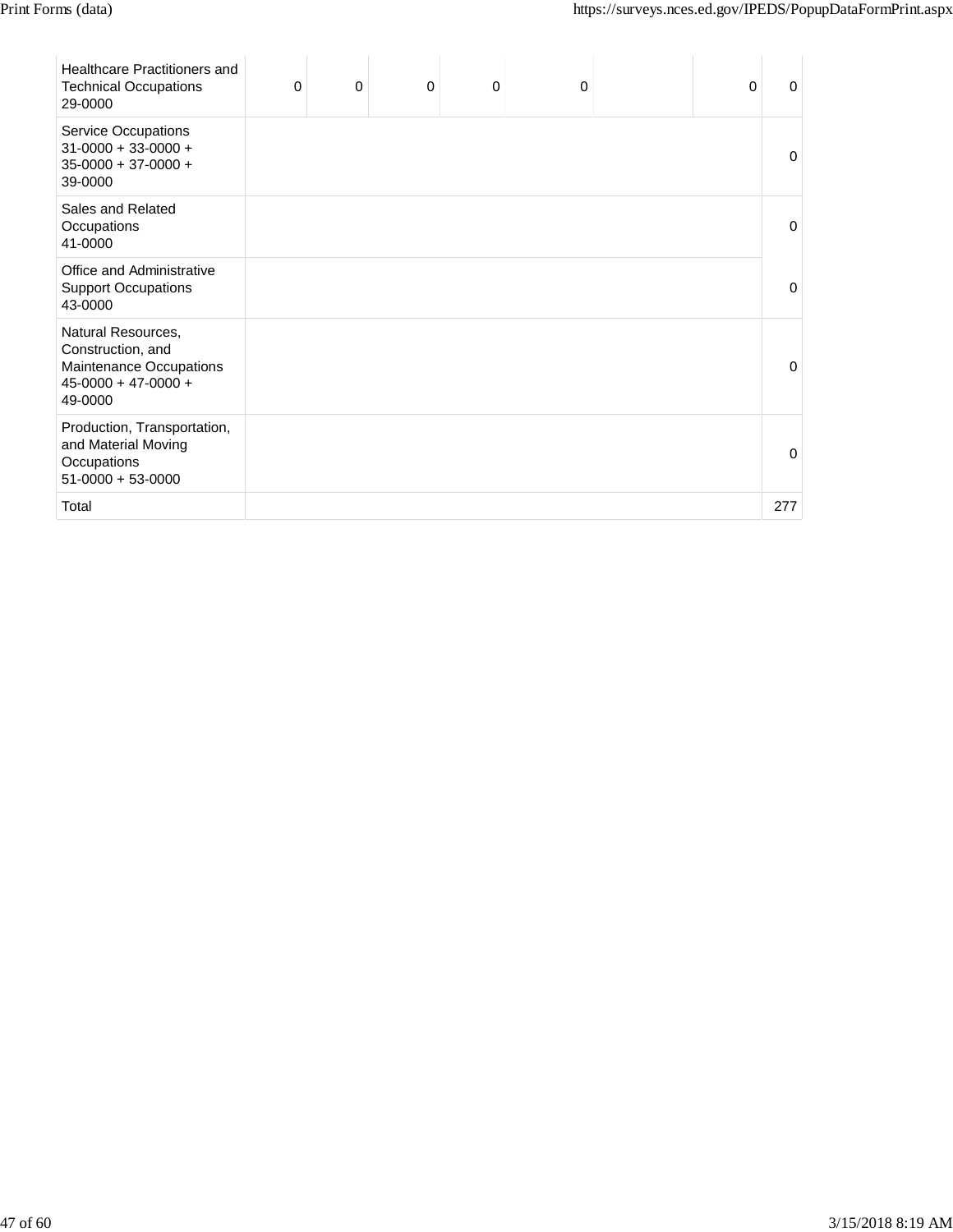## **Part H - New Hires, Full-time Instructional Staff by Tenure Status**

## **Number of Newly Hired Full-time Permanent Instructional Staff**

**(Hired full-time between November 1, 2016 - October 31, 2017)**

- **Report Hispanic/Latino individuals of any race as Hispanic/Latino**
- **Report race for non-Hispanic/Latino individuals only**
- **Include Primarily Instruction and Instruction Combined with Research and Public Service**

#### Men

|                                                 |                     |                    |             |                     | Not on Tenure Track              |                                                      | Without                  |             |
|-------------------------------------------------|---------------------|--------------------|-------------|---------------------|----------------------------------|------------------------------------------------------|--------------------------|-------------|
| Race/ethnicity                                  | Tenured             | On Tenure<br>Track | Multi-year  | Annual<br>contract  | Less-than-<br>annual<br>contract | Indefinite<br>duration<br>(continuing or<br>at-will) | Faculty<br><b>Status</b> | Total       |
| Nonresident alien                               | $\mathsf 0$         | $\mathbf 0$        | $\mathbf 0$ | $\pmb{0}$           | $\mathsf 0$                      |                                                      | $\mathbf 0$              | $\mathbf 0$ |
| Hispanic/Latino                                 | $\mathbf 0$         | $\mathsf 0$        | 0           | $\mathbf 0$         | $\mathsf 0$                      |                                                      | $\mathbf 0$              | $\mathbf 0$ |
| American Indian or<br>Alaska Native             | $\mathsf{O}\xspace$ | $\mbox{O}$         | $\pmb{0}$   | $\pmb{0}$           | $\mathbf 0$                      |                                                      | $\mathsf 0$              | 0           |
| <b>Asian</b>                                    | $\mathbf 0$         | $\mathbf 0$        | 0           | 0                   | $\pmb{0}$                        |                                                      | $\pmb{0}$                | 0           |
| <b>Black or African</b><br>American             | $\mathsf 0$         | $\mathbf 0$        | $\mathbf 0$ | $\mathbf 0$         | $\pmb{0}$                        |                                                      | $\pmb{0}$                | $\pmb{0}$   |
| Native Hawaiian or<br>Other Pacific<br>Islander |                     |                    |             |                     |                                  |                                                      |                          | $\mathbf 0$ |
| White                                           | $\mathsf 0$         | $\mbox{O}$         | $\pmb{0}$   | $\mathbf{1}$        | $\mathsf 0$                      |                                                      | $\mathsf 0$              | 1           |
| Two or more races                               | $\mathbf 0$         | $\pmb{0}$          | 0           | $\pmb{0}$           | $\mathsf 0$                      |                                                      | $\mathbf 0$              | $\mathbf 0$ |
| Race and ethnicity<br>unknown                   | $\mathsf 0$         | $\mathbf 0$        | 0           | $\pmb{0}$           | $\mathsf 0$                      |                                                      | $\mathbf 0$              | $\mathbf 0$ |
| <b>Total men</b>                                | $\mathbf 0$         | $\mathbf 0$        | $\pmb{0}$   | 1                   | 0                                | $\mathbf 0$                                          | $\mathbf 0$              | 1           |
|                                                 |                     |                    |             |                     |                                  |                                                      |                          |             |
| Women                                           |                     |                    |             |                     |                                  |                                                      |                          |             |
|                                                 |                     |                    |             | With Faculty Status |                                  |                                                      |                          |             |
|                                                 |                     |                    |             |                     | Not on Tenure Track              |                                                      | Without                  |             |
| $\cdots$                                        |                     |                    |             |                     |                                  |                                                      |                          |             |

|                   |         |                           |            | Not on Tenure Track |                                  | Without                                              |                          |       |
|-------------------|---------|---------------------------|------------|---------------------|----------------------------------|------------------------------------------------------|--------------------------|-------|
| Race/ethnicity    | Tenured | On Tenure<br><b>Track</b> | Multi-year | Annual<br>contract  | Less-than-<br>annual<br>contract | Indefinite<br>duration<br>(continuing or<br>at-will) | Faculty<br><b>Status</b> | Total |
| Nonresident alien | 0       | 0                         |            |                     | 0                                |                                                      | 0                        | 0     |
| Hispanic/Latino   | 0       | $\Omega$                  | 0          |                     | 0                                |                                                      | 0                        | 0     |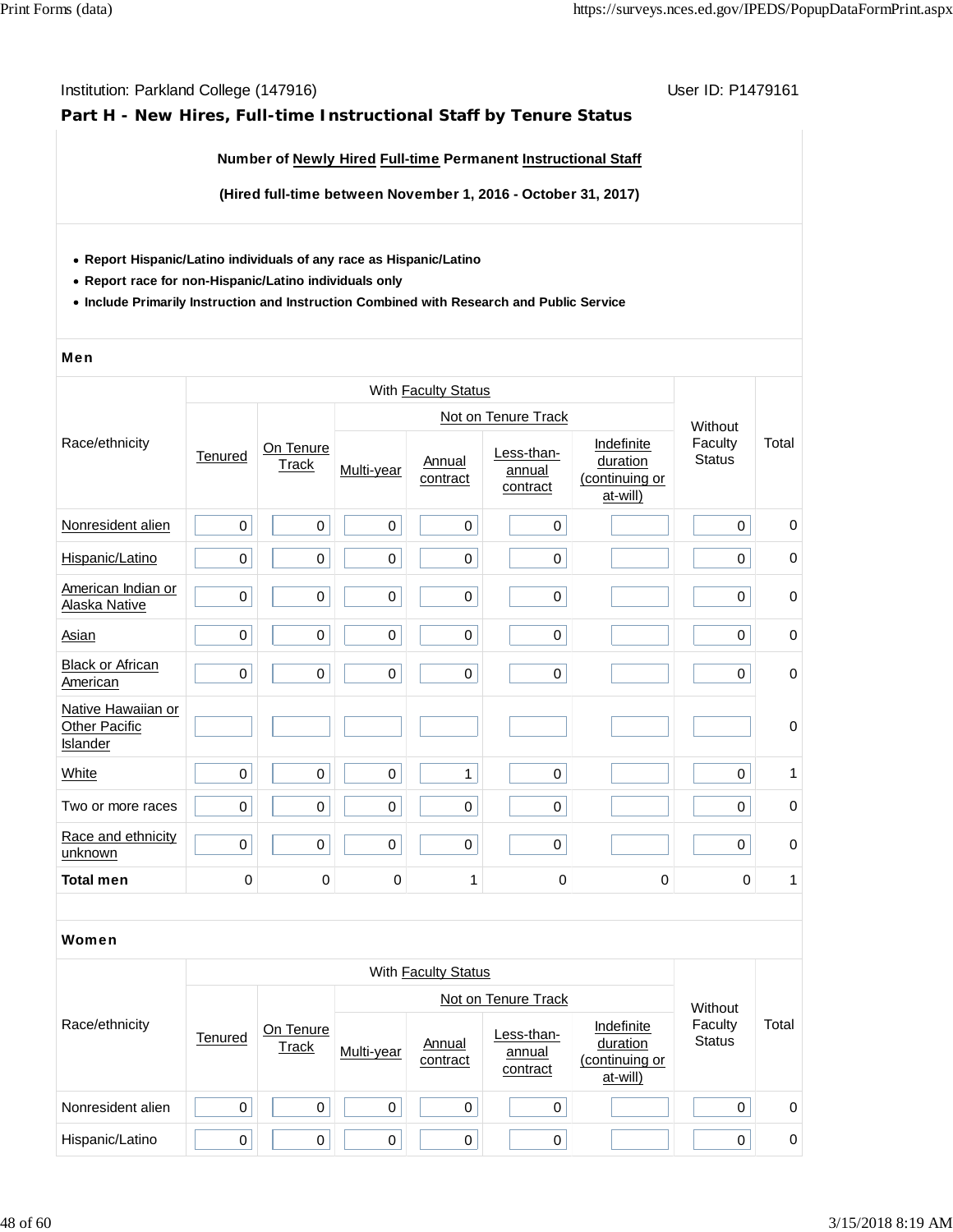| American Indian or<br>Alaska Native                    | $\mathbf 0$ | $\pmb{0}$   | 0           | 0              | $\pmb{0}$ |          | $\pmb{0}$   | $\mathbf 0$ |
|--------------------------------------------------------|-------------|-------------|-------------|----------------|-----------|----------|-------------|-------------|
| Asian                                                  | $\pmb{0}$   | $\pmb{0}$   | 0           | 1              | 0         |          | $\mathbf 0$ | 1           |
| <b>Black or African</b><br>American                    | $\mathbf 0$ | $\pmb{0}$   | 0           | 1              | $\pmb{0}$ |          | $\pmb{0}$   | 1           |
| Native Hawaiian or<br><b>Other Pacific</b><br>Islander | $\pmb{0}$   | $\pmb{0}$   | $\pmb{0}$   | 0              | $\pmb{0}$ |          | $\pmb{0}$   | $\mathbf 0$ |
| White                                                  | $\mathbf 0$ | $\pmb{0}$   | $\mathbf 0$ | 0              | $\pmb{0}$ |          | $\mathbf 0$ | $\Omega$    |
| Two or more races                                      | $\pmb{0}$   | $\pmb{0}$   | $\Omega$    | 0              | 0         |          | $\Omega$    | $\Omega$    |
| Race and ethnicity<br>unknown                          | $\mathbf 0$ | $\mathbf 0$ | 0           | 0              | 1         |          | $\mathbf 0$ | 1           |
| <b>Total women</b>                                     | $\Omega$    | $\mathbf 0$ | 0           | $\overline{c}$ | 1         | 0        | $\Omega$    | $\mathsf 3$ |
|                                                        |             |             |             |                |           |          |             |             |
| <b>Total</b><br>(men+women)                            | $\Omega$    | $\Omega$    | $\mathbf 0$ | 3              | 1         | $\Omega$ | $\Omega$    |             |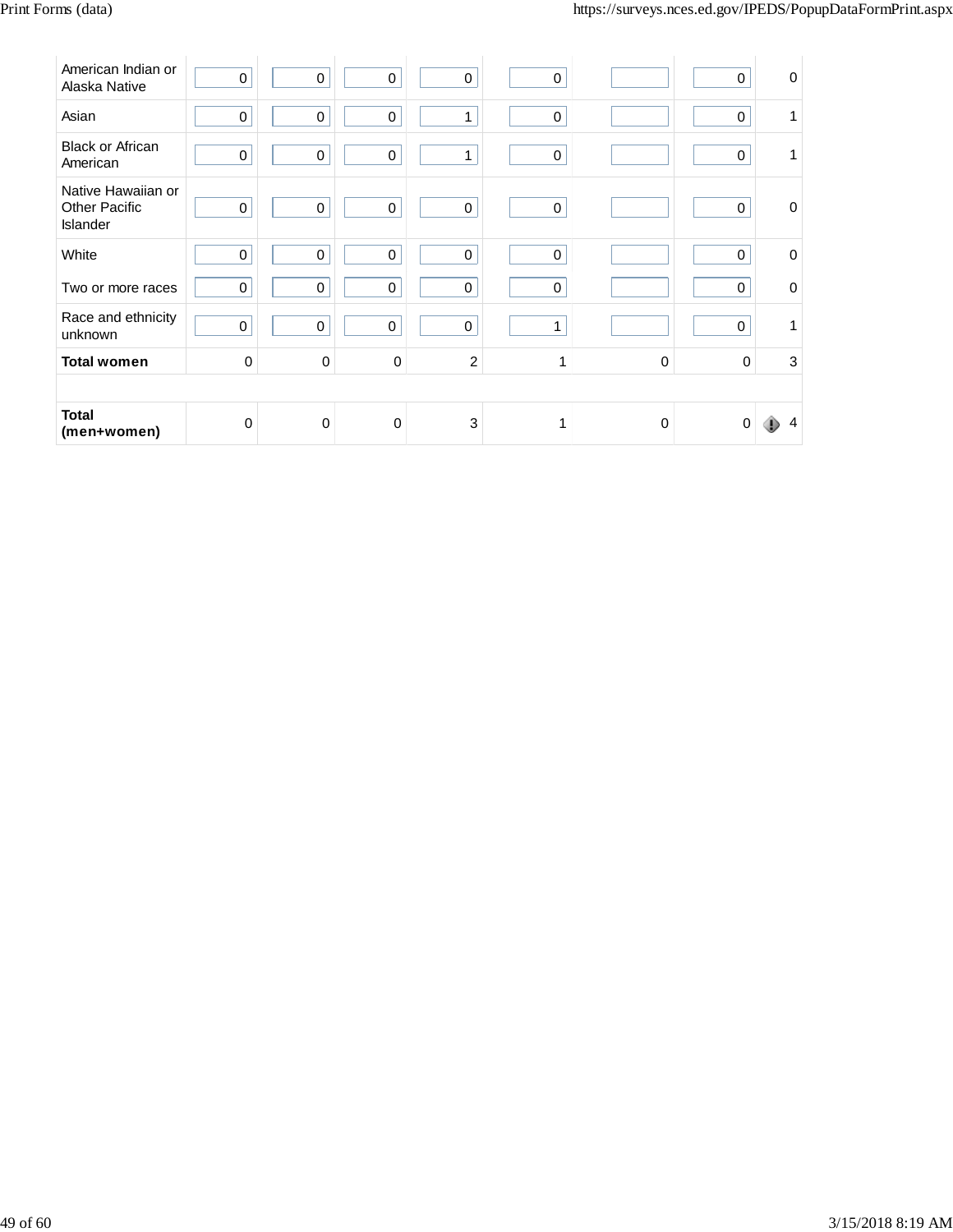|                                                                                                                               | Institution: Parkland College (147916)<br>User ID: P1479161<br>Part H - New Hires, Full-time Staff by Occupational Category |                   |                                       |                                                                                                                                 |  |  |  |  |  |  |
|-------------------------------------------------------------------------------------------------------------------------------|-----------------------------------------------------------------------------------------------------------------------------|-------------------|---------------------------------------|---------------------------------------------------------------------------------------------------------------------------------|--|--|--|--|--|--|
|                                                                                                                               |                                                                                                                             |                   | Number of Newly Hired Full-time Staff |                                                                                                                                 |  |  |  |  |  |  |
|                                                                                                                               |                                                                                                                             |                   |                                       | (Hired full-time between November 1, 2016 - October 31, 2017)                                                                   |  |  |  |  |  |  |
| • Report Hispanic/Latino individuals of any race as Hispanic/Latino<br>• Report race for non-Hispanic/Latino individuals only |                                                                                                                             |                   |                                       |                                                                                                                                 |  |  |  |  |  |  |
| Men                                                                                                                           |                                                                                                                             |                   |                                       |                                                                                                                                 |  |  |  |  |  |  |
| Race/ethnicity                                                                                                                | Instructional<br>Staff<br>(from Part H,<br>screen 1)                                                                        | Research<br>staff | Public<br>Service staff               | Library and Student and Academic Affairs<br>and Other Education Services Occupations<br>$25-4000 + 25-2000 + 25-3000 + 25-9000$ |  |  |  |  |  |  |
| Nonresident alien                                                                                                             | 0                                                                                                                           |                   |                                       | 0                                                                                                                               |  |  |  |  |  |  |
| Hispanic/Latino                                                                                                               | 0                                                                                                                           |                   |                                       | 0                                                                                                                               |  |  |  |  |  |  |
| American Indian or Alaska<br><b>Native</b>                                                                                    | 0                                                                                                                           |                   |                                       | $\mathbf 0$                                                                                                                     |  |  |  |  |  |  |
| <b>Asian</b>                                                                                                                  | $\mathbf 0$                                                                                                                 |                   |                                       | $\pmb{0}$                                                                                                                       |  |  |  |  |  |  |
| Black or African American                                                                                                     | $\mathbf 0$                                                                                                                 |                   |                                       | 0                                                                                                                               |  |  |  |  |  |  |
| Native Hawaiian or Other<br>Pacific Islander                                                                                  | 0                                                                                                                           |                   |                                       |                                                                                                                                 |  |  |  |  |  |  |
| <b>White</b>                                                                                                                  | 1                                                                                                                           |                   |                                       | 0                                                                                                                               |  |  |  |  |  |  |
| Two or more races                                                                                                             | 0                                                                                                                           |                   |                                       | 0                                                                                                                               |  |  |  |  |  |  |
| Race and ethnicity<br>unknown                                                                                                 | 0                                                                                                                           |                   |                                       | 0                                                                                                                               |  |  |  |  |  |  |
| Total men                                                                                                                     | 1                                                                                                                           | 0                 | 0                                     | 0                                                                                                                               |  |  |  |  |  |  |
| Women                                                                                                                         |                                                                                                                             |                   |                                       |                                                                                                                                 |  |  |  |  |  |  |
| Race/ethnicity                                                                                                                | Instructional<br>Staff<br>(from Part H,<br>screen 1)                                                                        | Research<br>staff | Public<br>Service staff               | Library and Student and Academic Affairs<br>and Other Education Services Occupations<br>$25-4000 + 25-2000 + 25-3000 + 25-9000$ |  |  |  |  |  |  |
| Nonresident alien                                                                                                             | 0                                                                                                                           |                   |                                       | 0                                                                                                                               |  |  |  |  |  |  |
| Hispanic/Latino                                                                                                               | 0                                                                                                                           |                   |                                       | 0                                                                                                                               |  |  |  |  |  |  |
| American Indian or Alaska<br><b>Native</b>                                                                                    | 0                                                                                                                           |                   |                                       | $\mathbf 0$                                                                                                                     |  |  |  |  |  |  |
| Asian                                                                                                                         | 1                                                                                                                           |                   |                                       | 0                                                                                                                               |  |  |  |  |  |  |
| <b>Black or African American</b>                                                                                              | 1                                                                                                                           |                   |                                       | $\mathbf 0$                                                                                                                     |  |  |  |  |  |  |
| Native Hawaiian or Other<br>Pacific Islander                                                                                  | 0                                                                                                                           |                   |                                       | $\mathbf 0$                                                                                                                     |  |  |  |  |  |  |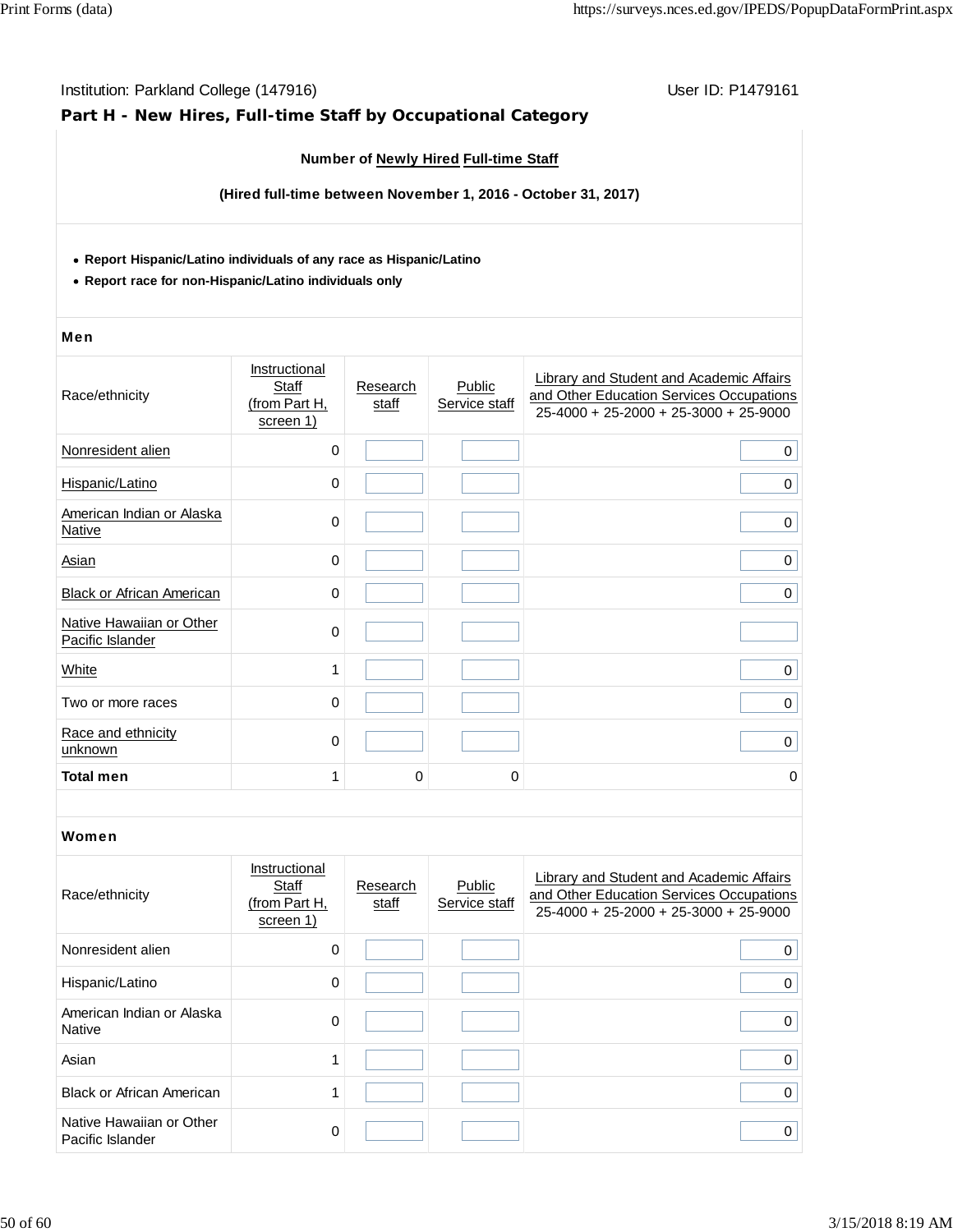| White                         |   |  |  |
|-------------------------------|---|--|--|
| Two or more races             | υ |  |  |
| Race and ethnicity<br>unknown |   |  |  |
| <b>Total women</b>            |   |  |  |
|                               |   |  |  |
| Total (men+women)             |   |  |  |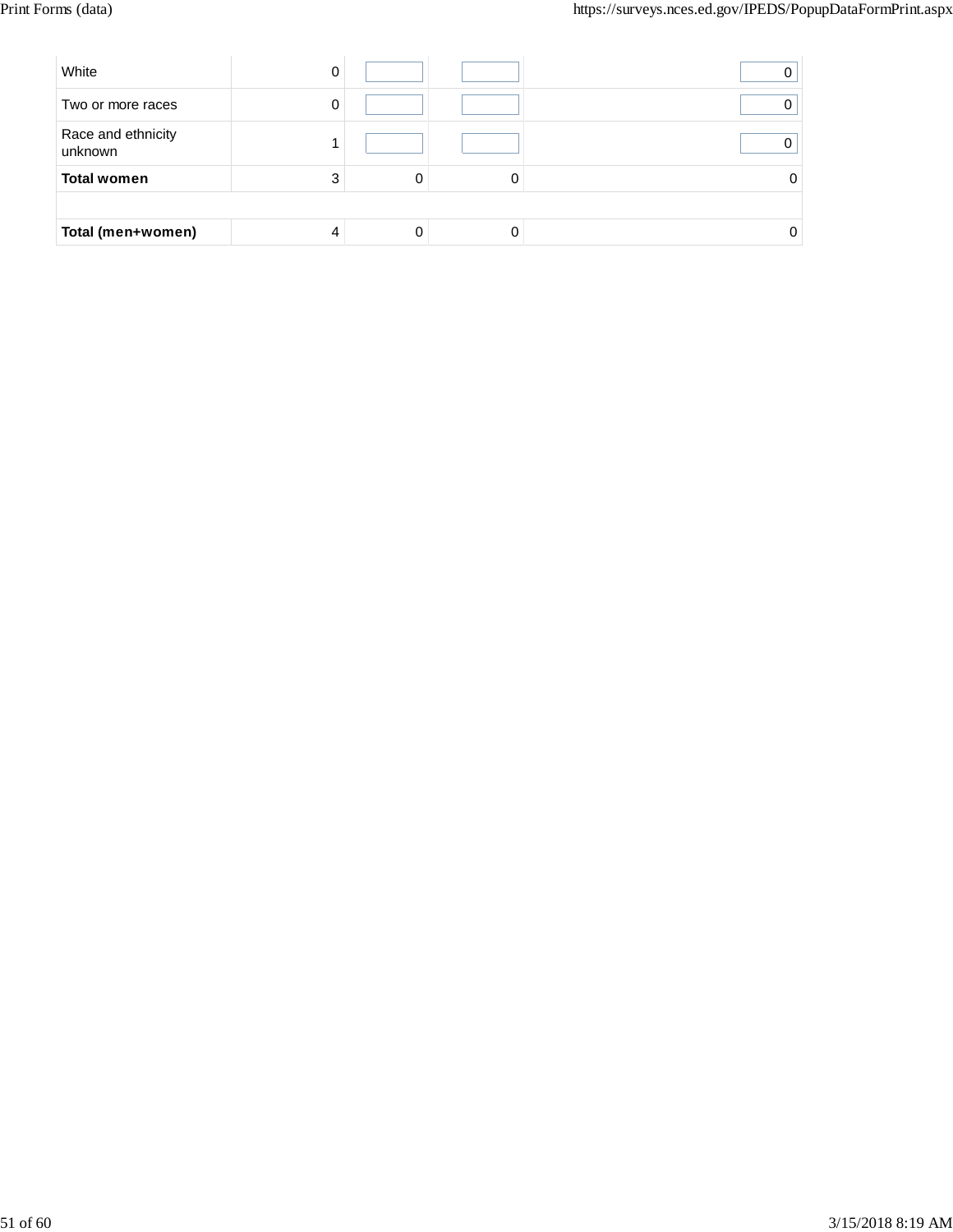## **Part H - New Hires, Full-time Staff by Occupational Category**

## **Number of Newly Hired Full-time Staff**

**(Hired full-time between November 1, 2016 - October 31, 2017)**

#### **Report Hispanic/Latino individuals of any race as Hispanic/Latino**

**Report race for non-Hispanic/Latino individuals only**

#### Men

| Race/ethnicity                                         | Management<br>Occupations<br>11-0000 | <b>Business and</b><br>Financial<br>Operations<br>Occupations<br>13-0000 | Computer,<br>Engineering, and<br>Science<br>Occupations<br>$15 - 0000 +$<br>$17 - 0000 +$<br>19-0000 | Community, Social<br>Service, Legal, Arts,<br>Design, Entertainment,<br>Sports, and Media<br>Occupations<br>$21 - 0000 + 23 - 0000 +$<br>27-0000 | Healthcare<br>Practitioners and<br>Technical<br>Occupations<br>29-0000 |
|--------------------------------------------------------|--------------------------------------|--------------------------------------------------------------------------|------------------------------------------------------------------------------------------------------|--------------------------------------------------------------------------------------------------------------------------------------------------|------------------------------------------------------------------------|
| Nonresident alien                                      | 0                                    | $\mathbf 0$                                                              | 0                                                                                                    | $\mathbf 0$                                                                                                                                      | 0                                                                      |
| Hispanic/Latino                                        | $\mathbf 0$                          | $\mathbf 0$                                                              | 0                                                                                                    | 0                                                                                                                                                | 0                                                                      |
| American Indian or<br>Alaska Native                    | $\mathbf 0$                          | $\mathbf 0$                                                              | 0                                                                                                    | 0                                                                                                                                                | $\mathbf 0$                                                            |
| Asian                                                  | $\Omega$                             | $\mathbf 0$                                                              | 0                                                                                                    | 0                                                                                                                                                | 0                                                                      |
| <b>Black or African</b><br>American                    | $\mathbf 0$                          | $\mathbf 0$                                                              | $\Omega$                                                                                             | 0                                                                                                                                                | $\mathbf 0$                                                            |
| Native Hawaiian or<br><b>Other Pacific</b><br>Islander |                                      |                                                                          |                                                                                                      |                                                                                                                                                  |                                                                        |
| White                                                  | 0                                    | $\mathbf 0$                                                              | 0                                                                                                    | $\mathbf 0$                                                                                                                                      | 0                                                                      |
| Two or more races                                      | $\mathbf 0$                          | $\pmb{0}$                                                                | 0                                                                                                    | 0                                                                                                                                                | 0                                                                      |
| Race and ethnicity<br>unknown                          | $\mathbf 0$                          | $\mathbf 0$                                                              | 0                                                                                                    | 0                                                                                                                                                | $\mathbf 0$                                                            |
| <b>Total men</b>                                       | 0                                    | 0                                                                        | 0                                                                                                    | 0                                                                                                                                                | 0                                                                      |

| Race/ethnicity                      | Management<br>Occupations<br>11-0000 | <b>Business and</b><br>Financial<br>Operations<br>Occupations<br>13-0000 | Computer,<br>Engineering, and<br>Science<br>Occupations<br>$15-0000 +$<br>$17 - 0000 +$<br>19-0000 | Community, Social<br>Service, Legal, Arts,<br>Design, Entertainment,<br>Sports, and Media<br>Occupations<br>$21-0000 + 23-0000 +$<br>27-0000 | Healthcare<br>Practitioners and<br>Technical<br>Occupations<br>29-0000 |
|-------------------------------------|--------------------------------------|--------------------------------------------------------------------------|----------------------------------------------------------------------------------------------------|----------------------------------------------------------------------------------------------------------------------------------------------|------------------------------------------------------------------------|
| Nonresident alien                   |                                      |                                                                          |                                                                                                    | 0                                                                                                                                            | 0                                                                      |
| Hispanic/Latino                     |                                      |                                                                          |                                                                                                    | 0                                                                                                                                            | 0                                                                      |
| American Indian or<br>Alaska Native | 0                                    |                                                                          | 0                                                                                                  | 0                                                                                                                                            | 0                                                                      |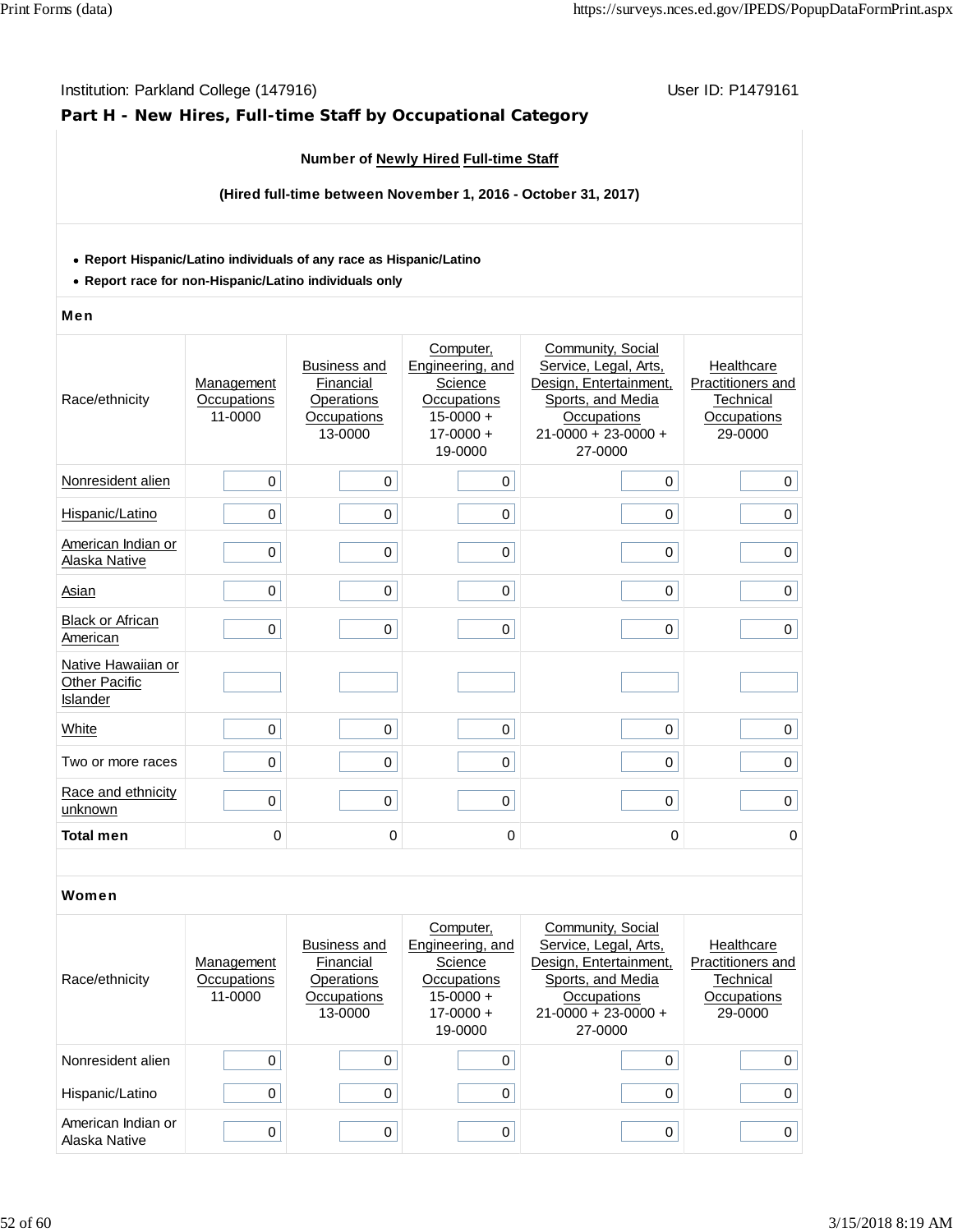| Asian                                                  | 0              | 0 |             | 0              | 0           |
|--------------------------------------------------------|----------------|---|-------------|----------------|-------------|
| <b>Black or African</b><br>American                    | 0              | 0 | $\pmb{0}$   | 1              | 0           |
| Native Hawaiian or<br><b>Other Pacific</b><br>Islander | 0              | 0 | 0           | 0              | 0           |
| White                                                  | $\overline{2}$ |   | 0           |                | 0           |
| Two or more races                                      | 0              | 0 | $\mathbf 0$ | 0              | 0           |
| Race and ethnicity<br>unknown                          | $\mathbf 0$    | 0 | $\mathbf 0$ | 0              | $\mathbf 0$ |
| <b>Total women</b>                                     | $\overline{c}$ |   |             | $\overline{c}$ | 0           |
|                                                        |                |   |             |                |             |
| <b>Total</b><br>(men+women)                            | $\overline{c}$ |   |             | $\overline{2}$ | $\Omega$    |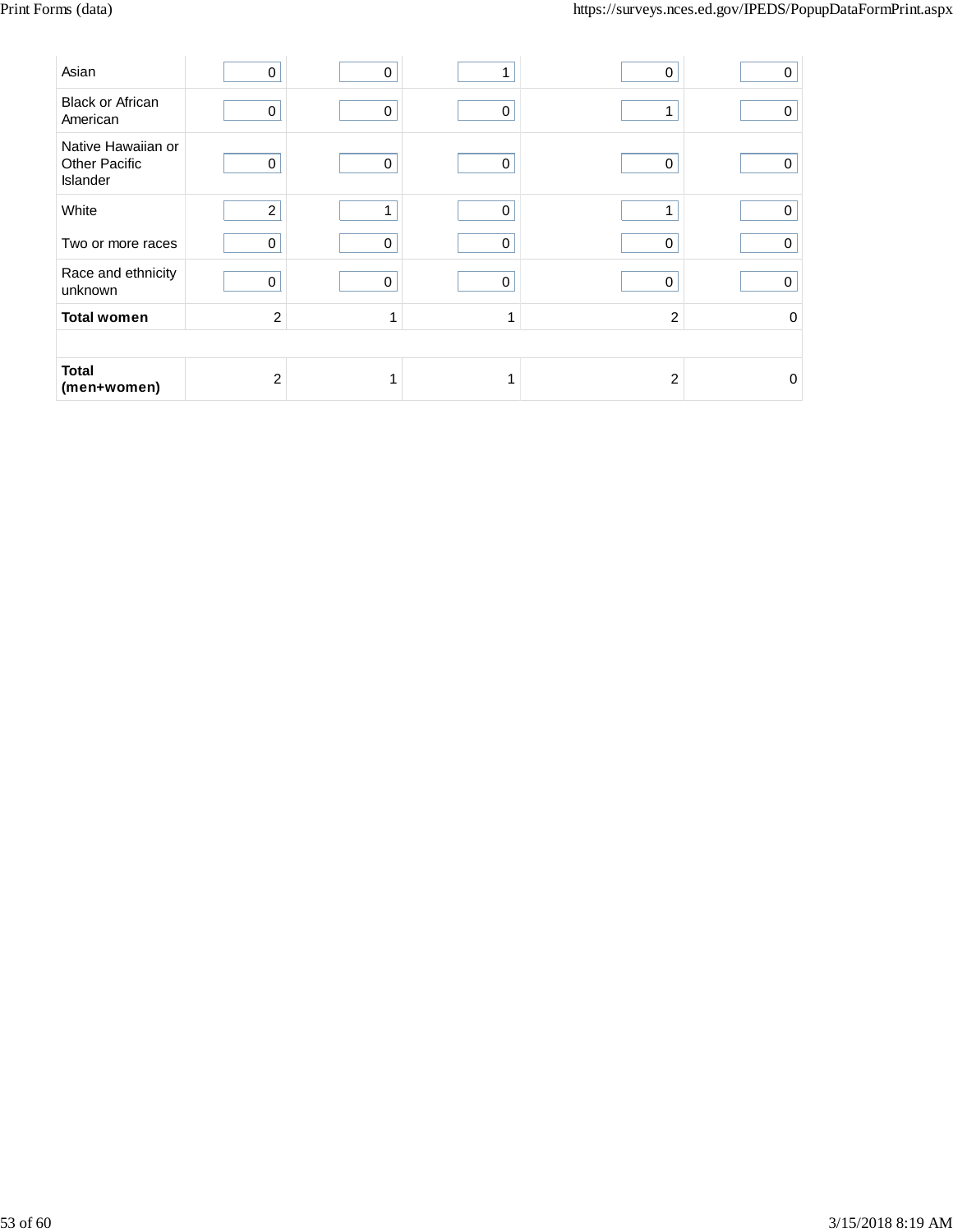## **Part H - New Hires, Full-time Staff by Occupational Category**

## **Number of Newly Hired Full-time Staff**

**(Hired full-time between November 1, 2016 - October 31, 2017)**

#### **Report Hispanic/Latino individuals of any race as Hispanic/Latino**

**Report race for non-Hispanic/Latino individuals only**

#### Men

| Race/ethnicity                                  | Service<br>Occupations<br>$31 - 0000 +$<br>$33 - 0000 +$<br>$35 - 0000 +$<br>$37 - 0000 +$<br>39-0000 | Sales and<br>Related<br>Occupations<br>41-0000 | Office and<br>Administrative<br>Support<br>Occupations<br>43-0000 | Natural<br>Resources,<br>Construction,<br>and<br>Maintenance<br>Occupations<br>$45 - 0000 +$<br>$47 - 0000 +$<br>49-0000 | Production,<br>Transportation,<br>and Material<br>Moving<br>Occupations<br>$51-0000 +$<br>53-0000 | Grand<br><b>Total</b><br>(All<br>full-time<br>new<br>hires) |
|-------------------------------------------------|-------------------------------------------------------------------------------------------------------|------------------------------------------------|-------------------------------------------------------------------|--------------------------------------------------------------------------------------------------------------------------|---------------------------------------------------------------------------------------------------|-------------------------------------------------------------|
| Nonresident alien                               | $\mathbf 0$                                                                                           | 0                                              | 0                                                                 | 0                                                                                                                        | 0                                                                                                 | $\mathbf 0$                                                 |
| Hispanic/Latino                                 | $\mathbf 0$                                                                                           | 0                                              | 0                                                                 | 0                                                                                                                        | 0                                                                                                 | $\mathbf 0$                                                 |
| American Indian<br>or Alaska Native             | $\pmb{0}$                                                                                             | 0                                              | 0                                                                 | $\mathbf 0$                                                                                                              | 0                                                                                                 | $\mathbf 0$                                                 |
| Asian                                           | $\mathbf 0$                                                                                           | 0                                              | 0                                                                 | 0                                                                                                                        | 0                                                                                                 | 0                                                           |
| <b>Black or African</b><br>American             | $\mathbf 0$                                                                                           | 0                                              | 0                                                                 | 0                                                                                                                        | 0                                                                                                 | $\mathbf 0$                                                 |
| Native Hawaiian<br>or Other Pacific<br>Islander |                                                                                                       |                                                |                                                                   |                                                                                                                          |                                                                                                   | $\mathbf 0$                                                 |
| White                                           | $\mathbf 0$                                                                                           | $\mathbf{1}$                                   | 0                                                                 | 0                                                                                                                        | 0                                                                                                 | $\overline{c}$                                              |
| Two or more<br>races                            | $\mathbf 0$                                                                                           | 0                                              | 0                                                                 | 0                                                                                                                        | 0                                                                                                 | $\mathbf 0$                                                 |
| Race and<br>ethnicity<br>unknown                | $\mathbf 0$                                                                                           | 0                                              | 0                                                                 | $\mathsf 0$                                                                                                              | 0                                                                                                 | $\mathbf 0$                                                 |
| <b>Total men</b>                                | $\mathbf 0$                                                                                           | 1                                              | 0                                                                 | 0                                                                                                                        | $\mathbf 0$                                                                                       | $\boldsymbol{2}$                                            |

| Race/ethnicity | Service<br>Occupations<br>$31 - 0000 +$<br>$33 - 0000 +$<br>$35 - 0000 +$<br>$37 - 0000 +$<br>39-0000 | Sales and<br>Related<br>Occupations<br>41-0000 | Office and<br>Administrative<br>Support<br>Occupations<br>43-0000 | Natural<br>Resources.<br>Construction,<br>and<br>Maintenance<br>Occupations<br>$45 - 0000 +$<br>$47 - 0000 +$<br>49-0000 | Production.<br>Transportation,<br>and Material<br>Moving<br>Occupations<br>$51-0000 +$<br>53-0000 | Grand<br><b>Total</b><br>(All<br>full-time<br>new<br>hires) |
|----------------|-------------------------------------------------------------------------------------------------------|------------------------------------------------|-------------------------------------------------------------------|--------------------------------------------------------------------------------------------------------------------------|---------------------------------------------------------------------------------------------------|-------------------------------------------------------------|
|----------------|-------------------------------------------------------------------------------------------------------|------------------------------------------------|-------------------------------------------------------------------|--------------------------------------------------------------------------------------------------------------------------|---------------------------------------------------------------------------------------------------|-------------------------------------------------------------|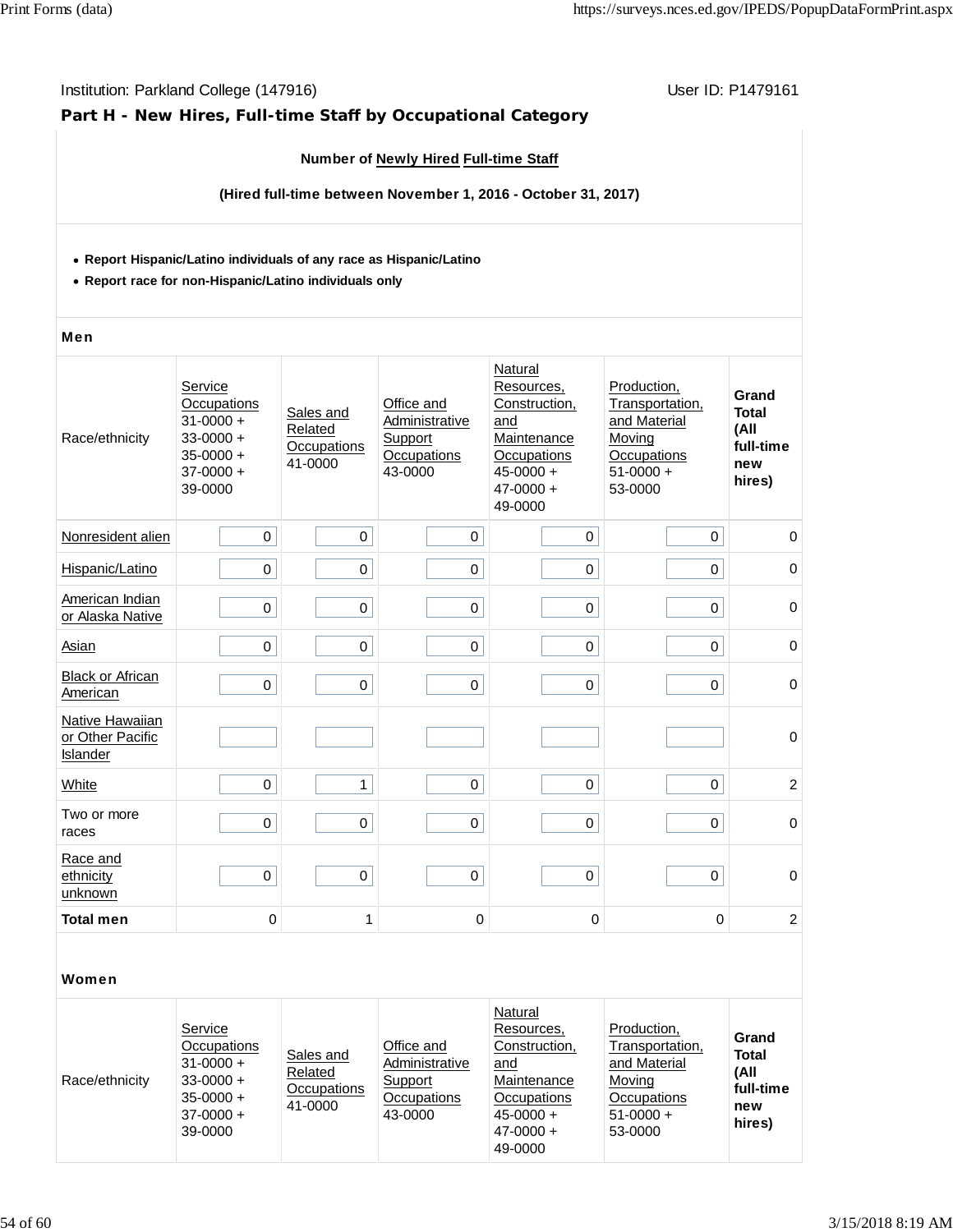| Nonresident alien                               | $\pmb{0}$   | $\pmb{0}$   | $\mathbf 0$ | 0           | 0           | $\mathbf 0$    |
|-------------------------------------------------|-------------|-------------|-------------|-------------|-------------|----------------|
| Hispanic/Latino                                 | 0           | $\pmb{0}$   | $\pmb{0}$   | $\pmb{0}$   | 0           | $\Omega$       |
| American Indian<br>or Alaska Native             | 0           | $\pmb{0}$   | $\pmb{0}$   | $\mathsf 0$ | $\pmb{0}$   | $\mathbf 0$    |
| Asian                                           | $\pmb{0}$   | $\pmb{0}$   | $\pmb{0}$   | $\pmb{0}$   | $\pmb{0}$   | $\overline{2}$ |
| <b>Black or African</b><br>American             | $\pmb{0}$   | $\pmb{0}$   | $\pmb{0}$   | $\pmb{0}$   | $\pmb{0}$   | $\overline{2}$ |
| Native Hawaiian<br>or Other Pacific<br>Islander | $\pmb{0}$   | $\pmb{0}$   | $\pmb{0}$   | $\mathsf 0$ | $\pmb{0}$   | $\mathbf 0$    |
| White                                           | $\pmb{0}$   | $\pmb{0}$   | $\pmb{0}$   | $\mathbf 0$ | 0           | $\overline{4}$ |
| Two or more<br>races                            | $\mathbf 0$ | $\pmb{0}$   | $\pmb{0}$   | $\pmb{0}$   | 0           | $\mathbf 0$    |
| Race and<br>ethnicity<br>unknown                | $\mathbf 0$ | $\pmb{0}$   | $\pmb{0}$   | $\pmb{0}$   | 0           | $\mathbf{1}$   |
| <b>Total women</b>                              | $\pmb{0}$   | $\mathbf 0$ | $\pmb{0}$   | 0           | $\mathbf 0$ | 9              |
|                                                 |             |             |             |             |             |                |
| <b>Total</b><br>(men+women)                     | $\pmb{0}$   | 1           | $\mathbf 0$ | $\mathbf 0$ | $\mathbf 0$ | 11             |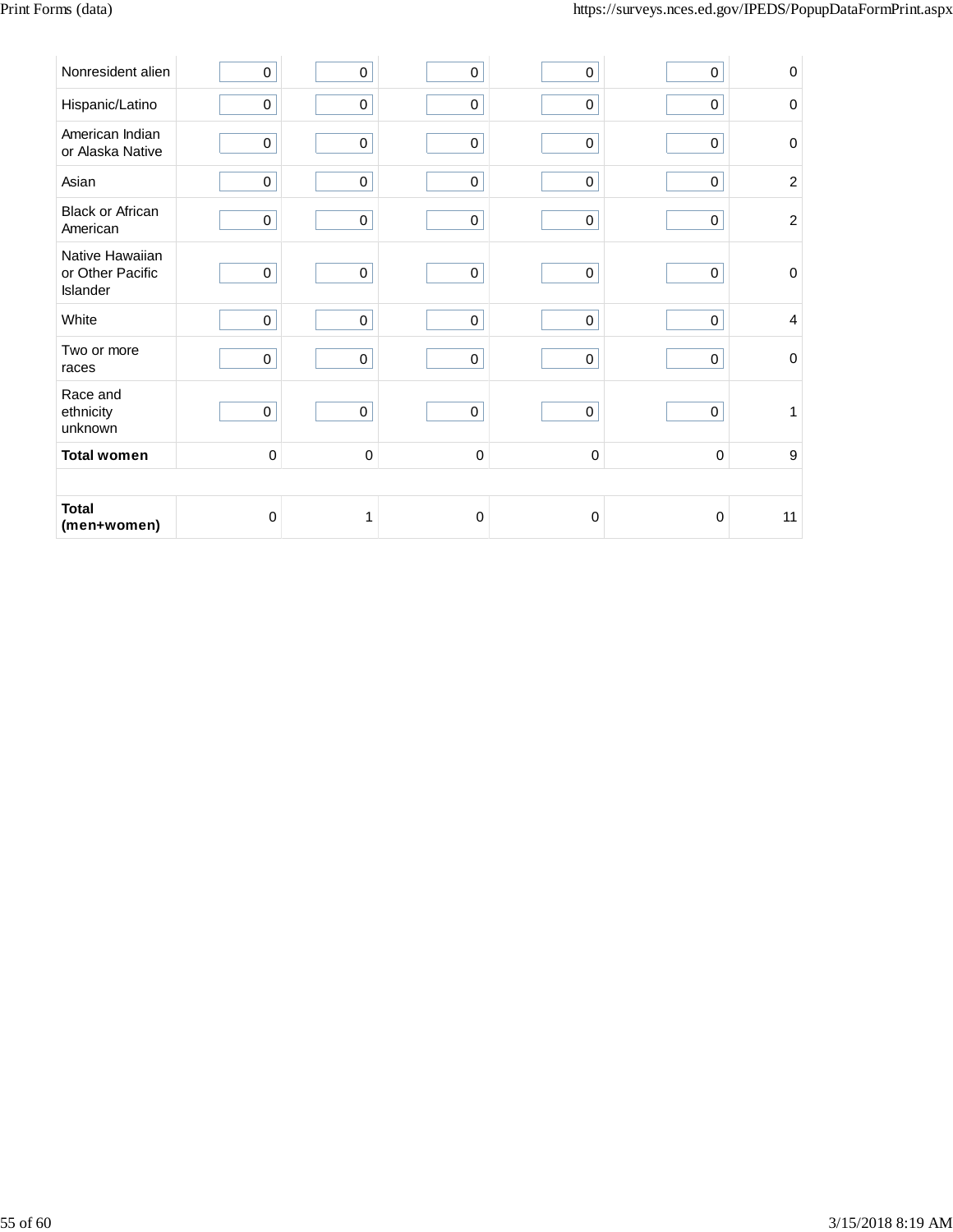## **Human Resources Survey Evaluation**

**Were any staff members difficult to categorize? If so, please explain in the box below.**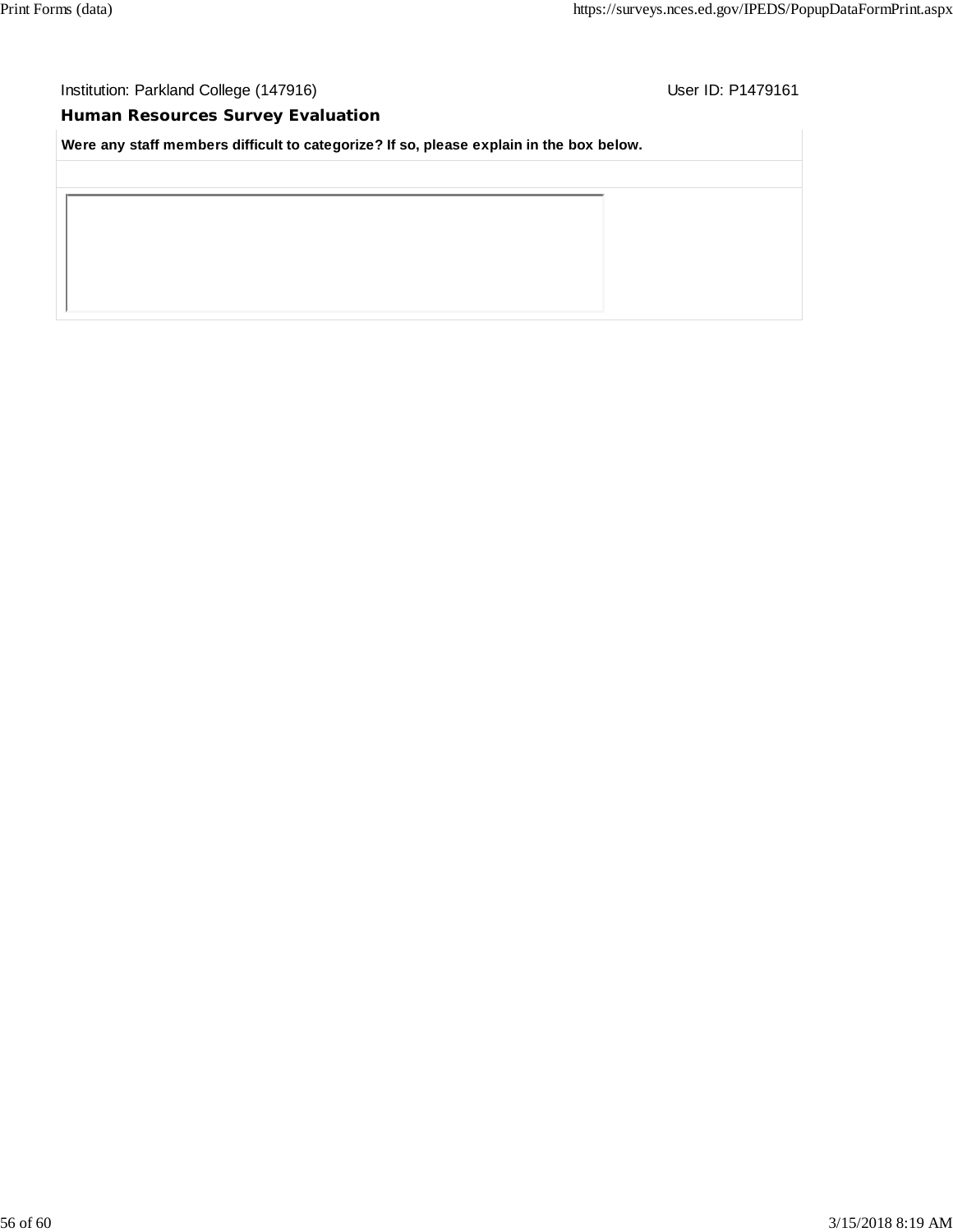User ID: P1479161

## **Prepared by**

The name of the preparer is being collected so that we can follow up with the appropriate person in the event that there are questions concerning the data. The Keyholder will be copied on all email correspondence to other preparers.

The time it took to prepare this component is being collected so that we can continue to improve our estimate of the reporting burden associated with IPEDS. Please include in your estimate the time it took for you to review instructions, query and search data sources, complete and review the component, and submit the data through the Data Collection System.

Thank you for your assistance.

| This survey component was prepared by: |                        |                       |                             |  |                   |  |  |  |
|----------------------------------------|------------------------|-----------------------|-----------------------------|--|-------------------|--|--|--|
| ⊙                                      | Keyholder              |                       | <b>SFA Contact</b>          |  | <b>HR Contact</b> |  |  |  |
|                                        | <b>Finance Contact</b> |                       | Academic Library<br>Contact |  | Other             |  |  |  |
| Name:                                  | <b>Brian Counter</b>   |                       |                             |  |                   |  |  |  |
| Email:                                 |                        | bcounter@parkland.edu |                             |  |                   |  |  |  |
|                                        |                        |                       |                             |  |                   |  |  |  |

#### **How many staff from your institution only were involved in the data collection and reporting process of this survey component?**

Number of Staff (including yourself)

#### **How many hours did you and others from your institution only spend on each of the steps below when responding to this survey component?**

*Exclude the hours spent collecting data for state and other reporting purposes.*

| <b>Staff</b><br>member | <b>Collecting Data</b><br><b>Needed</b> | <b>Revising Data to</b><br>Match<br><b>IPEDS Requirements</b> | <b>Entering Data</b> | <b>Revising and Locking</b><br>Data |
|------------------------|-----------------------------------------|---------------------------------------------------------------|----------------------|-------------------------------------|
| Your office            | 0.00                                    | 0.00                                                          | 0.50                 | 3.00                                |
|                        | hours                                   | hours                                                         | hours                | hours                               |
| <b>Other offices</b>   | 0.00                                    | 0.00                                                          | 0.00                 | 0.00                                |
|                        | hours                                   | hours                                                         | hours                | hours                               |
|                        |                                         |                                                               |                      |                                     |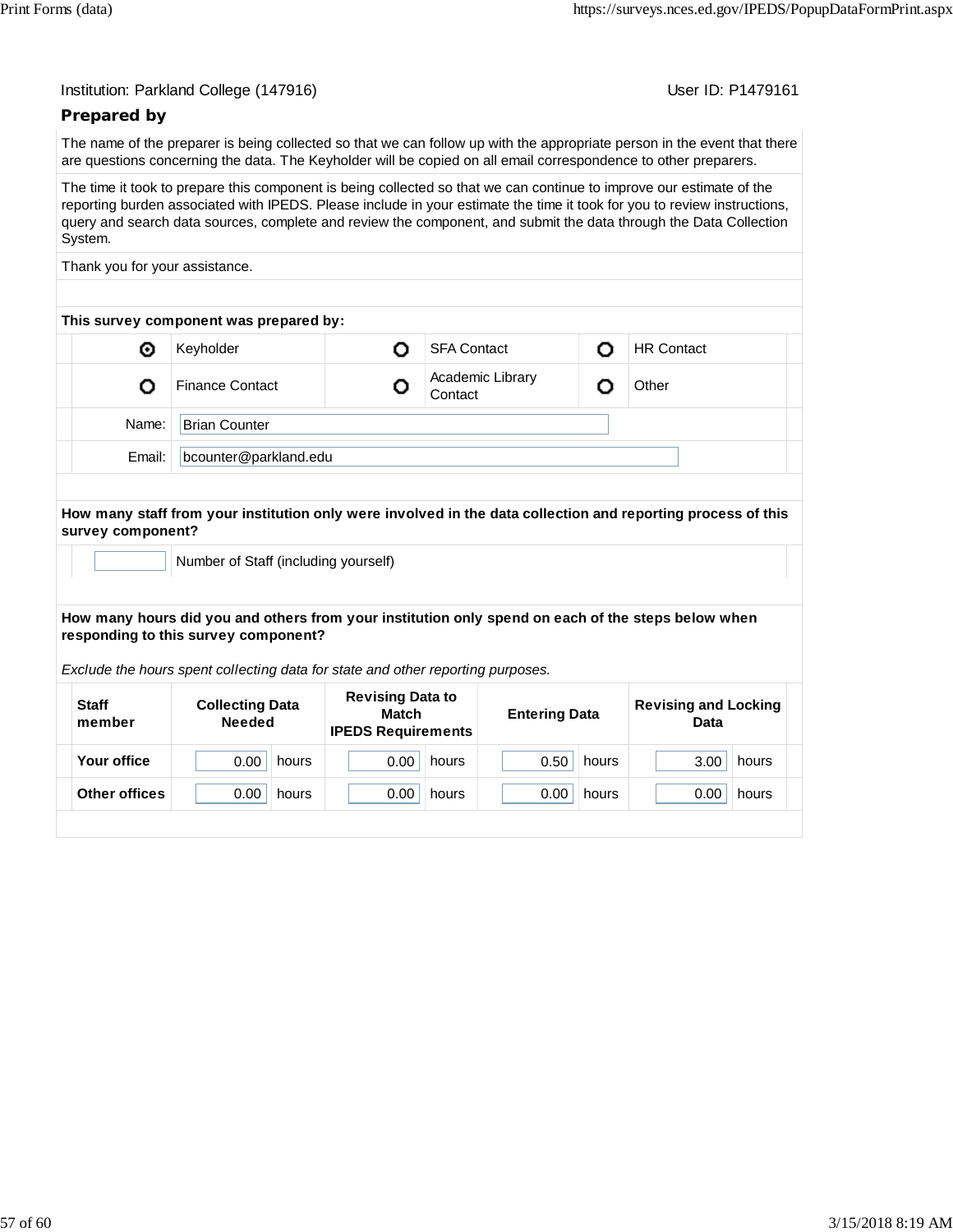Institution: Parkland College (147916) **Distribution: Parkland College (1479161** College College College College College College College College College College College College College College College College College Colle

## **Summary**

## **Human Resources Component Summary**

IPEDS collects important information regarding your institution. All data reported in IPEDS survey components become available in the IPEDS Data Center and appear as aggregated data in various Department of Education reports. Additionally, some of the reported data appears specifically for your institution through the College Navigator website and is included in your institution's Data Feedback Report (DFR). The purpose of this summary is to provide you an opportunity to view some of the data that, when accepted through the IPEDS quality control process, will appear on the College Navigator website and/or your DFR. College Navigator is updated approximately three months after the data collection period closes and Data Feedback Reports will be available through the **Data Center** and sent to your institution's CEO in November 2017.

Please review your data for accuracy. If you have questions about the data displayed below after reviewing the data reported on the survey screens, please contact the IPEDS Help Desk at: 1-877-225-2568 or ipedshelp@rti.org.

| Number of staff by employment status and occupational category:<br><b>Fall 2017</b>                         |                              |                              |                |  |  |
|-------------------------------------------------------------------------------------------------------------|------------------------------|------------------------------|----------------|--|--|
| Occupational category                                                                                       | <b>Reported values</b>       | <b>FTE</b><br>staff          |                |  |  |
|                                                                                                             | Number of<br>full-time staff | Number of<br>part-time staff |                |  |  |
| <b>Total number of staff</b>                                                                                | 425                          | 277                          | 517            |  |  |
| <b>Instructional Staff</b>                                                                                  | 156                          | 259                          | 242            |  |  |
| Primary Instruction                                                                                         | 156                          | 259                          | 242            |  |  |
| Exclusively credit                                                                                          | 156                          | 259                          | 242            |  |  |
| Exclusively not-for-credit                                                                                  | $\mathbf{O}$                 | 0                            | 0              |  |  |
| Combined credit/not-for-credit                                                                              | $\mathbf{O}$                 | $\circ$                      | $\mathbf 0$    |  |  |
| Instruction/research/public service                                                                         | $\mathbf 0$                  | 0                            | $\mathbf 0$    |  |  |
| <b>Research Staff</b>                                                                                       | $\circ$                      | $\mathbf{O}$                 | 0              |  |  |
| <b>Public Service Staff</b>                                                                                 | $\mathbf 0$                  | $\mathsf{O}$                 | 0              |  |  |
| Library and Student and Academic Affairs and Other Education<br>Services Occupations SOC                    | 23                           | 4                            | 24             |  |  |
| Librarians, Curators, and Archivists<br>SOC 25-4000                                                         | 8                            | 3                            | 9              |  |  |
| Archivists, Curators, and Museum Technicians<br>SOC 25-4010                                                 | $\overline{2}$               | 0                            | $\overline{2}$ |  |  |
| Librarians<br>SOC 25-4020                                                                                   | 6                            | 3                            | $\overline{7}$ |  |  |
| Library Technicians<br>SOC 25-4030                                                                          | $\circ$                      | $\Omega$                     | $\mathbf 0$    |  |  |
| Student and Academic Affairs and Other Education Services<br>Occupations<br>SOC 25-2000 + 25-3000 + 25-9000 | 15                           | 1                            | 15             |  |  |
| Management Occupations<br>SOC 11-0000                                                                       | 24                           | $\circ$                      | 24             |  |  |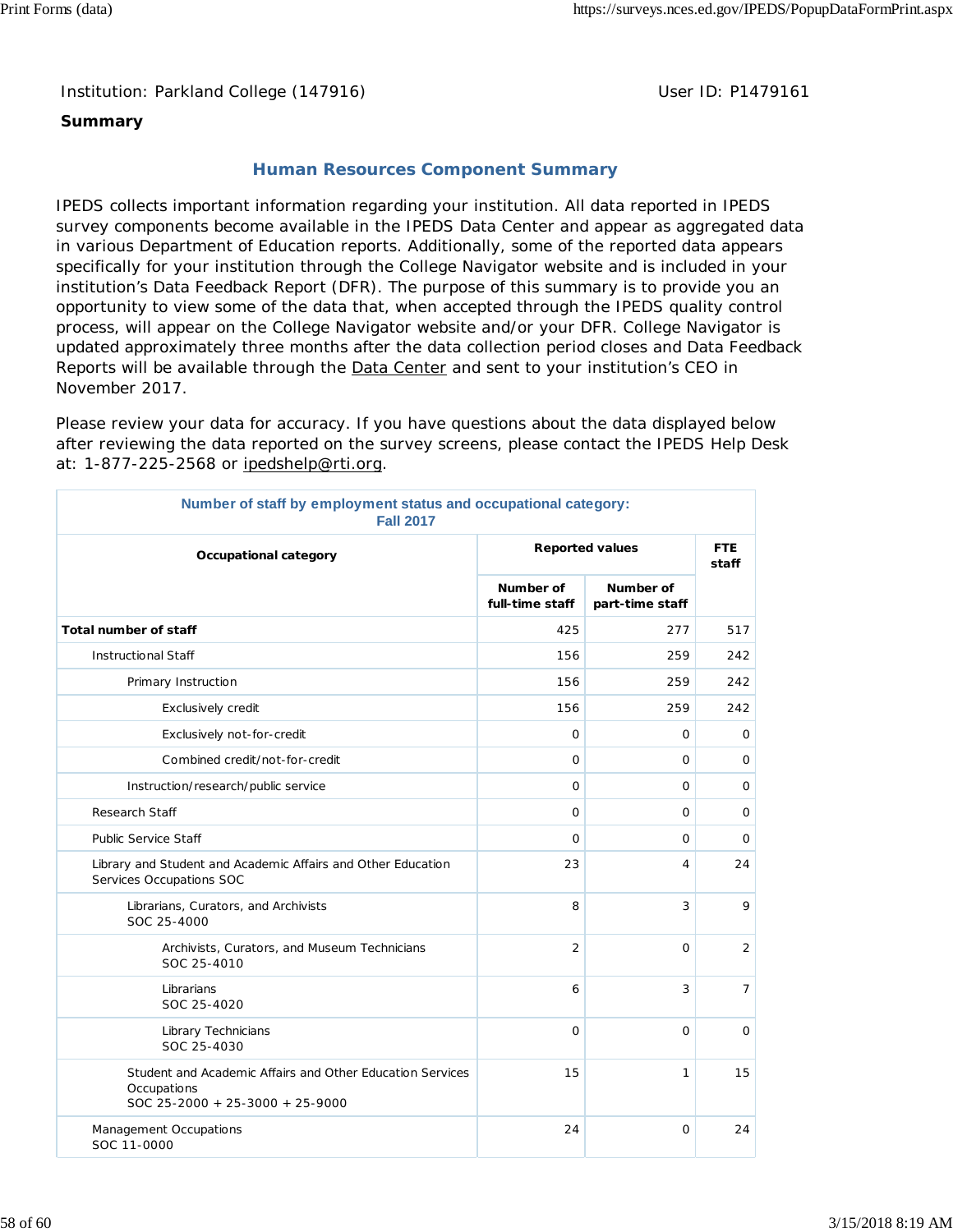| Business and Financial Operations Occupations<br>SOC 13-0000                                                                        | 22       | $\Omega$ | 22       |
|-------------------------------------------------------------------------------------------------------------------------------------|----------|----------|----------|
| Computer, Engineering, and Science Occupations<br>$SOC 15-0000 + 17-0000 + 19-0000$                                                 | 30       | $\Omega$ | 30       |
| Community, Social Service, Legal, Arts, Design, Entertainment,<br>Sports and Media Occupations<br>$SOC$ 21-0000 + 23-0000 + 27-0000 | 42       | 14       | 47       |
| Healthcare Practitioners and Technical Occupations<br>SOC 29-0000                                                                   | $\Omega$ | $\Omega$ | $\Omega$ |
| Service Occupations<br>$SOC$ 31-0000 + 33-0000 + 35-0000 + 37-0000 + 39-0000                                                        | 57       | $\Omega$ | 57       |
| Sales and Related Occupations<br>SOC 41-0000                                                                                        | 14       | $\Omega$ | 14       |
| Office and Administrative Support Occupations<br>SOC 43-0000                                                                        | 57       | $\Omega$ | 57       |
| Natural Resources, Construction, and Maintenance Occupations<br>$SOC$ 45-0000 + 47-0000 + 49-0000                                   | O        | $\Omega$ | $\Omega$ |
| Production, Transportation, and Material Moving Occupations<br>$SOC 51-0000 + 53-0000$                                              | O        | $\Omega$ | $\Omega$ |

NOTE: Full-time-equivalent (FTE) staff is calculated by summing the total number of full-time staff and adding one-third of the total number of part-time staff. Graduate assistants are not included in the above figures. Many of the FTE figures may be included in the DFR.

#### **Salaries of full-time instructional staff by contract length and academic rank: Academic year 2017-18**

| Academic<br>rank        | <b>Months Covered by Annual Salary</b> |              |              |          | <b>Total Staff</b>      | <b>Total</b>               |                   | Weighted                                     |
|-------------------------|----------------------------------------|--------------|--------------|----------|-------------------------|----------------------------|-------------------|----------------------------------------------|
|                         | $12 \overline{ }$<br>months            | 11<br>months | 10<br>months | 9 months | for Salary<br>reporting | Number of<br><b>Months</b> | Salary<br>Outlays | Average<br><b>Monthly</b><br><b>Salaries</b> |
| <b>All Ranks</b>        |                                        |              |              | 156      | 156                     | 1,404                      | \$11,768,903      | \$8,382                                      |
| Professor               |                                        |              |              | 50       | 50                      | 450                        | \$4,387,053       | \$9,749                                      |
| Associate<br>professor  |                                        |              |              | 87       | 87                      | 783                        | \$6,336,899       | \$8,093                                      |
| Assistant<br>professor  |                                        |              |              | 9        | 9                       | 81                         | \$608,954         | \$7,518                                      |
| Instructor              |                                        |              |              | 10       | 10                      | 90                         | \$435,997         | \$4,844                                      |
| Lecturer                |                                        |              |              |          |                         |                            |                   |                                              |
| No.<br>academic<br>rank |                                        |              |              |          |                         |                            |                   |                                              |

NOTE: The above data are based on the Salary Outlays part of the IPEDS HR component. The Weighted average monthly salaries of full-time instructional staff by academic rank are calculated by adding the salary outlays reported for Men plus Women by academic rank, then dividing the sum by the "Total Number of Months" for Men plus Women by academic rank. Salaries of full-time instructional staff paid less than 9 months per year are not collected. Also, salaries of medical school staff are not collected. The weighted average monthly salaries may be included in the DFR.